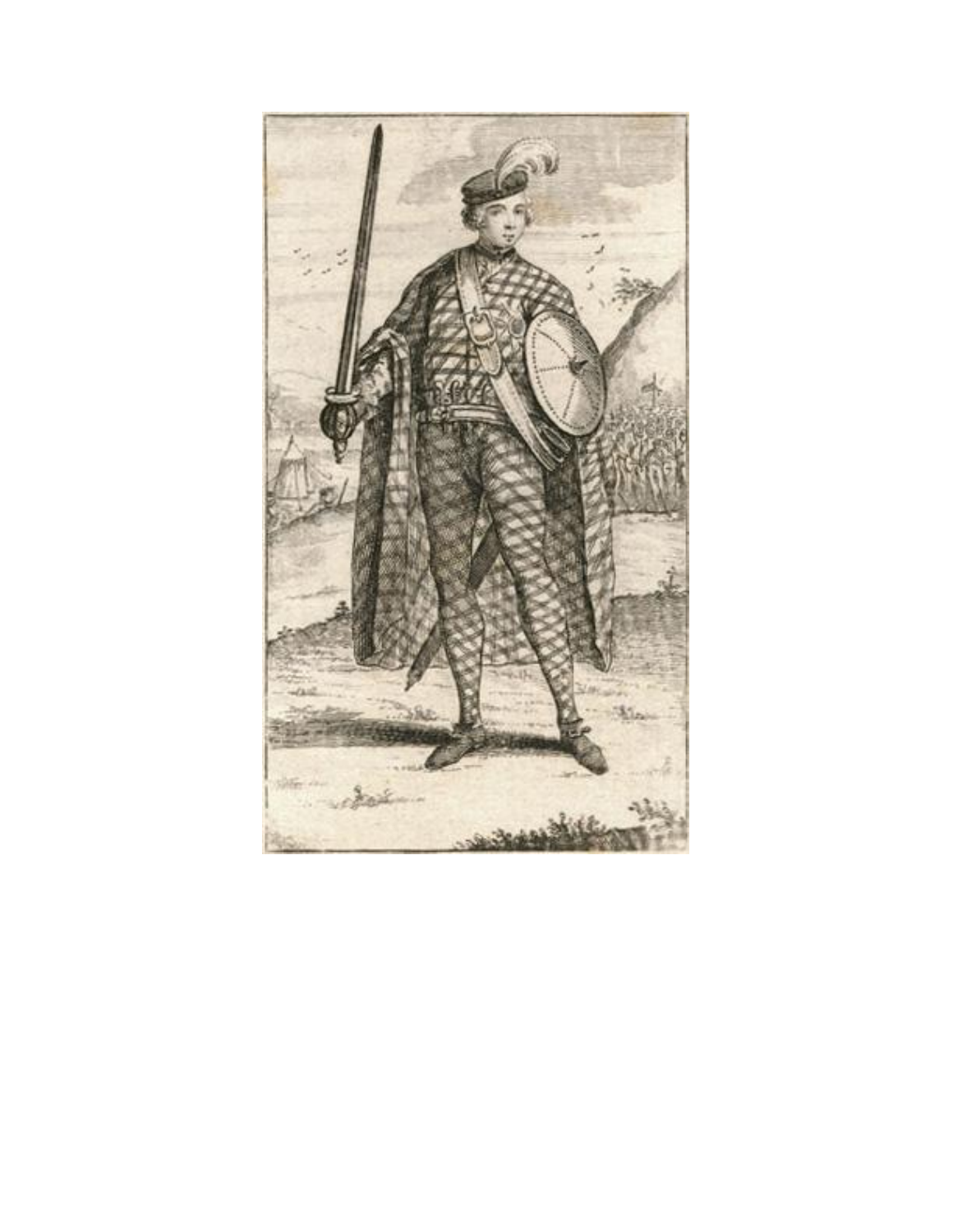## ASCANIUS OR, THE

# YOUNG ADVENTURER

A TRUE HISTORY.

*Translated from a Manuscript privately handed about at the Court of* Versailles.

## CONTAINING,

A particular Account of all that happen'd to a certain Person during his Wanderings in the *North,* from his first Arrival there, in *August* 1745, to his final Escape *September* 19, in the following Year.

The whole introduced with a more criti**c**al and candid History of the Rise, Progress, and Extinction of the late REBELLION, than any yet publish'd; and interspersed with Remarks on the Characters of the principal Persons who appear'd in the Interest of *Ascanius;* particularly the celebrated Miss *Cameron,* Miss *Mac Donald,* the Duke of *Perth,* the Earl of *Kilmarnock,* Messieurs *Sherridan* and *Sullivan,* &c. &c.

*LONDON:*

**Printed for** *T. Johnston,* **in** *Salisbury-Court, Fleet Street.*  1746.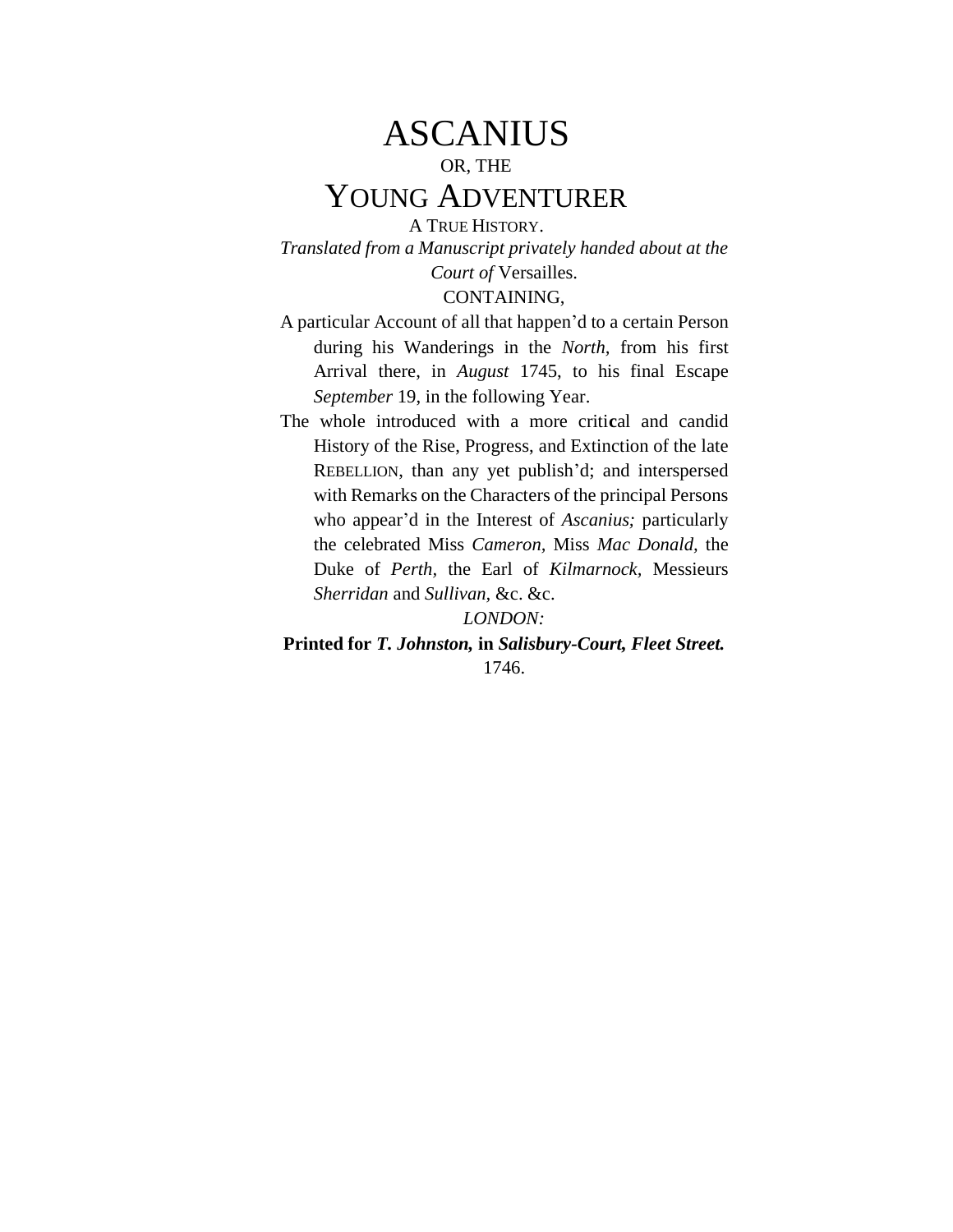

THE

# *Translator' s* Introduction.

I**V**IDE *and* Destroy *has, for these several hundred Years past, been the first Principle or Maxim of the Kings of* France, *with regard to their Conduct towards and Intercourse with most other*  European *States and Powers. And the End they propose by thus dividing and destroying is obvious enough* viz. *To increase their own Dominions; which cannot so easily be done while the neighbouring Nations are not weakened by intestine Divisions, nor divided each against itself by Party Dissentions. For under these salutary Circumstances they will be able to stop the Progress, and turn aside the gigantick Strides of the Gallic or any other Monarchy towards the universal Empire of Europe, and consequently half the Globe besides.*

*Among the several European Nations, who from time to time have put a Check to the Gallic Incroachments, none have more gloriously distinguish'd themselves than the generous* Britons; *and therefore none more obnoxious to*  France, *or more the Object of her Jealousy; and consequently none whom she more desires to ruin by all the Force and all the Artifices in her Power.*

*In vain hath* France *brought forth her Armies against us, in vain are all her Efforts by open Force: Nothing but Artifice and Corruption can avail the Enemies of* Britain. *Oft have we turned aside and repulsed their Arms but, alass! as oft have we suffer'd by her wily Arts, her deep dissimulation, her fraudful Practices. \**

*Surely no sensible* Englishman, *no impartial* Briton, *can imagine that the House of* Bourbon *hath any further Affection or Regard to that of* Stuart, *than so far as the latter may serve and advance the selfish Views of the other? The* 

<sup>\*</sup> See the ingenious Mr. *Granville's* Synopsis of *England,* lately published.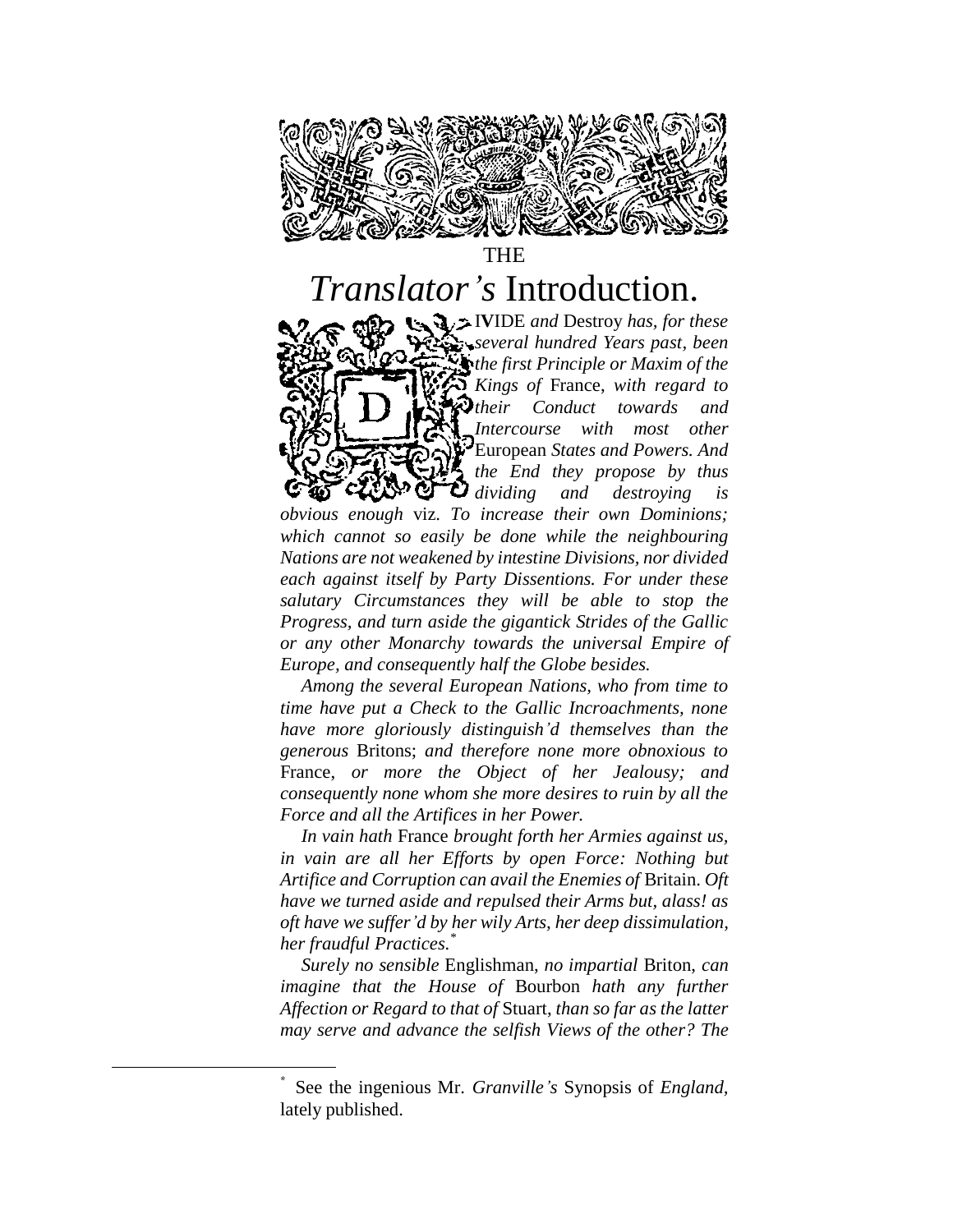*exploded Rights of the exiled* Stuarts *have more than once furnished* France *with Opportunities of exciting the deluded*  Britons *to turn their Swords, each Man against his Neighbour and his Brother, as the readiest and most effectual Way to weaken us till rendered unable to defend ourselves against a foreign Enemy, and then inevitably to fall an easy Prey to that Power, and into that slavish Dependance, from which a P— of the House of* Stuart *would be the last Person in the World to attempt our Deliverance.*

*In* 1743, France, *meditating on and concerting that hostile Declaration against us, which appeared in the following Year, but at the same time dreading the* British *Arms in the open Field, resolved to try the old Method for turning the Points of our Swords against our own Breasts. To facilitate this Scheme, the unhappy House of* Stuart (*unhappy only by its own Misconduct) lay ready. The young*  Ascanius *being sent for from* Italy, *was given to understand that he would renew his Family Pretensions to, and venture his Life for the* British *Crown, he should not want Assistance. The destitute P— neither inclined nor dared to refuse the Offer, his chief Dependance being on the French Court.*

*Accordingly a Correspondence was settled with such Persons of Consequence in* Britain *as still thought themselves obliged to follow the Fortune of the House of Stuart; and with all* British *Exiles who were become such by their inviolable Attachment to that Family.*

*Mean time, while the Seeds of this Project were sowing,*  France *declared War against* Britain, *and for about a Year maintained it fairly in the Field, 'till all was ready for striking a darker and less generous Blow; for stabbing the unsuspecting* Britannia *to the Heart with her own Sword, even while she held it in her own Hand.*

*The Scheme being ripened to Perfection,* Ascanius *embarks for the Northern Part of the* British *Isle, in order to excite the People to take Arms against the Prince then sitting on the Throne of the united Kingdoms, that while his Troops were employed in defending him at Home, his Dominions abroad, and those of his Allies; might fall an easy Prey to the most rapacious, the most Christian King; who for want of such a Diversion in his Favour, might have been reduced to the hard Necessity of agreeing to a just and reasonable Peace.*

*This Attempt of* Ascanius *was doubtless extreamly bold. Himself an unexperienced Youth, and little acquainted with the World, undertakes to raise a Rebellion among a People*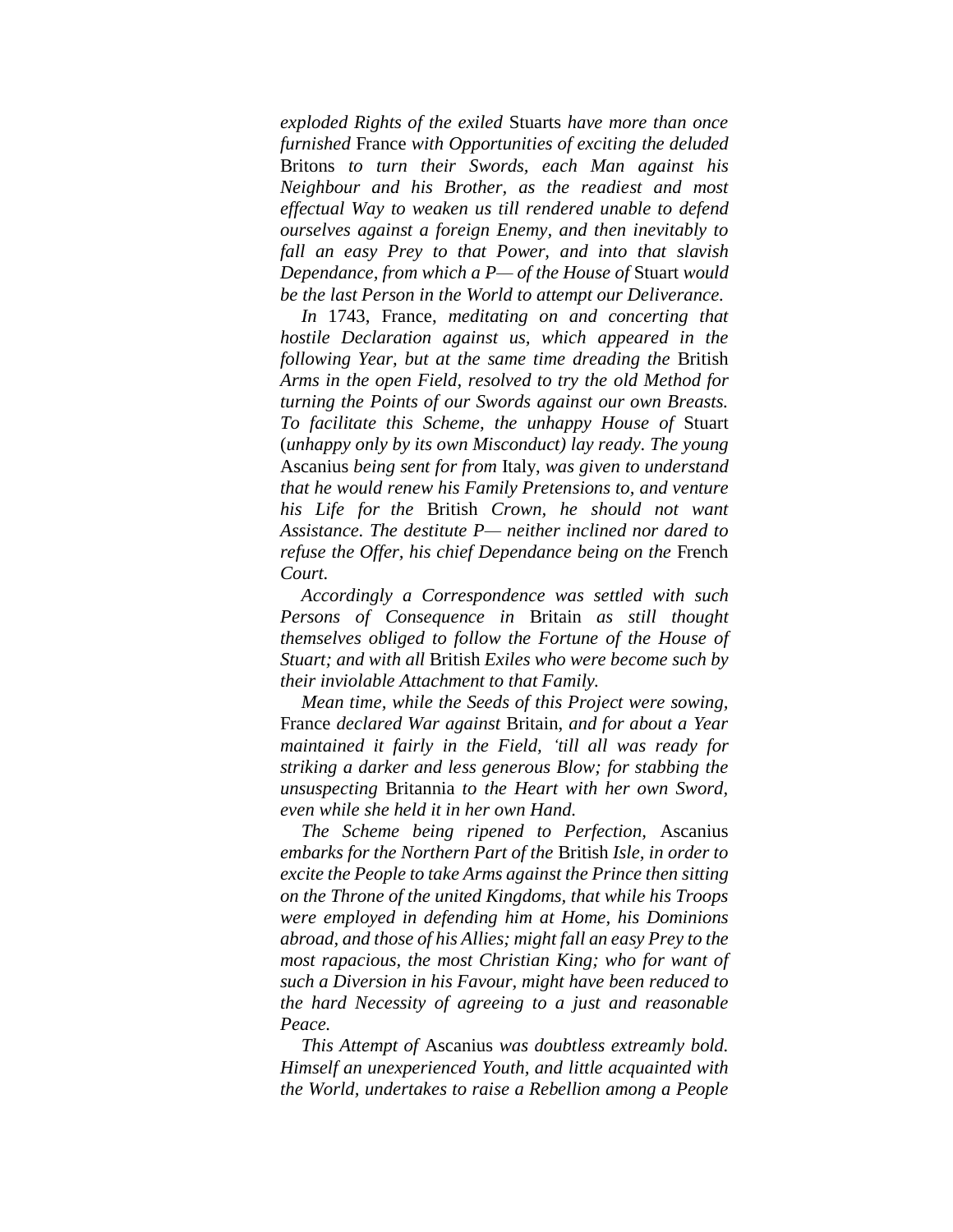*to whom he was entirely a Stranger, &and in a Country wherein even his Family was unknown, except in former Generations. But* Ascanius *had an Interest among the*  Britons, *independent on personal Acquaintance, or even on personal Accomplishments; which neither Merits nor Demerits could advance or diminish: This was the Doctrine of an Indefeasible Right of Succession, or, as Mr.* Pope *happily expresses it,*

#### *The* right divine *of Kings to* govern wrong!

*This Doctrine paved our Adventurer a Way into these Kingdoms, and many scrupled not to forfeit for him their Allegiance to a King, known, tried and approved by all Men, except those whose Understandings were subverted by unintelligible Notions of a natural Right, which never existed in Nature. Notions which in our present Circumstances tend only to involve us in the most inextricable Difficulties, in the most deplorable Misfortunes. To attempt the Subversion of the present Government, which hath been taking Root among us for so many Years, and which is so strongly fortified even by the: very Doctrine I have mentioned, (by a direct lineal Succession) to attempt this, I say, was surely little less than Madness; especially as the* British *Nation hath no material Objection to her present King, nor the least Prospect of any to his Heirs.*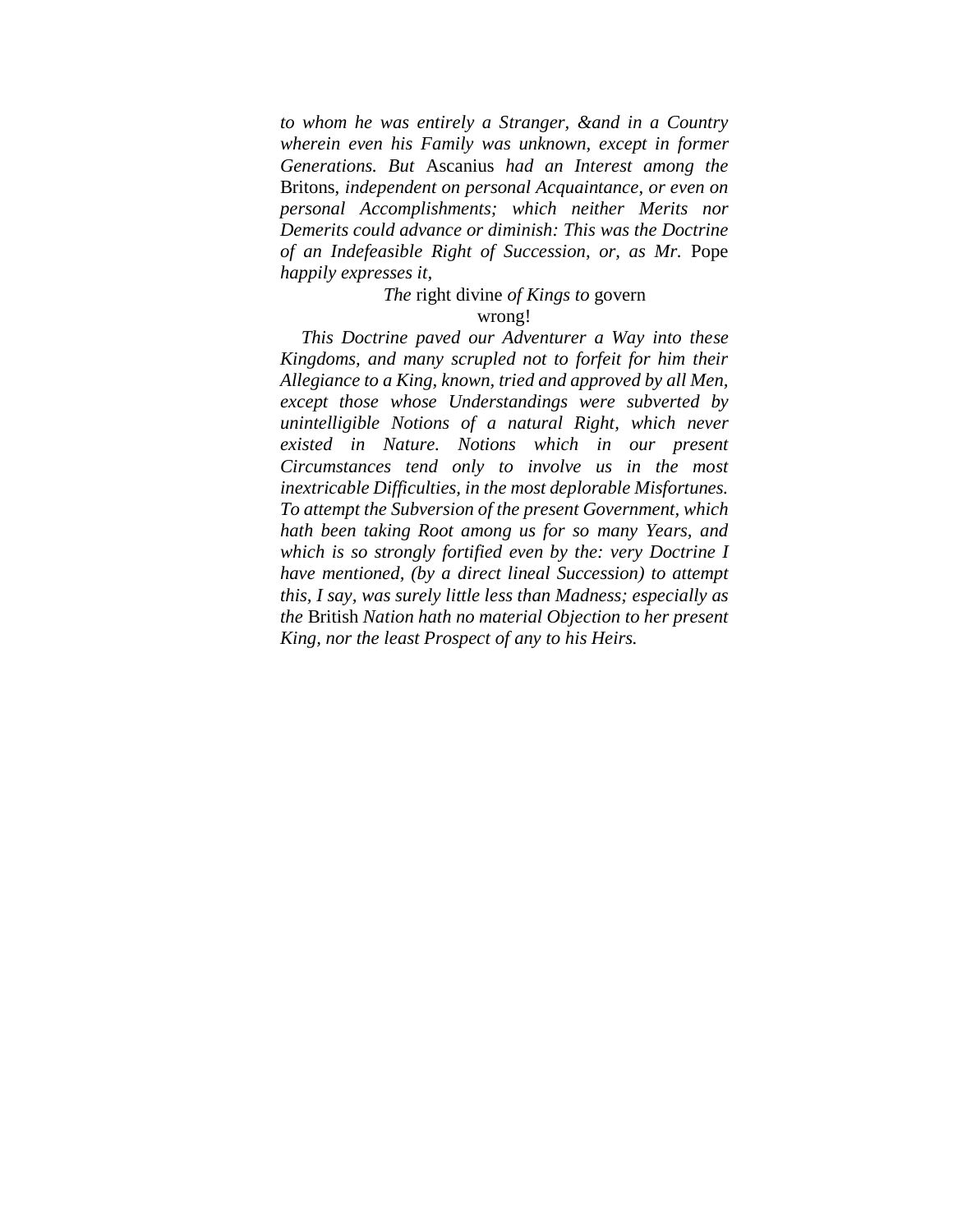

### OR, THE

## Young ADVENTURER.

### BOOK I.

#### *Containing a Succinct and Impartial Account of the late Rebellion in* SCOTLAND.

*ULY* 14th 1745, *Ascanius,* after having for some Time reposed himself at the House of the Duke *de Fitz-James,* at *Port Lazere* in *Britany*, embark'd at that Place for *Scotland.* The *Britany*, embark'd at that Place for *Scotland.* The Vessel appointed by the *French* King to carry the P—, was a Frigate of eighteen Guns; which sailing first to *Belleisle,* was join'd by the *Elizabeth,* formerly an *English* Man of War, but taken by the *French* in Queen *Ann's* Time. She had above sixty Guns mounted, and was very well mann'd for this Occasion. In their Passage they met with the *Lion,*  Capt. *Brett,* and two other *English* Men of War, with a Fleet of Merchantmen under Convoy. The Frigate immediately bore away, but the *Lion* and the *Elizabeth* maintain'd a desperate Fight, 'till the Night came, and saved the latter, who run off, and got into *Brest,* in a most terrible Condition. Her Captain and about seventy Men were killed, and double the Number wounded. She had on board a large Sum of Money, and Arms for several thousand Men, all design'd for the Service of *Ascanius* in *Scotland.*

Mean Time the Frigate continuing, her Voyage, arrived among the *Scotch* Isles, and after hovering about for several Days, at last put into the Country of *Lochabar,* and there *Ascanius,* with only seven Attendants landed, and went directly to the House of Mr. *McDonald* of *Kinloch-Moi-dart,* who, with many others, had been gain'd beforehand. Here he remained in private several Weeks, while some of the Highland Chiefs were getting the Clans together, in order to declare openly for him, and to endeavour in the first Place to reduce the Kingdom of *Scotland.*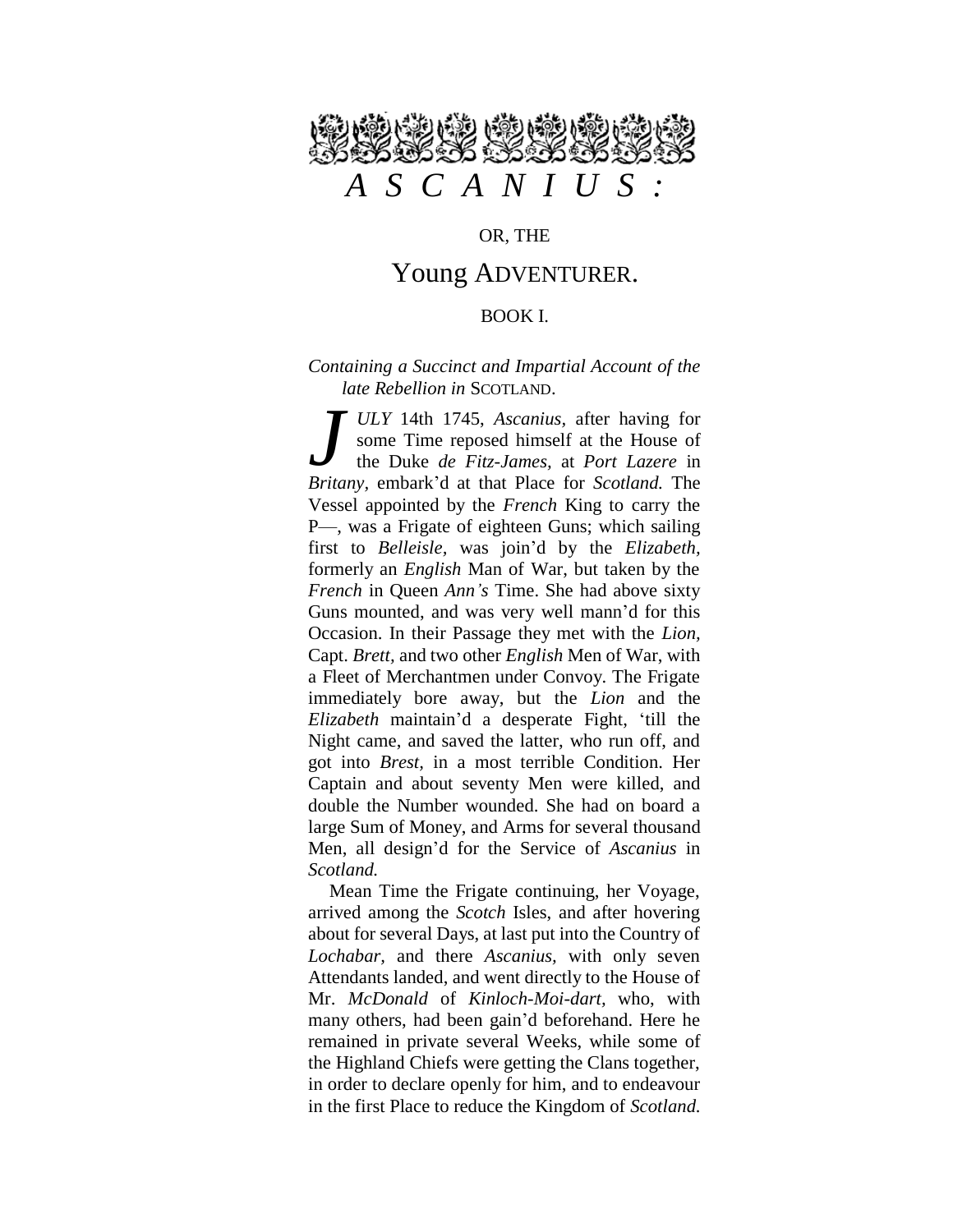By the Middle *of August* they had assembled about 1800 Men, consisting of the *Stuarts* of, *Appin,* the *McDonalds* of *Glengary,* the *Camerons* of *Lochiel,*  and some others. *Ascanius* set up his Standard, on which was this Motto, *Tandem triumphans \* .* He also published two Manifestos in his Father's Name; one of which was printed and dated in the Year 1743. A third he published in his own Name, which he promised many Things agreeable to the *Scots,* and among others the Dissolution of the Union with *England.*

By this Time the Government was informed of his being in the Highlands; and though at first his Undertaking was ridiculed, it was soon after thought proper to send strict Orders to Sir *John Cope,*  Generalissimo of the King's Forces in *Scotland,* to take all possible Care to prevent the young Adventurer from making his Party formidable; and if possible to take him alive or dead: And as an extraordinary Inducement to this, a Reward of 30,000*l*. was, by the Lords of the Regency (the King being, then in *Germany)* set on the Head of *Ascanius.*

Before the End of *August,* two Companies of General *Sinclair's* Regiment being sent to reconnoitre the Highlanders, were most of them made Prisoners, as was soon after a Captain of *Guise's* Foot. This Gentleman being released on his Parole, gave the Government the first circumstantial Account of the Number and Condition of the Highland Forces.

And now *Ascanius* prepared to march southward, with a View of taking the city of *Edinburgh*, the Capital of the Kingdom. Mean Time *Cope* having collected together all the King's Forces in *Scotland,*  and arm'd the Militia, was marching for the Highlands in quest of *Ascanius;* who not chusing to risk a Battle in the Infant State of his affairs, gave the old General the Slip over the Mountains, and the fourth of *September* he enter'd *Perth* without Resistance. The, News of this being carried to *Cope,*  who was got as far as *Inverness,* after a very fatiguing March, he saw no other Remedy than to march back again, though not the same Way that he came. Accordingly he order'd Transport Ships to

\*

That is, *At length triumphant.*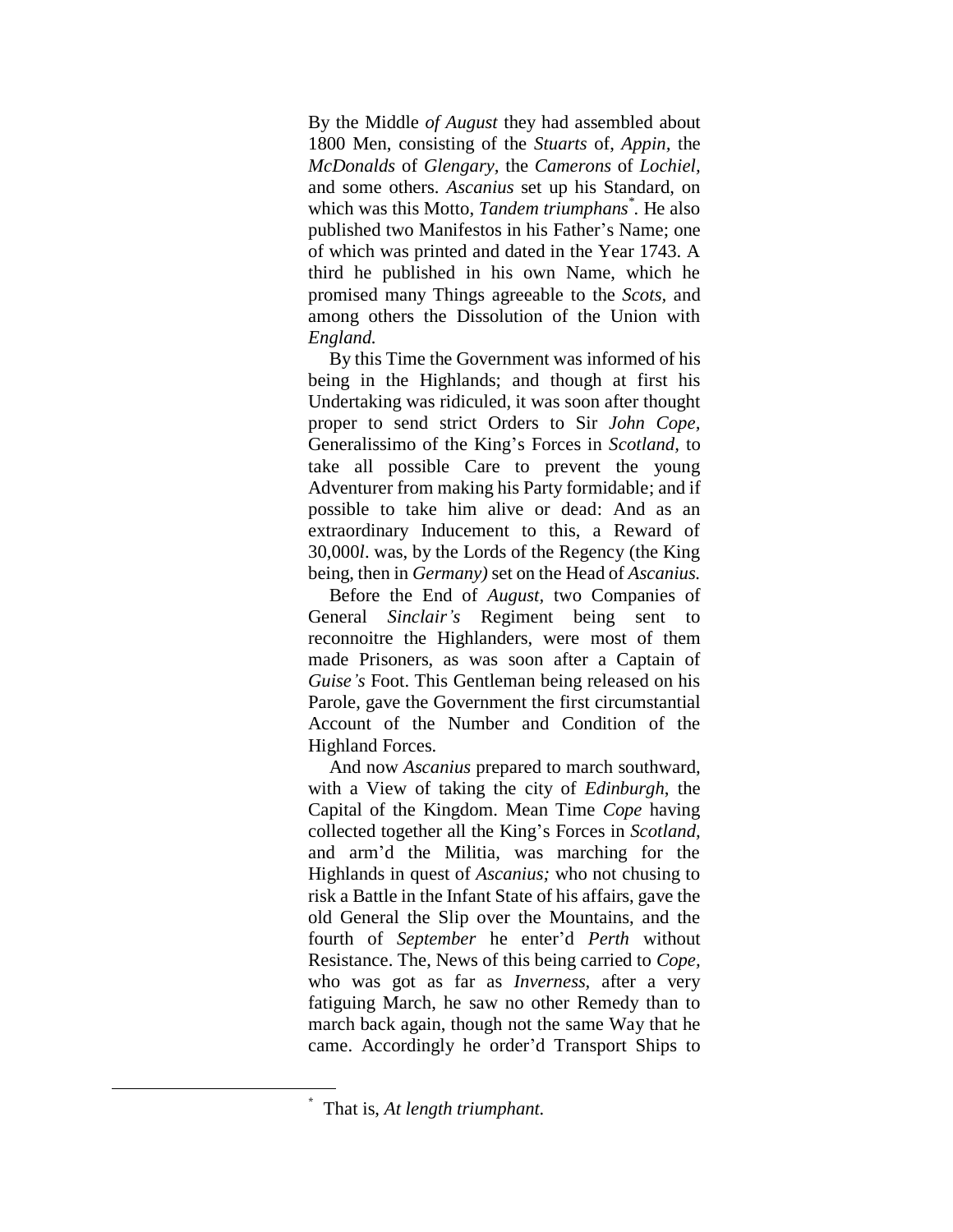meet him at *Aberdeen,* to carry his Forces from thence to *Leith.* Mean Time *Ascanius* proclaim'd his Father at *Perth,* where he was joined by several Persons of Distinction, who brought with them considerable Supplies of Men and Arms. From hence *Ascanius* march'd his Troops (which by this Time he had, with the Assistance of Mr. *Sullivan* and the *French* Officers, pretty well disciplined) towards the River *Forth,* which they forded on the thirteenth, *Ascanius* first plunging in at the Head of the Infantry. Directing now his March towards *Glasgow,* (one of the finest Cities in *Scotland,* and noted for its University) he summon'd it, but receiving no Answer, he alter'd his Rout and marched directly for *Edinburgh,* which he doubted not to reach before *Cope* could be back from *Aberdeen* and so it happen'd.

While both parties were thus advancing towards the metropolis, the Inhabitants were making great Preparations for a vigorous Resistance, in case *Ascanius* should first appear before the Walls.

But the P— having many Friends in the City, no sooner came nigh it, which he did on the sixteenth, than a Treaty of Surrender was enter'd upon, and the next Morning the Provost, who is the first Civil Magistrate there, admitted him into the Place. However, the brave, though very old General *Guest,*  retired with a few Regulars into the Castle, which he so obstinately held for the King, that *Ascanius* could never make himself Master of it.

While the P— was entering the City, *Cope* was debarking his Troops at *Dunbar,* within two Days March of *Edinburgh,* and being there joined by Brigadier *Fowke,* with *Hamilton's* and *Gardner's*  Dragoons, he march'd on the Nineteenth, and encamped that Night near *Haddington.* Early next Morning continuing their March, they arrived at *Preston-pans* in the Evening, where they perceived the Troops of *Ascanius* on the Hills towards *Edinburgh,* at which Place only a small Body of Highlanders were left to secure a Retreat thither, in case of Necessity. That Night both Parties lay under Arms, and some firing frequently pass'd between them. The next Morning *i*. *e.* on the Twenty-first, about three o'Clock, the King's Troops were briskly attack'd. The Dragoons ran on the first Fire, and left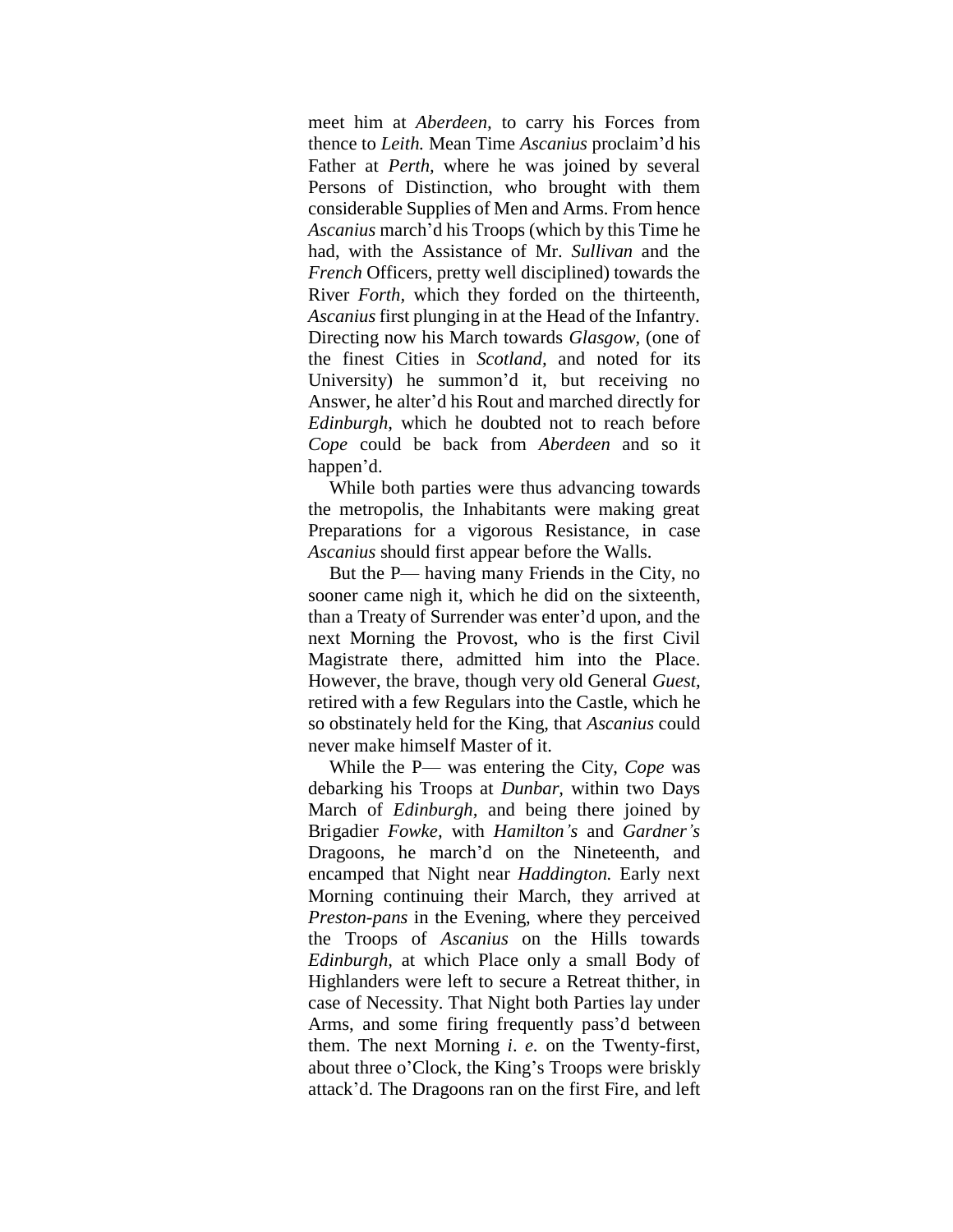the Infantry exposed to the broad Swords of the Highlanders, with whose Weapons and Manner of fighting they were quite unacquainted; and not having Time to recover the Disorder they were thrown into by the first Attack, they were finally routed in a few Minutes. About three hundred were cut to Pieces on the Spot, and most of the rest made Prisoners Among the Slain was the brave Colonel *Gardner,* who scorning to fly with his Regiment, and fighting gallantly to the last, perished with some other Officers of Note. Many other, principal Officers were desperately: wounded, as were a considerable. Nurnber of the common Prisoners. All the Cannon, Tents, and every Thing the vanquished had to lose was taken, As .for the General, he had the good Fortune to escape to *Berwick,* as did the Earls of *Loudon* and *Hume* and Brig. *Fowke,* and Col. *Lascelles* got safe to *Dunbar. \** This Action was called the Battle of *Preston-Pans,* or by some the Battle of *Seat on,* from two little Towns near which it was fought; but it is more properly called the Battle of *Gladsmoor,* which was the Field of Action, being a wide barren Heath, about seven Miles East from *Edinburgh:* We have no certain Accounts of the Number of *Cope's,* Army. The Regiments he had were those, of *Gardner, Hamilton, Lee, Guise, Murray, Lascelles,* and *Loudon;* but of these almost every one wanted near a third of their compliment of Men, and in all they are supposed not to have exceeded 4000, Sutlers, *&c. &c.* included. The Victors did not exceed 3400; and of these above two Fifths had no occasion to strike, nor did strike a Stroke.

The Defeat of these regular Troops gained *Ascanius* and his new raised Men great, Reputation, and induced many to join them, who 'till now had sat still thro' Fear of the King's Party. The P— did not return to *Edinburgh* 'till the 24th, quartering his Men in the mean time at *Duddingstone* and *Musselburgh.*  On the 28th and the Day following, he sent away his

<sup>\*</sup> In the Year following *Cope, Lascelles,* and *Fowke*  were called to Account before a Court Martial, for their Behaviour in this *Action,* but were honourably acquitted.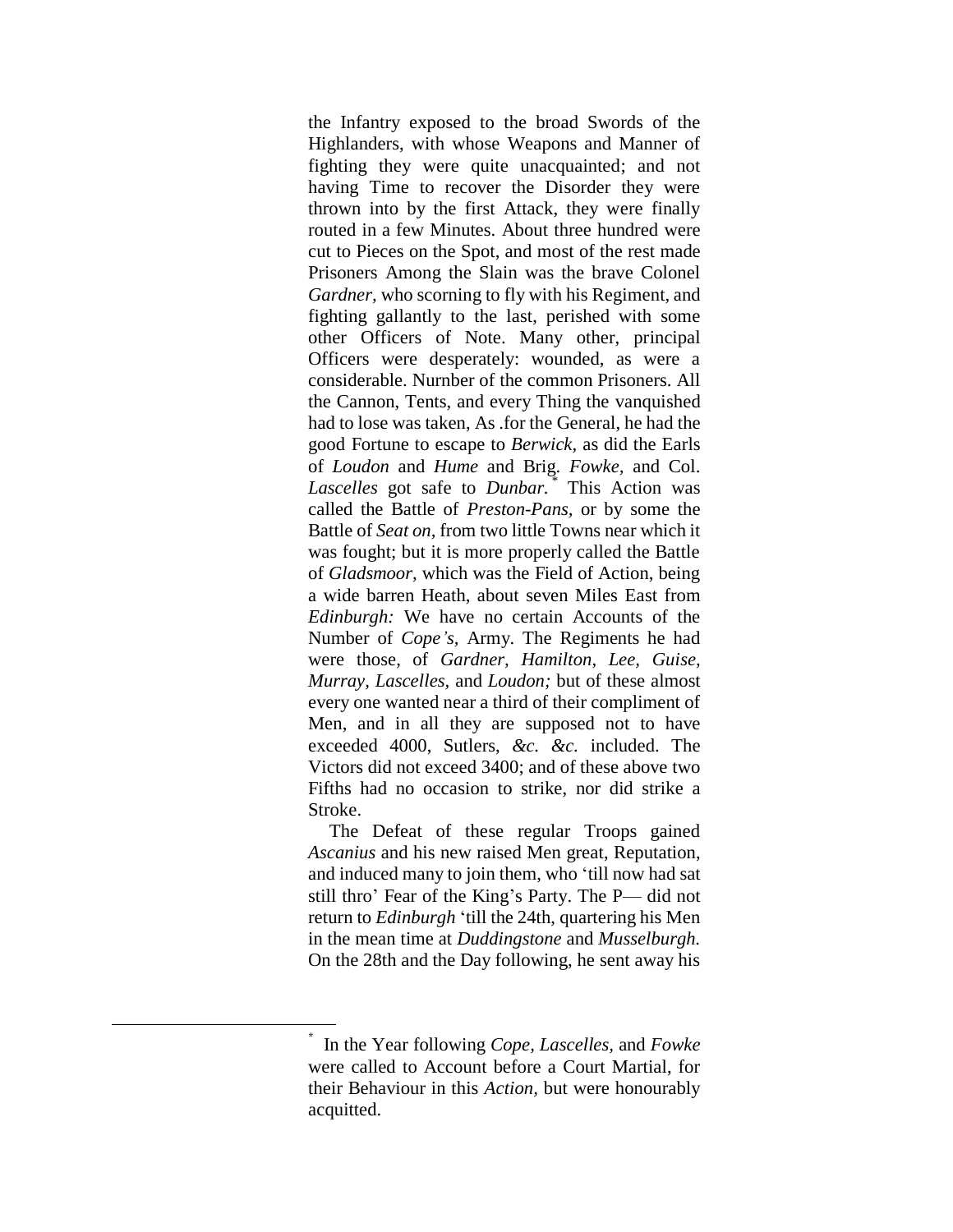Prisoners to *Perth,* and prepared to besiege the Castle of *Edinburgh* in Form.

On the first of *October* the Trenches were opened on the Castle Hill, and thereupon the Garrison began to fire upon the Highlanders, of whom they killed three Men, and wounded Col. *Macdonald,* one of their principal Officers, who had been in the Service of the King of *Spain,* and whose Experience in the military Art made his Life of great Importance to *Ascanius.* However the utmost Efforts of the Garrison, and the most obstinate Defence they could have made, had been insufficient to induce the Besiegers to abandon their Works; but the Want of heavy Cannon, and most other Requisites for such a Siege, were, the Cause of the laying aside this Design; which it must be confessed was rashly begun, through the Ignorance of some of the Highland Chiefs, whose Impetuosity *Ascanius* thought himself obliged in Prudence to humour, 'till Experience should teach them what sound Reasoning had been unable to do. And now *Glasgow*  was again summoned to surrender, and 15000*1*. Contribution-Money was demanded; however 5000 Guineas being immediately paid, *Ascanius,* whose Moderation was equal to his Generosity, abated them the rest. Mean time Hostilities betwixt the P—'s Troops and the Garrison, continued 'till the fifth, when the former having lost twenty Men in an Attempt to dislodge a Party of the latter from a Post on the Castle Hill, and upon finding the Houses in the City begin to be beaten about their Ears by the Castle Guns, an Armistice was agreed on, and the Communication betwixt the City and Castle restored.

About this Time *Ascanius* received a considerable Addition to his Forces, both by Supplies of Artillery, Arms, Ammunition, &c. from *France,* and by the Junction of several Persons of Distinction, all *Scots;* however he had the Misfortune, to lose a large *Spanish* Ship, laden with Stores and Money for his Service, which was taken by the *Try-all* Privateer of *Bristol.* At the End of this Month *Ascanius* detach'd Part of his Army to *Dalkeith,* where they encamped. Two hundred Carts were employed in bringing hither the Supplies lately arrived, and which were removed from *Montrose* and *Stonehive* without any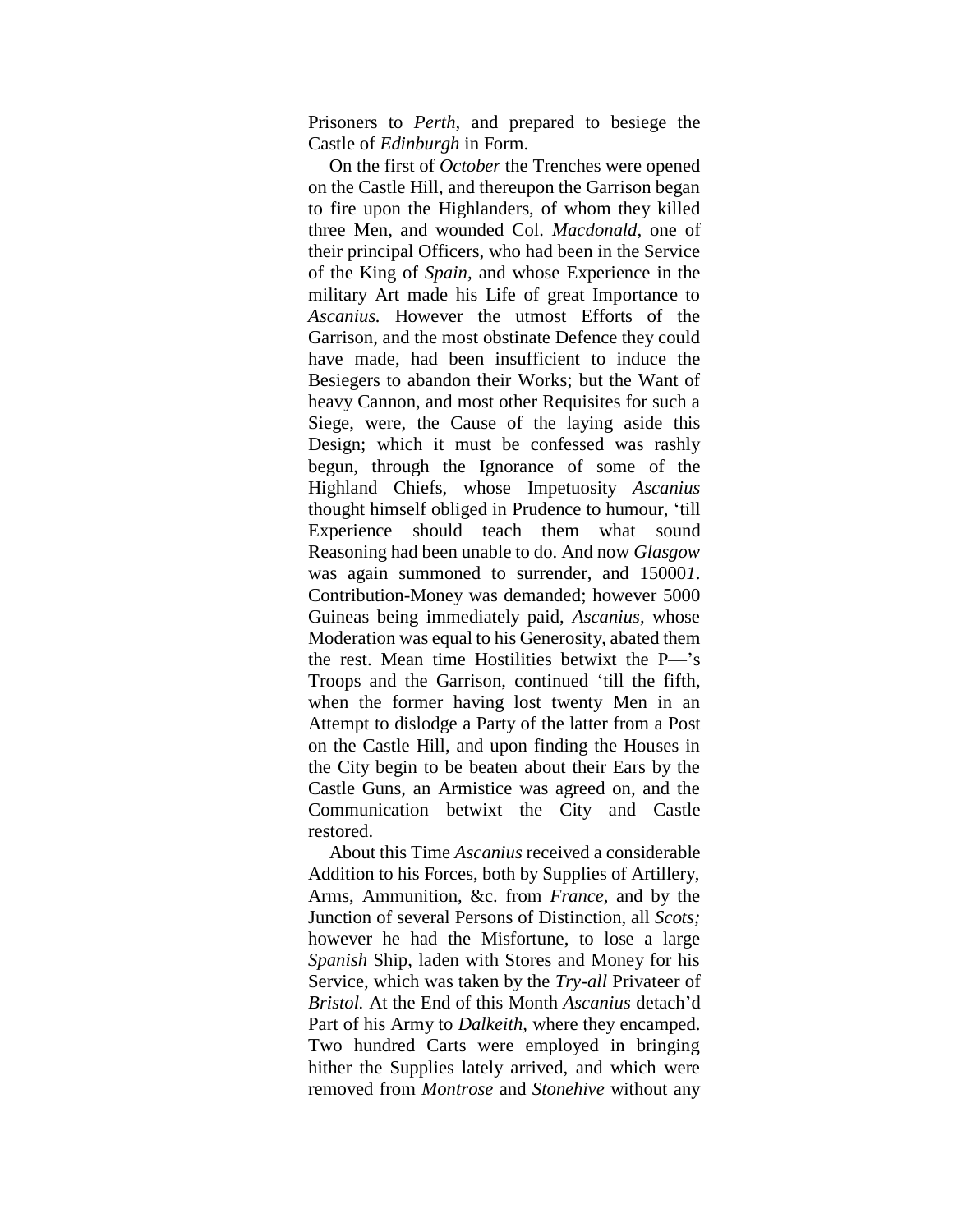Loss: This was chiefly owing to the Battery erected at *Alloway,* and other Precautions taken by *Ascanius* to secure the Passage of the *Frith.*

And now the P—, and his Followers prepared for a March into *England,* hoping by so bold and unexpected a Step, to strike Terror into the *Georgians*, \* and to get Possession of some Fastnesses in that Kingdom, if not the Capital itself, before they could recover themselves.

Mean time the Government, apprehensive of the P—'s forming such a Design, was taking all possible Measures to ruin it. An Army of 14000 Men was assembled *on* the northern Frontier, under Field Marshall *Wade,* an old General of much Experience *a*nd *Precaution.* The Militia of the Northern Counties were also raised; and a considerable Number of them, besides other Troops, appointed to garrison the City of *Carlisle,* the Capital of *Cumberland,* the nearest County to *Scotland* on the North-West, and by which *Ascanius* must march, or by *Newcastle upon Tyne*, where *Wade* lay. The most zealous of the *Georgians* also distinguished themselves by Associations and voluntary Contributions for the Defence of their Government. In short, the whole *Georgian* Party throughout the Kingdom appeared as it were in Arms: So great was their Dread of our young Adventurer, and so terrible their Apprehensions of the Strength of his Party in both Kingdoms.—But, beyond all others, the Zeal of the Archbishop of *York* was remarkably Fruitful. And his; Activity being seconded by the *Yorkshire*  Nobility and Gentry, four new Regiments were raised and maintained at the Expence of that County besides a Body of Gentlemen who served on Horseback at their own Expence, stiling thernselves the *Royal Hunters* and of these General *Oglethorpe*  had the Command.—At the same Time *Duncan Forbes,* Esq; Lord President of the Court of Session in *Scotland,* extreamly distinguish'd himself there, by his Zeal for the *Georgian* Interest, of which he

<sup>\*</sup> Here the Reader may take Notice, that (for the Sake of Brevity, or for any other Reason which any one is at Liberty to assign) I shall henceforth distinguish the contending Parties by the Appellations of *Georgians* and *Adventurers.*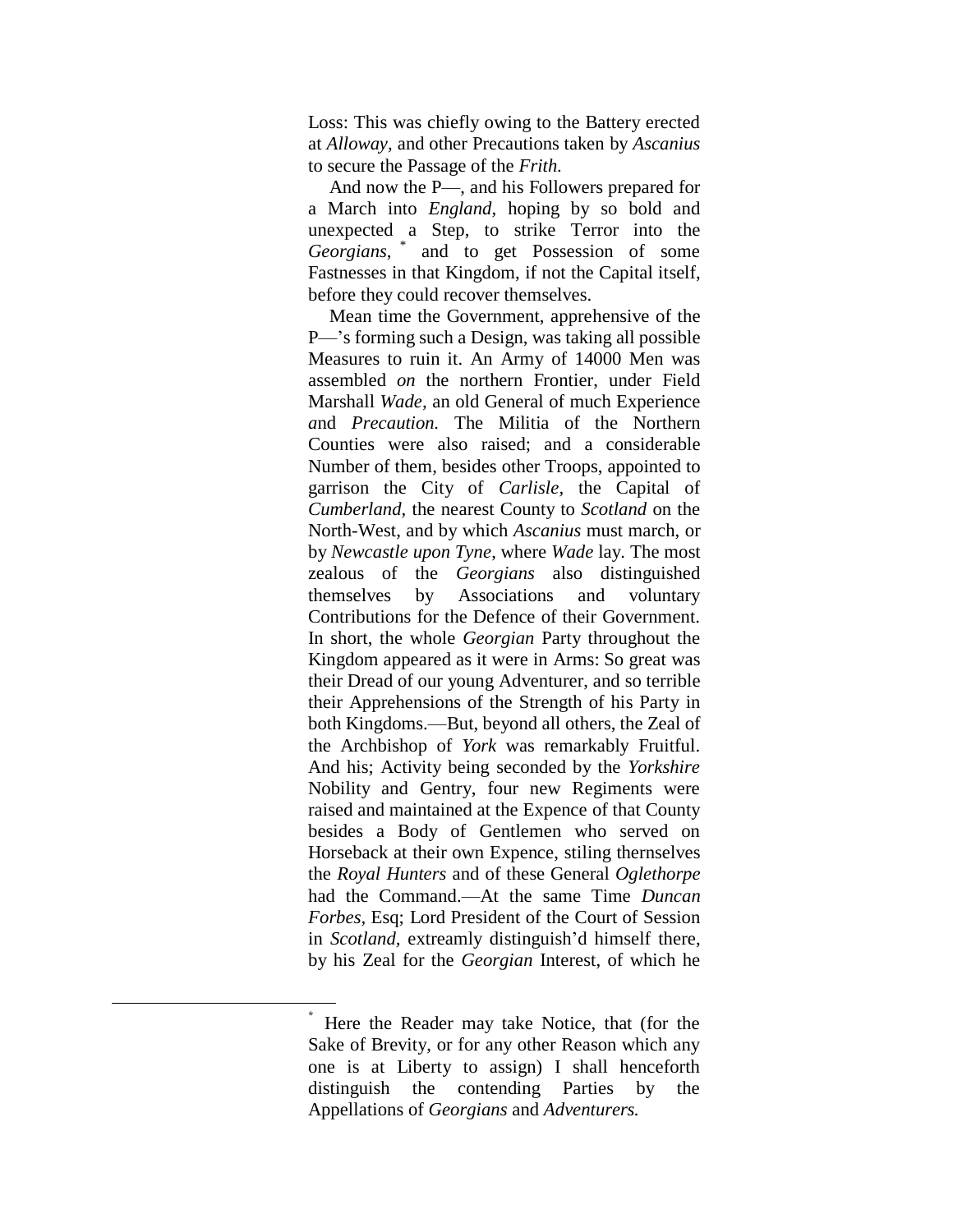was undoubtedly the chief Support in the North of that Kingdom and it was principally by his Means that a considerable Body of *Georgian Highlanders*  and other *Scots,* were raised, under the Command of the Earl of *Loudon,* for the Security of the Forts of *Inverness, Augustus,* and *William,* which are a Chain of fortified Places commanding the North of *Scotland.*

But notwithstanding all these vigorous Preparations to frustrate and ruin his Designs, the intrepid *Ascanius* resolved to pursue them thro' all Obstacles, all possible Dangers. *Nov.*1st. he went from *Edinburgh* to the Camp at *Dalkeith,* from whence he daily dispatch'd his Agents into *England,*  and from time to time he received Intelligence of what was doing there, both by his Friends for him, and by his Enemies against him. And tho' he had the Mortfication to find that, contrary to the Assurances he had received, the former were but few, that is such as were hearty in the Cause, and determined to run all Risks to serve it, yet he still inflexibly resolved to push the desperate Attempt, having only as he had publickly signified, a *Crown* or a *Coffin* in view. He hoped that by his Presence in *England,* the Reputation he had already acquired by the extraordinary Progress of his Arms, and the bold Pushes he was yet determined to make; he should be able to put new Life into his *English* Friends, to reclaim the Apostate, to fix the Wavering, to animate the Fearful, and to inspire the Zealous with that Activity, Courage, and Contempt of Danger, of which himself would give an immediate Example.

With these Views, and in this resolute Disposition, *Ascanius* begun his March for *Carlisle.* His Army did not at this Time exceed 6700 effective Men, a small Number for such an Expedition; but he relied much on *English* Reinforcements, and more on a timely Descent by the *French* in the South. For in case of such a Diversion, nothing could have effectually obstructed his March to *London.* The principal Persons in his Army, were the Duke of *Perth,* the *P*—'s General; Lord *George Murray,*  Lieutenant General; Lord *Elcho,* Son to the Earl of *Wemyss,* and Colonel of the Lifeguards; the Earl of *Kilmarnock,* Colonel of a Regiment mounted and accoutred as *Hussars;* Lord *Pitsligo,* General of the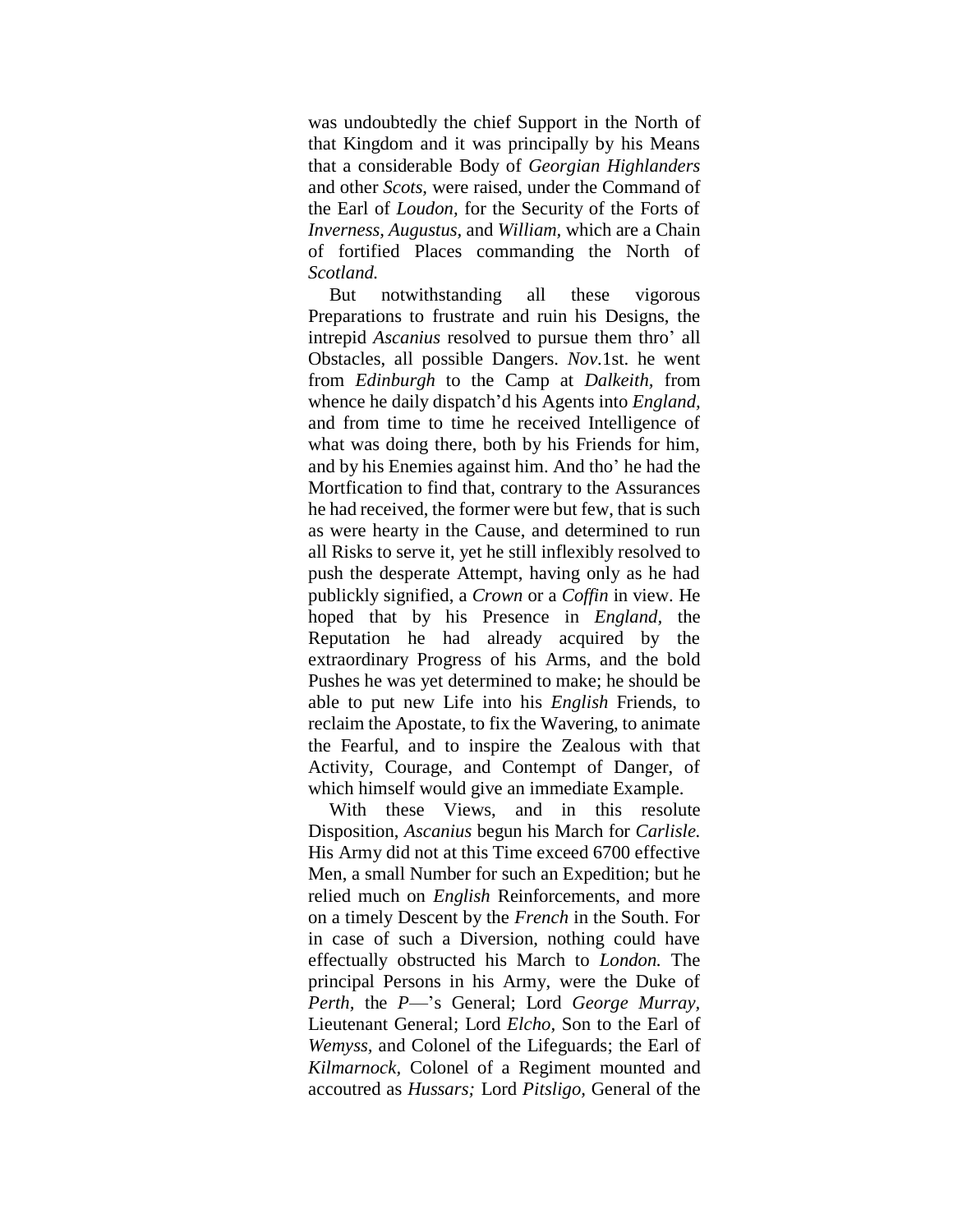Horse; the Lords *Nairn, Ogilvie, Dundee,* and *Balmerino;* Mess. *Sherridan* and *Sullivan, Irish*  Gentlemen; General *McDonald,* Aid de Camp to *Ascanius, John Murray* of *Broughton,* Esq., his Secretary, and many others.

On the sixth the Army pass'd the *Tweed,* and entered *England.* Marshal *Wade* was at this Time, as hath been observ'd, at *Newcastle* upon *Tyne;* and might have intercepted *Ascanius* on the Borders, but being ignorant of the Rout the *Adventurers* intended to take, whether by *Carlisle,* or by *Newcastle,* the cautious old General determined to wait their Motions, and by them regulate his own: But this Conduct rendered both him and his Army, of little or no use to the Government in this critical and dangerous Juncture; for *Ascanius* taking the *Carlisle*  Road, he arrived at that City, (which is almost Parallel to the *Scotch* Coast with *Newcastle,* from whence it is but three Winter-Day's March) and took it before *Wade* could arrive to prevent him. After proclaiming his Father here, *Ascanius* proceeded Southward, leaving a Garrison of *Highlanders* in the Place; Mean Time *Wade* was in full March for *Carlisle,* and was got about half Way, when he heard of the Place being taken: *As* the Weather and Roads were so extreamly bad, as almost to have ruined the Army, and as, consequently, they were not in a Condition to Attempt the retaking the City, it was thought proper to return to *Newcastle,* leaving the *Adventurers* to get so far to the Southward, that it would have been absurd for W*ade's* People to attempt the overtaking them: Therefore the General remained in the North, in order to guard those Parts, and prevent the P— from receiving Supplies, or Reinforcements from thence, or out of *Scotland.*

And now the Progress of *Ascanius* had thrown all *England* into Confusion, and *the Georgians* began in good earnest to dread his Arrival at *London,* before another Army could be formed in the Southern and Midland Parts to impede his March: Which was amazingly swift, all the Country flying before him, none daring or caring to resist, nor a single Town offering to dispute his Entrance into, or Passage through it.

However the Duke of *Cumberland,* youngest Son to the *Georgian* King returning from *Flanders,*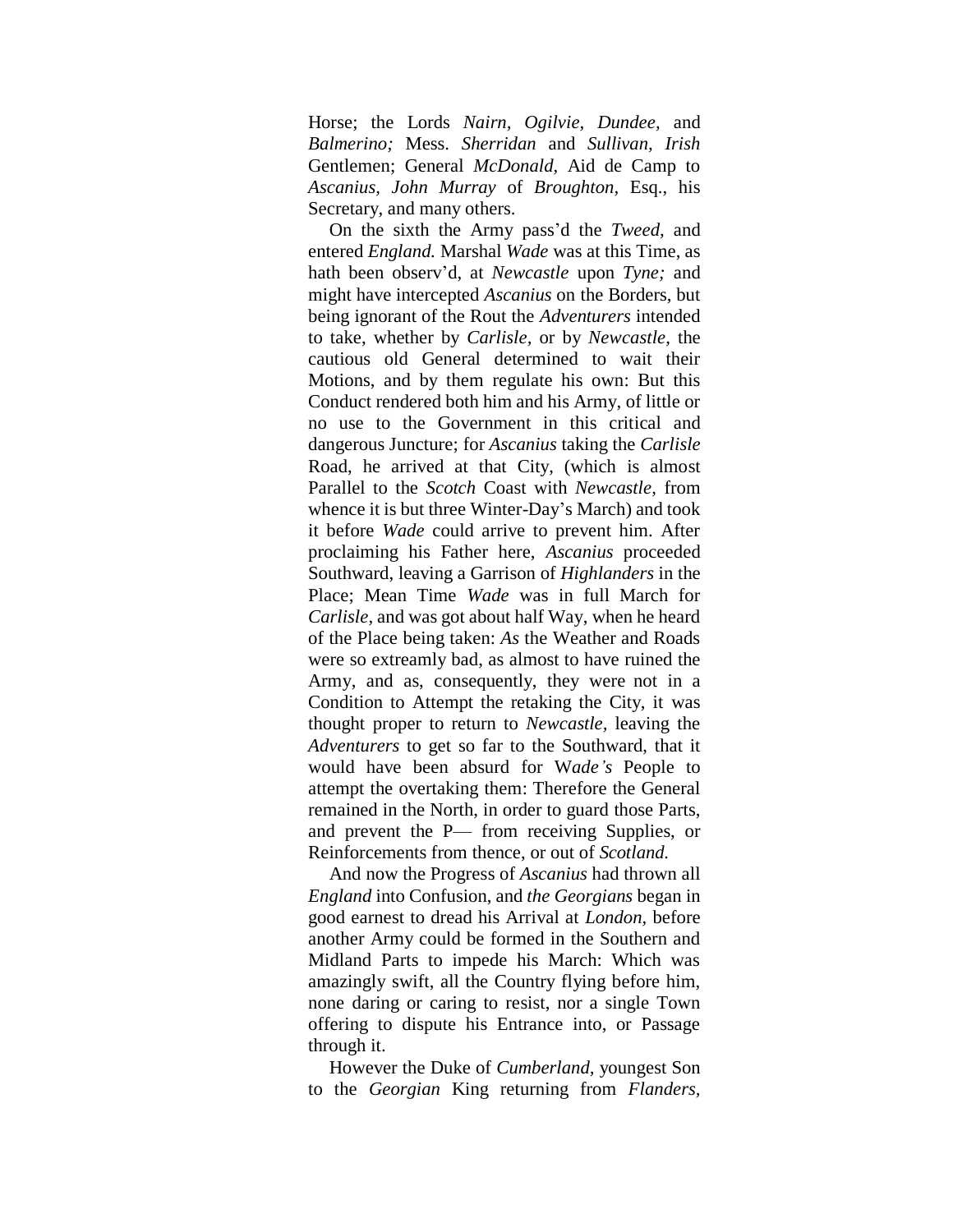where he had commanded his Father's Troops, most of which returned with him, or were before arrived, and put under *Wade's* Command; this Prince returning I say from abroad, in order to lead the *Georgian* Troops against *Ascanius,* his now successful Rival in more Respects than one, an Army was formed with all the Expedition requisite in so urgent a Crisis, and the Duke put himself at the Head thereof, with a Resolution to wait the coming of *Ascanius,* and by one decisive Stroke determine the Fate of the *British* Crown.

Mean Time the daring young Adventurer, with equal Resolution, advanced with prodigious Celerity, while the Attention of both Kingdoms was intensly fixed on the expected approaching Action. It was on the 20th that our *Adventurer* left *Carlisle,*  from whence thro' *Penrith* and *Kendal* he proceeded to *Lancaster,* where he arrived on the 24th. The 27th saw him at *Preston,* the 29th at *Manchester.* 'Till now the P—, had been joined by few of the *English,*  and on this Account the Spirits of his faithful Followers began to droop. "The *English* are degenerate, *said they,* and lost to all Sense of Justice or Gratitude. They are stupidly in Love with their present Government, bigotted to their new fangled Notions, and Strangers .to those noble Sentiments of Loyalty which glowed in the Breast of their Ancestors. In vain have we made this long fatiguing March, in vain doth the generous *Ascanius* invite the infatuated *English* to shake off the Yoke of *Whigism,* to do Justice to his Catholic Family, to themselves and to their Posterity, in vain this glorious Opportunity, if they refuse the proffered Blessing, and chuse to live in Ease and Indolence."

In these Terms were the general Complaints of the Army couch'd. And *Ascanius* himself now began to see his Error in trusting to the Accounts sent him while in *Scotland,* of the Number and Disposition of his Partizans in the South. Nevertheless he prudently tried to disguise his Sentiments, and to keep up the Spirit of his People. *Who knows,* said, he at a general Council of War held at *Manchester, but that all will yet happen for the best, and my greater Glory. I grant we have run ourselves into imminent Danger; or rather, perhaps providence hath brought us hither to shew what great Things may be done for us.*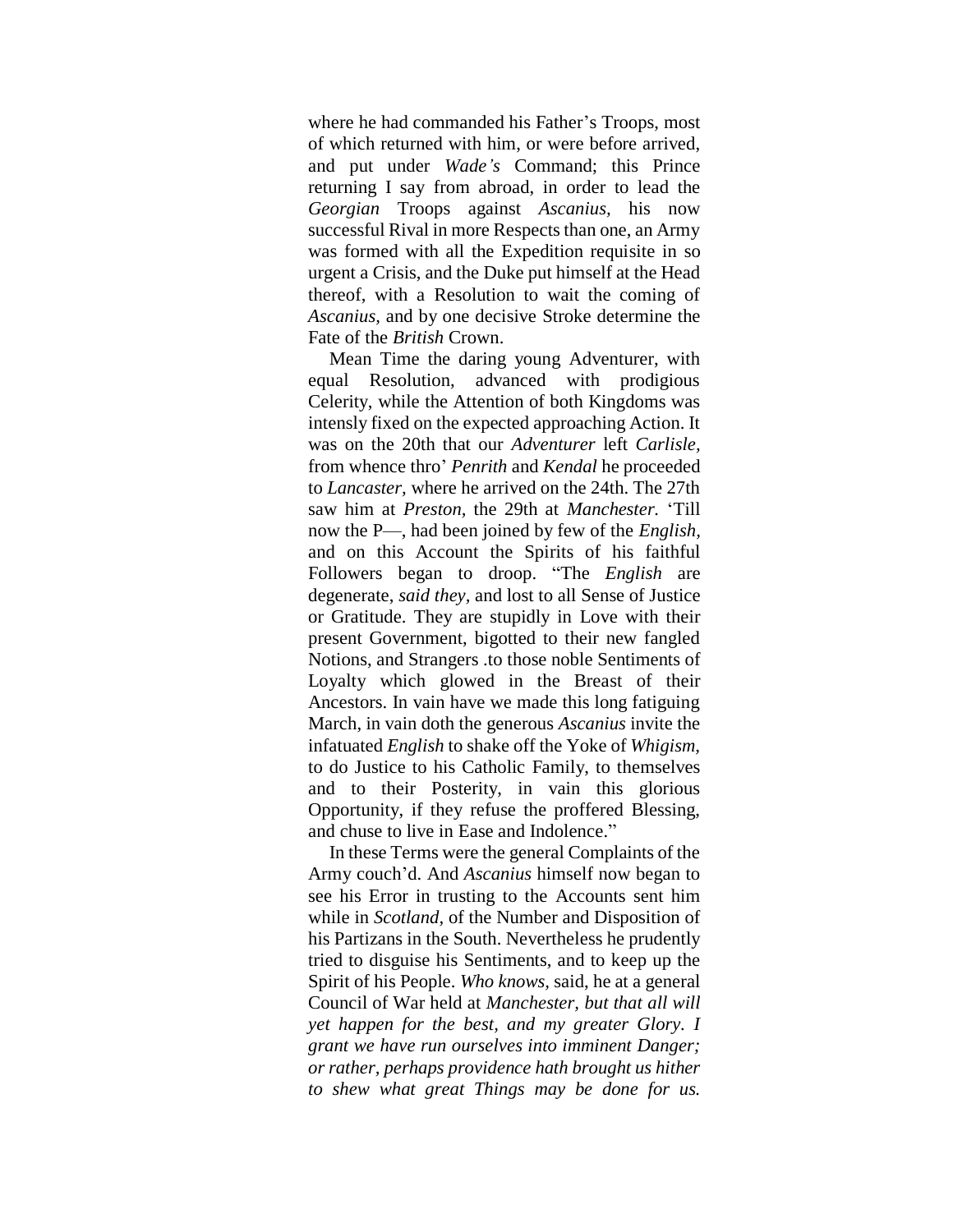*Victory does not always declare for Numbers, few though we are, we have Arms in our Hands, and hope eve*ry *Man here is well satisfied of the Goodness of his Cause. We found the* English *less than Men at* Gladsmuir, *and surely we shall not find them to be more than Men on any Field in* England. *Our Friends, for aught we know, are at this Instant striking a more effectual Blow for us than if they joyn'd us in Person. Let us suspend our Fears, and our Judgment as to our Situation, 'till 1 have received fresh Advices from* London, *for there I hope Fortune is yet working for us.*

Thus cheer'd, the *Adventurers* did proceeded Southward 'till they came within the Borders of *Staffordshire,* where the Duke lay with his Army to intercept them. *Wade* also was now marching after them through *Yorkshire,* with Intent to put them betwixt two Fires. Thus was this little Army encircled by the *English* in the Midst of their Country, and unable to go forwards or backwards, or to proceed any Way in which they would not meet with an Army treble the Number of their own, for even yet they did not amount to more than 7400 Men, having been join'd by not more than  $500^{\degree}$ since their entering *England.*

I must not forget to mention that in every City, or Market-Town through which *Ascanius* passed, he did not omit to take Possession of it for his Father, by proclaiming him in every Place: For Instance, in *Carlisle, Penrith Kendal, Lancaster, Preston, Wigan, Burton, Manchester, Stockport, Macclesfield, Congleton;* the two last in *Cheshire,* At *Congleton* it was, that finding his March Southward absolutely stopp'd *by* the Duke, part of whose Army lay at *Newcastle-under-Line,* within ten Miles of *Congleton;* here it was, I say, that *Ascanius* resolved to turn off Eastward to *Leek* in *Staffordshire,* and so through the *Moorlands* into *Derbyshire,* marching East and by South, 'till he got to *Derby* Town, where he would be nearer to *London*  than the *English.* This Resolution was the most

<sup>\*</sup> These Recruits were chiefly raised in *Lancaster,*  particularly in *Manchester.* They were formed into a Regiment called the *Manchester* Regiment *Francis Townley,* Esq; Colonel.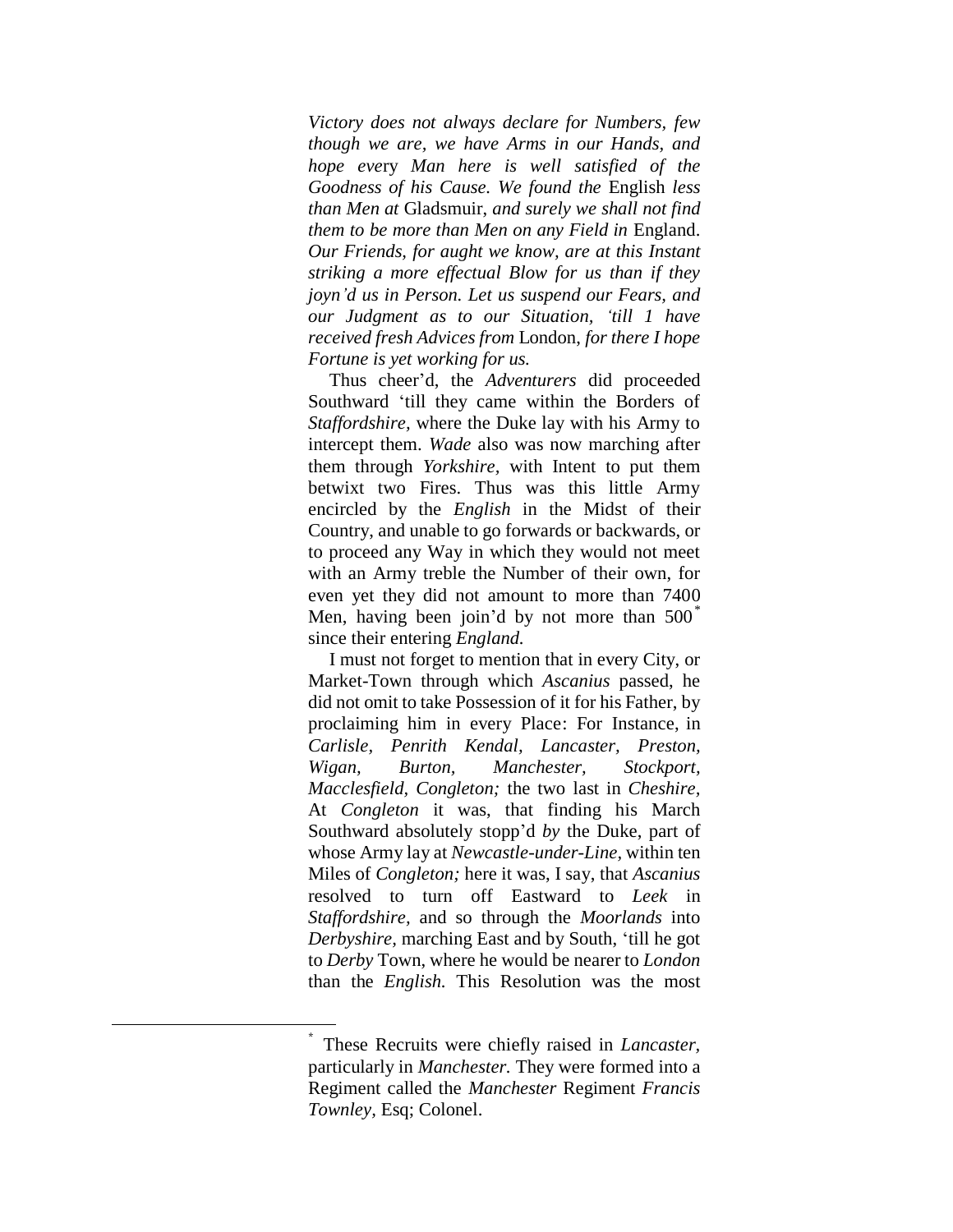prudent he could have taken in the Circumstances he was in, for it would have been Madness to engage the *English,* who had not only so much the Advantage of Numbers, but their Troops were in excellent Condition, abounding in all Conveniencies, nor had they been harrass'd to the utmost Extremity by forced Marches, as those of *Ascanius* were, many of the Men being scarce able to support it; and some even dying through excessive Fatigue and Want of the necessary Refreshments. On the other Hand, had they so soon gone back the Way they came, that would have been at once to forfeit every possible Opportunity which Fortune might yet have in store for putting them in Possession of the Capital. Had they turned Westward, in order to take Refuge in *Wales,* they would still have been never the nearer towards making the Conquesl of *England,* and absolutely out of the Way of seconding a *French*  Invasion, or a general Rising of their Friends in *London,* Besides, had *Ascanius* attempted to pass into *Wales,* he might have been greatly obstructed in his March thro' *Cheshire,* particularly by the Garrison of *Chester* City, where, besides the County Militia, some of the new Regiments raised by the Nobility\* in the *English* Interest were quarter'd.

*December* 3d *Ascanius* was at *Leek* in the *Moorlands* of *Staffordshire,* the next Day at *Ashburn*  in the *Peak* of *Derbyshire* and on the 4th at *Derby*  Town, Mean Time the Duke, finding the dextrous *Adventurers* had given him the slip, began to march across the Country, in Expectation of intercepting, them in *Leicestershire* or *Northamptonshire.* And this he had infallibly done, had not *Ascanius* now at length opened his Eyes, and saw that to go still forward would be to oblige himself to risk a Battle under all the Disadvantages above mention'd, or to surrender at Discretion. He now saw that the *English*  were not to be depended on, that they either were intimidated by Fear, or were only lukewarm in the Cause, not caring to declare themselves 'till they

<sup>\*</sup> These new Regiments were as follows, *viz.* three of Horse raised by the Dukes of *Kingston, Bolton* and *Montague;* six of Foot by the Duke of *Ancaster, Cholmondeley, Berkeley, Hallifax, Gower,* and the Lord *Herbert* of *Shropshire.*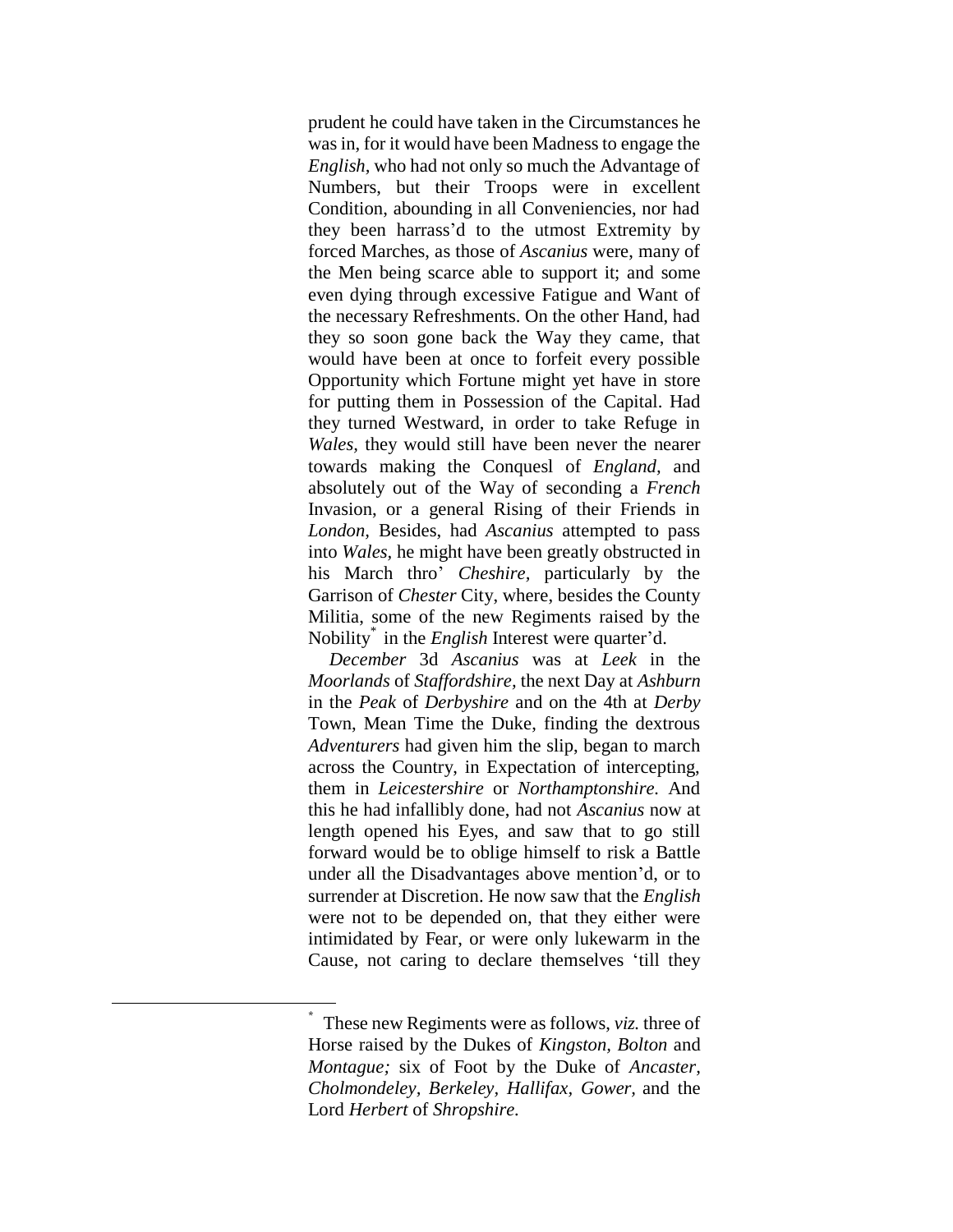should see how he would extricate himself out of his present Difficulties, and whether or not the *French*  would land. Here it was that *Ascanius* received Advice from *London,* "that his Friends there had not the Power to rise in his Favour, without desperately hazarding both his own Ruin, and that of all the Party in the Kingdom; that there was no Likelihood of a Descent from *France,* all the Southern Coasts being well guarded, as were the circumjacent Seas by the *English* Fleet; for Fear of whom the *French* durst not stir out of Port."

Hereupon a Council of War was called, at which the Chiefs spake very freely, and strenuously insisted on the Army's returning for *Scotland,* by the Way they came; urging that they might be gone back as fast as through the two Counties of *Derby* and *Stafford,* before the Duke on the South Side of them could know that they had begun to return; and that, on the other hand, as *Wade* lay directly North from them, and they were to march by the North-West, they doubted not of again giving him the slip, and reaching *Carlisle* before he could in the least obstruct their Flight. To this Advice *Ascanius,*  perceiving now no other visible Resource for their Preservation, consented, still comforting himself with Hopes that Providence intended to work for *him*  by other Means, than those *he* had yet thought of.

However the common Soldiers, among the *Adventurers,* who had flatter'd themselves with the taking of *London,* were greatly chagrin'd at their Disappointment, and would have severely reveng'd themselves on the People of *Derby,* and of the other Towns through which they had passed, and were to repass; but *Ascanius* and his Officers used their utmost Endeavours to appease their Followers, and convince them of the Necessity both for their returning, and for not injuring the Persons and Properties of the *English* as little as possible, in their necessitous Circumstances. Nevertheless, discovering that a Subscription had been here set on Foot by the *English* Party, and was already pretty full, the *Adventurers* procured a Copy of the Subscription-List, and made the Town pay all the Money to them. They also, obliged the People of *Derby* to furnish them with many Necessaries at an easy Price; but the disadvantageous Idea they gave of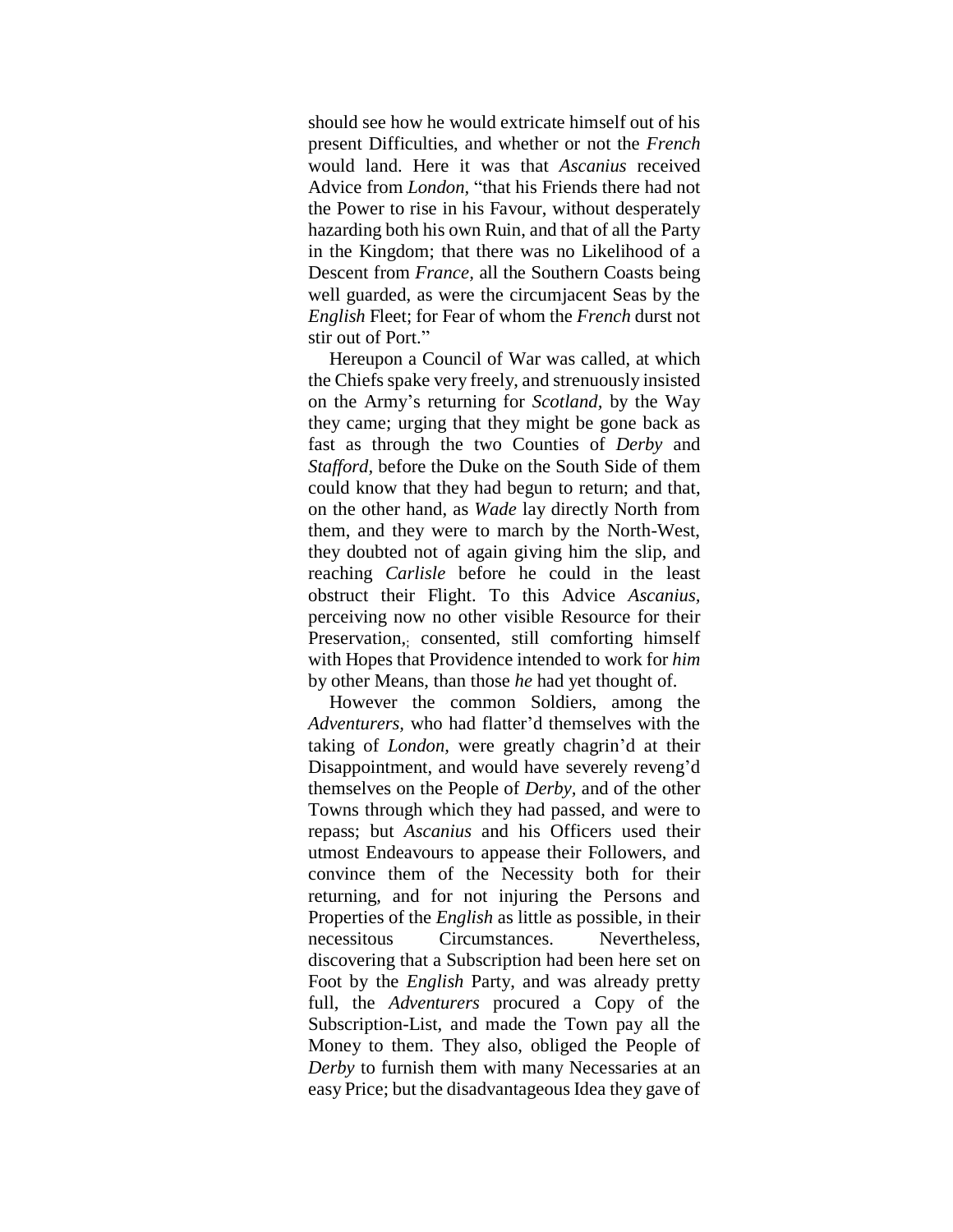themselves by this Proceeding, (which *Ascanius* could not easily prevent) was, perhaps, the principal Reason of their being joined by only four or five Persons in this County; of whom the unhappy Counsellor *Morgan \** was one.

As a Delay of one or two Days must have render'd the Retreat, of *Ascanius* and his Troops impracticable, they staid at *Derby* but two Nights; for on the *6th of December* we find them again at *Ashbourn* in the *Peak.* Mean Time, while *Ascanius* is making as masterly a Retreat as ever was perform'd, with one Body of *English* Foot hotly pursuing at his Heels, and *Oglethorpe,* with a Body of Horse, on his right Hand, flying to intercept him, but in vain, though the General made a very swift March across the Country from *Yorkshire* into *Lancashire.* While, I say, *Ascanius* is thus giving the World as extraordinary a Proof of his Skill and Dexterity in a Retreat, as he had before of his Courage and Conduct in a Battle, let us leave him on his March, and take a View of what, in the mean Time, his Friends in *Scotland* were doing for him there.

Lord *Lewis Gordon,* Brother to the Duke of *Gordon,* remaining in *Scotland* to take Care of the Interest of *Ascanius* in that Kingdom, while himself was in *England* was extreamly active in raising both Men† and Money in the Northern Parts, and may justly be consider'd as a Counterpoise to the Lord President *Forbes,* whose Zeal for his Majesty's Interest I have already, mention'd. Lord *Lewis's*  Endeavours were greatly supported by the Arrival from *France*, of the Duke *de Fiz-James's* Regiment of Horse, of which most of the Men were *Irish* and *Scotch,* or descended from Parents born in those Kingdoms. These were commanded by the Lord *John Drummond,* Brother to the Duke of *Perth;* who joining Lord *Lewis Gordon,* their Forces together made up a Corps of near 3000 Men. With these Troops the two Lords, quarter'd themselves in and

<sup>\*</sup> Who with Col. *Townley* and seven others, was executed on *Kennington Common, near London, July* 30th, 1746.

<sup>&</sup>lt;sup>†</sup> The Clans out of which he raised most Men were, the *M'Kenzies,* the *Mackintoshes,* the *Farquharsons,*  and the *Fraziers.*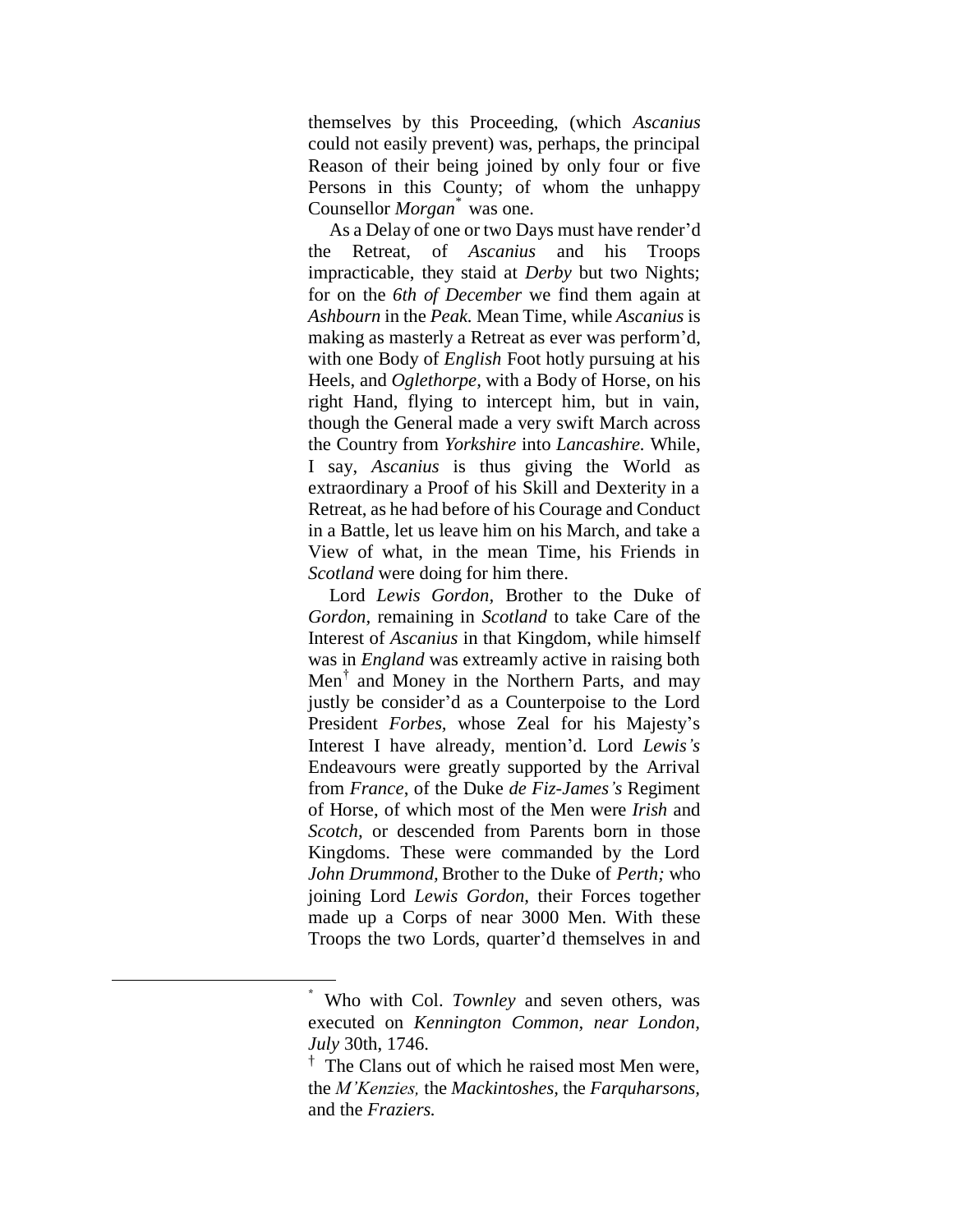about *Perth,* at the same Time that *Ascanius* set out, on his Return from *Derby.*

On the other hand, the Earl of *Loudon* was equally active in spiriting up, the Clans in the *English* Interest and raised considerable Supplies among, the *Macleods,* the *Grants,* the *Monroes,* the *Sutherlands,*  and the *Guns;* and at last he had a Body of above. 2300 effective Men, and with these he forced the Son of Lord *Lovat* to retire from before *Fort-Augustus,*  which he had besieged with a considerable Body of *Frazers,* a Clan of which his Father was the Chief. The City of *Edinburgh,* now again in the Hand of the *English,* likewise exerted itself in raising Men; as also did the City of *Glasgow,* and betwixt them two numerous Regiments, and several independent Companies were raised. Thus, whether in *England* or *Scotland, Ascanius* was like to have Enemies enough to deal with, and Opportunities enough for exerting his Abilities.

Let us now return into *England*, and follow *Ascanius* in his Flight *from Derby. December* 7th he arrived at *Leek* in *Staffordshire* and on the 9th at *Manchester.* Mean Time the Duke of *Cumberland*  having Intelligence that his Enemies had begun to retreat northward, immediately prepared to follow them with all possible Expedition. Flying with a Body of Horse through the Counties of *Warwick* and *Stafford,* on the 10th he arrived at *Macclesfield* in *Cheshire,* a Body of a thousand Foot following him as fast as they could, and at no great Distance; for the Duke's Scheme was to come up with the *Adventurers* with his Horse, and retard their March 'till his Infantry came up, and then to endeavour to bring *Ascanius* to a general Engagement. This, however, was what the latter very prudently avoided, well knowing the great Difference betwixt the Spirit of Troops pursued by an Enemy in that Enemy's Country, and the Spirit of the Pursuers. Besides, perceiving that Fortune inclined her Face with a Smile towards *Cumberland,* the Country People voluntarily supplied his Army with Horses, Carriages, Provisions, and all other Necessaries; while the *Adventurers* could get nothing but what Violence forced from the grumbling who took all Methods to distress them, and retard their March. This indeed they were in some measure obliged to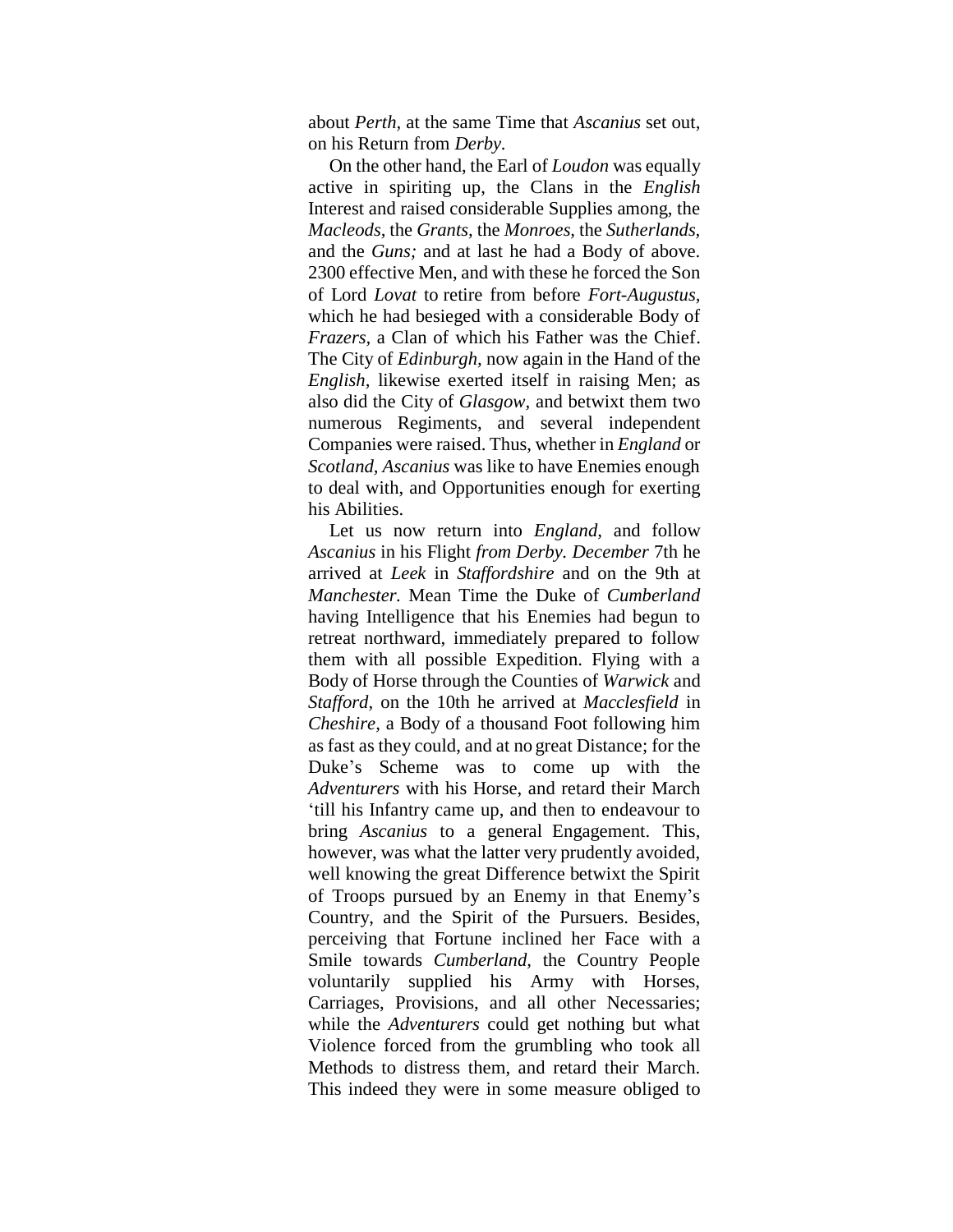do, in Compliance with the Duke's Orders, who daily sent Expresses before him to that Purpose, as he march'd from Town to Town. And in the mean Time, those who privately inclined to succour the young *Adventurer,* were deterr'd from appearing for him in any Manner, by their Apprehensions of the Duke of *Cumberland's,* superior Force and good Fortune.

*Macclesfield,* where, as we have observed, the *English* arrived on the 10th, is but one Day's March from *Manchester,* from whence *Ascanius* march'd that Day, resting his Troops there only one Night. At *Manchester* the fickle Inhabitants, perceiving that Fortune seem'd to frown on the *Adventurers,* whom they had joyfully received but a few Days before, now began to shew a very different Spirit, and gave the Troops several rude Marks of their new Disposition. This *Ascanius* so highly resented, that, before he left their Town, he made the People pay him the Sum of two thousand five hundred Pounds, to preserve themselves from being plunder'd: However, in Consideration of the many Friends he still had there, he gave them a Promise of Repayment, as soon as the Kingdom should be recover'd to his Family, of which he did not despair yet.

On the 11th the *Adventurers* march'd further northward and came to *Wigan,* from whence the next Day they push'd to *Preston.* The Duke still followed at the Distance of about a Day's March, which he yet found it impossible to gain of *Ascanius,* who, on the other hand, found it equally impracticable to out-strip his formidable Rival in youthful Vigour and Vigilance.

On the 13th in the Morning *Ascanius* quitted *Preston,* which he had no sooner done than *Oglethorpe,* with the Horse and Dragoons, from *Wade's* Army, arrived there, having in three Days march'd above one hundred Miles thro' the Ice, and over Mountains covered with Snow. And now the *Adventurers* had certainly been forced to come to an Action, (in which nothing less than a Miracle could have given them the Advantage, in the distressed Condition they were in) had not their *English* Friends in the South luckily, at this critical Juncture, done them some Service. A Report was raised, and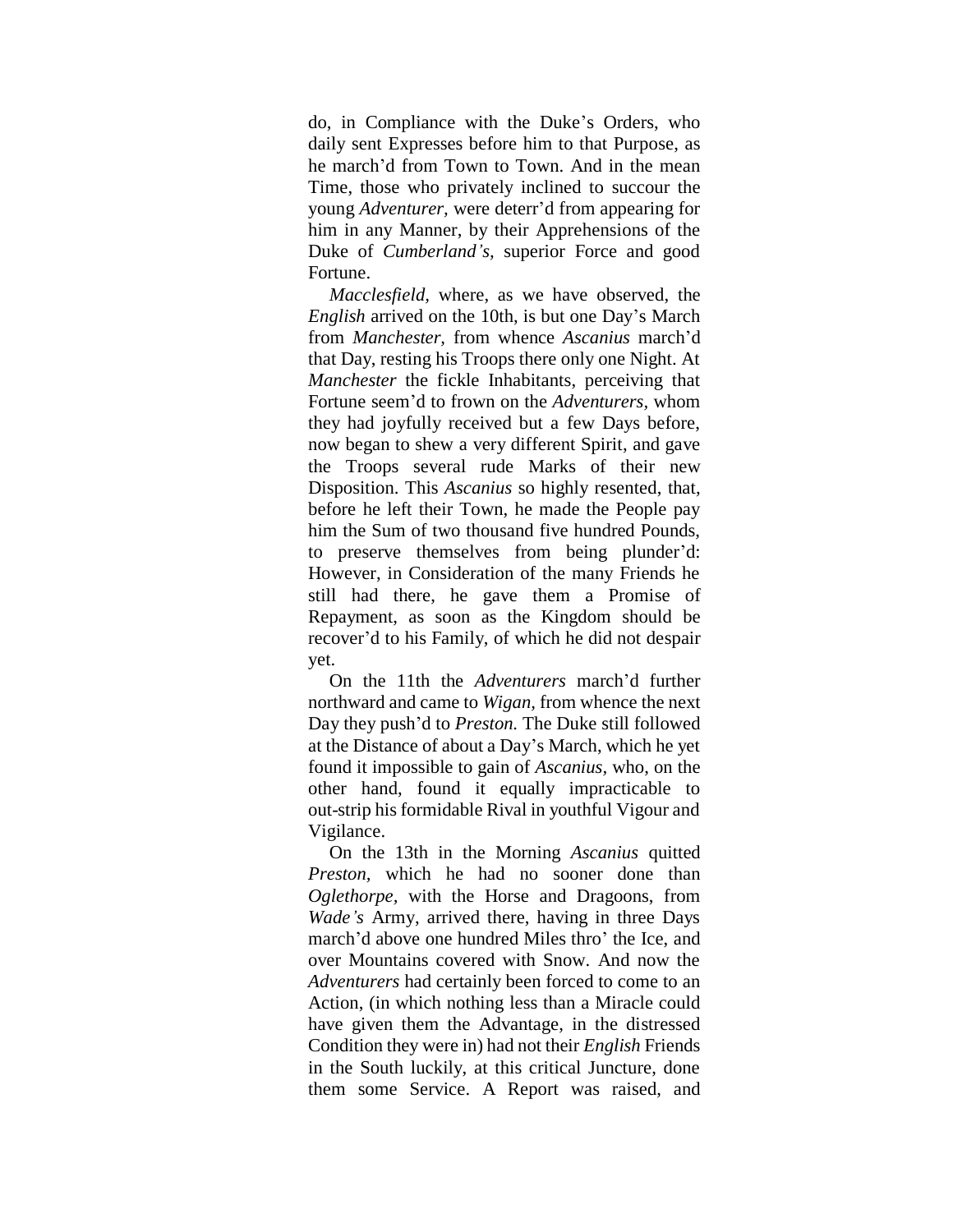successfully propagated, *that the* French *were landed in the South;* and this was so generally believed by the *English,* that an Express was sent to inform the Duke thereof, and hereupon he halted a Day, waiting for further Notice, and also sent Orders to *Oglethorpe* to discontinue the Pursuit, and even to return towards the Duke's Army. Still more happy indeed had it been for *Ascanius* had this Report been grounded on Fact. But the Seas were so well guarded by the *English* Fleer, that though a strong Squadron of *French* Men of War had been fitted out, with a great Number of Transports, having a considerable Body of Troops on board yet they durst never venture out of Port, the *English,* with superior Force, continually hovering about the *French* and *British*  Coasts, to intercept them. However, the Report was of great Service to the *Adventurer* for had not the Duke and *Oglethorpe* been thus retarded, the latter would doubtless have forced *Ascanius* to halt; and though the General's Troops were as much fatigued and disorder'd by their forced March as *Ascanius's* were, yet they would at least have been able to have obstructed his Retreat 'till the Duke came up, and then the Action must have been decisive. I say, decisive for the harrass'd *Adventurers* could have little Hopes of Victory, over an Army so much superior in all Respects, and a Defeat must have ruin'd them entirely whereas, had the *English* been worsted on one Day, they would have been reinforced the next, and able to have continued the Dispute for a Week together, even though they lost a thousand Men every Day.

However, on the 14th, upon better Information, the Duke order'd *Oglethorpe* to continue the Pursuit, whilst himself follow'd as fast as possible. On the 15th *Ascanius* arrived at *Kendal* in *Westmoreland,* whence he marched the next Day for *Penrith* in *Cumberland.* Mean Time the *English* follow'd with prodigious Celerity, and on the 18th the Duke, with the King's Regiment of Dragoons and the Duke of *Kingston's* new-raised light Horse, came up with the Rear of the *Adventurers,* after a fatiguing Ten Hours March. At this Time *Ascanius* was, with the main Body at *Penrith,* and knew not that his Rear was in so much Danger 'till the Danger was over; for on Sight of the *English,* Lord *George Murray,* who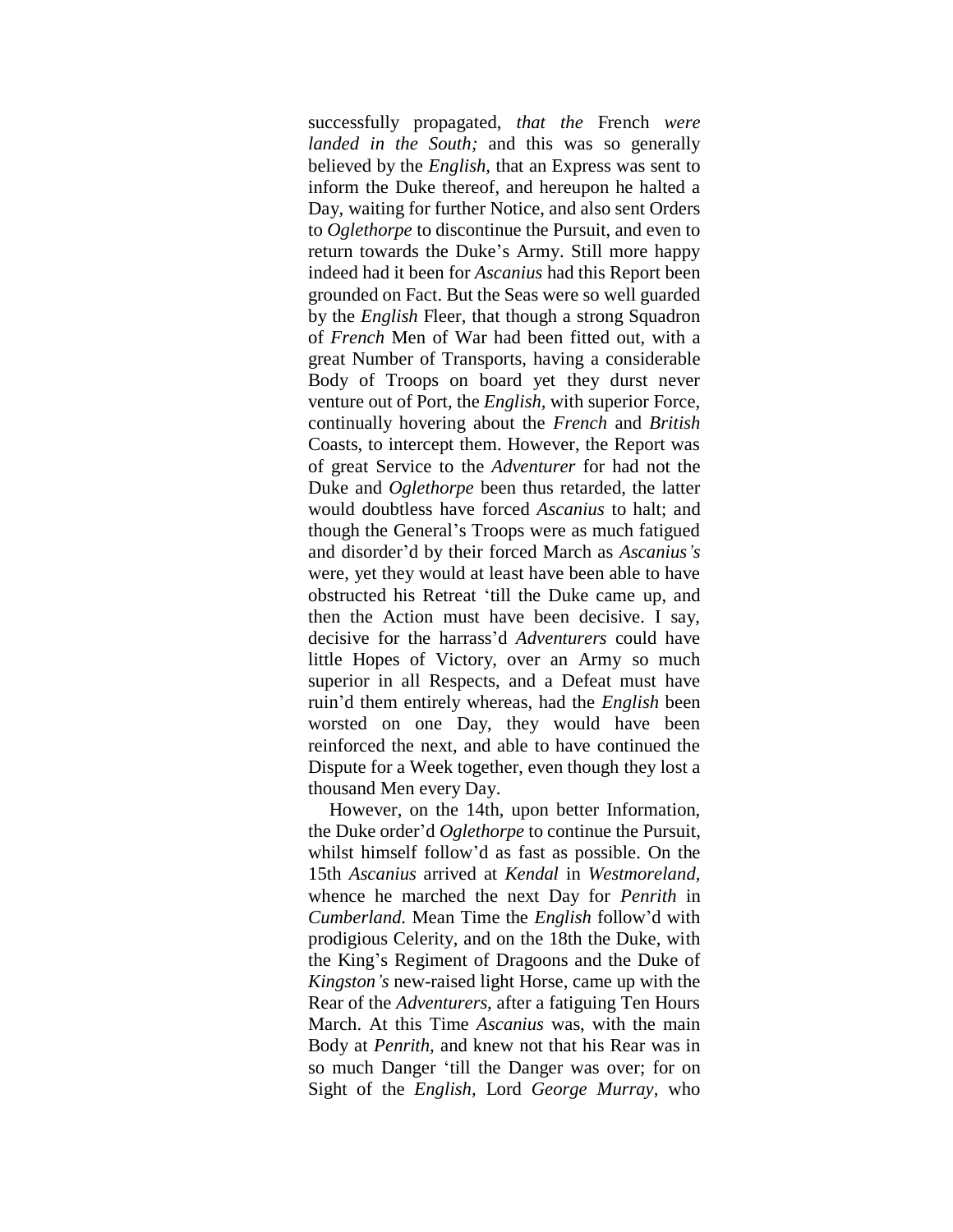commanded the Rear (in Conjunction with Lord *Elcho*) order'd his People to halt in a Village called *Clifton,* and there receive their Attack. Mean time the eager young Duke of *Cumberland,* whose Capacity as a Soldier all impartial Persons must acknowledge to be consummate, made every necessary Disposition for driving the *Adventurers* from their Post, in which indeed they had great Advantages over the *English.* The Attack was resolutely made, and as resolutely opposed. The *Highlanders* being much shelter'd by the Walls and Hedges, from behind which they fired with great Security, lost very few Men; nor had the Assailants Time to receive any great Loss, the Night being so very far advanced even before the Action was well begun, that it was soon put an end to, it being difficult to distinguish Friends from Foes. The *Adventurers* (who must have been at length overpower'd by Numbers had the Action happen'd in the Day) took Advantage of the Night, and abandon'd the Village to the *English,* continuing their Retreat to *Penrith,* where they joined *Ascanius* before Midnight. The Darkness of the Night added to the Closeness of the Country, which was extreamlv rough and cover'd with Wood-Lands, obliged the *English* to discontinue the Pursuit 'till Morning. Their Loss in the Action was about twenty Men and Officers kill'd, and thirty wounded. The Troops *of Ascanius* suffer'd less which, as I have observed, was chiefly owing to their being so much covered during the Action. They had only one Man (an Officer) taken Prisoner. This was Captain *George Hamilton\** of Colonel *John Roy Stuart's* Regiment, a Man of desperate Valour, and whom *Ascanius* and his Officers greatly confided in. He made a stout Resistance, and killed two Troopers with his own Hand; but was himself at last cut down, and dangerously wounded in the Head and one Shoulder, by one of the *Austrian* Hussars, who voluntarily served the Duke.

The next Morning *Ascanius* arrived at *Carlisle*, after a miserable March all Night. The same Morning also the Duke began his March for the same City, and in his Rout he glean'd up the Stragglers,

He was tried at *York*, with many others of his Party, and received Sentence of Death.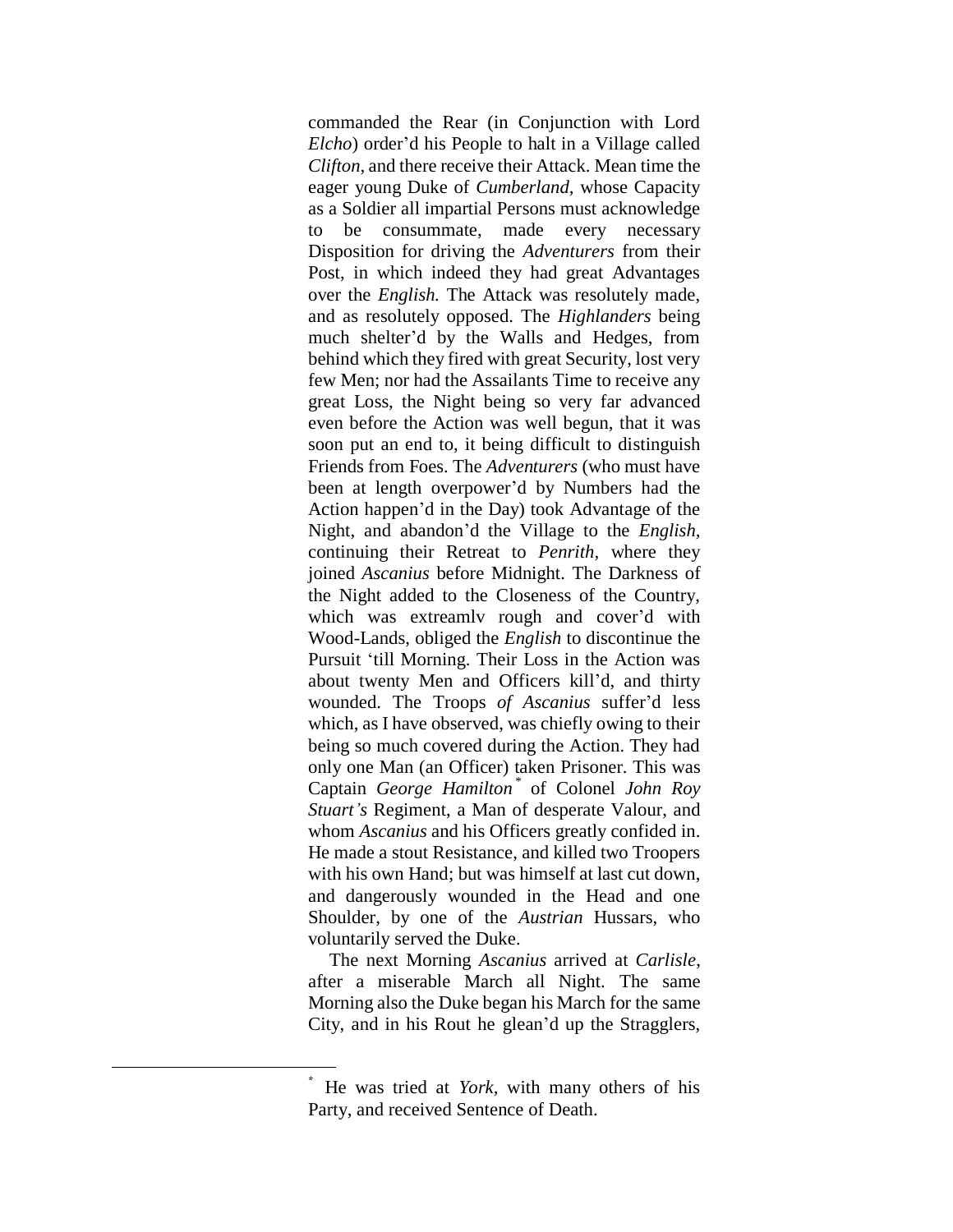the Weak, the Weary, the Sick and the Wounded of the *Adventurer's* Army, to the Number of an hundred Men, who were confined in the Country Jails thereabouts.

On the 20th the *English* Army advanced to *Hesket,* which is within a short Day's March of *Carlisle.* At the same Time *Ascanius* leaving that City, continued his March for *Scotland,* fording the River *Esk,* though at that Time; swolen very high by the Rains, and many of the *Adventurers* were drowned in attempting this Passage. *Ascanius,* though much against his Will, was forced to leave a small Garrison in *Carlisle,* in order to stop the Duke, and prevent his following him into *Scotland,* at least not so soon as to force him to an Engagement before he had got Recruits both of Men, Money, and Spirits. 'Twas with Regret, I say, that he left any Garrison in *Carlisle,* for he well knew that those Troops must be sacrificed to his Conveniency. Shock'd at the Misfortune they were destined to, he would have forborn this Measure, but was over-persuaded by Mr. *Sullivan,* who insisted that *Ascanius* ought to improve this Opportunity, and to run the Hazard of sacrificing a few of his Followers, to the Safety of himself and all the rest, who had so chearfully ventured their Lives, and experienced, so many Hardships for him in this their unfortunate Expedition into *England.*

The Troops left at *Carlisle* were about 400 Men, half of whom were Recruits raised in *England,*  particularly the *Manchester* Regiment. This small Garrison, animated with a greater Share of Courage and Fidelity to the Cause they had embraced, than of Prudence or Human Foresight, resolved obstinately to defend the City against the *English.* They were greatly spirited up by Mr. *John Hamilton* of *Aberdeenshire,* their Governor; who represented to them "that it was both their Duty, and the most honourable Thing they could do, to defend the Place to the last Extremity. The Place is, said he, both by Art and Nature pretty strong, and we have Artillery enough. The *English* hath no Cannon, nor can speedily bring any hither, so that we may, doubtless, hold out a Month. Mean Time *Ascanius* will certainly do all in his Power to relieve us, and who knows how far it may be yet in his, Power? Besides,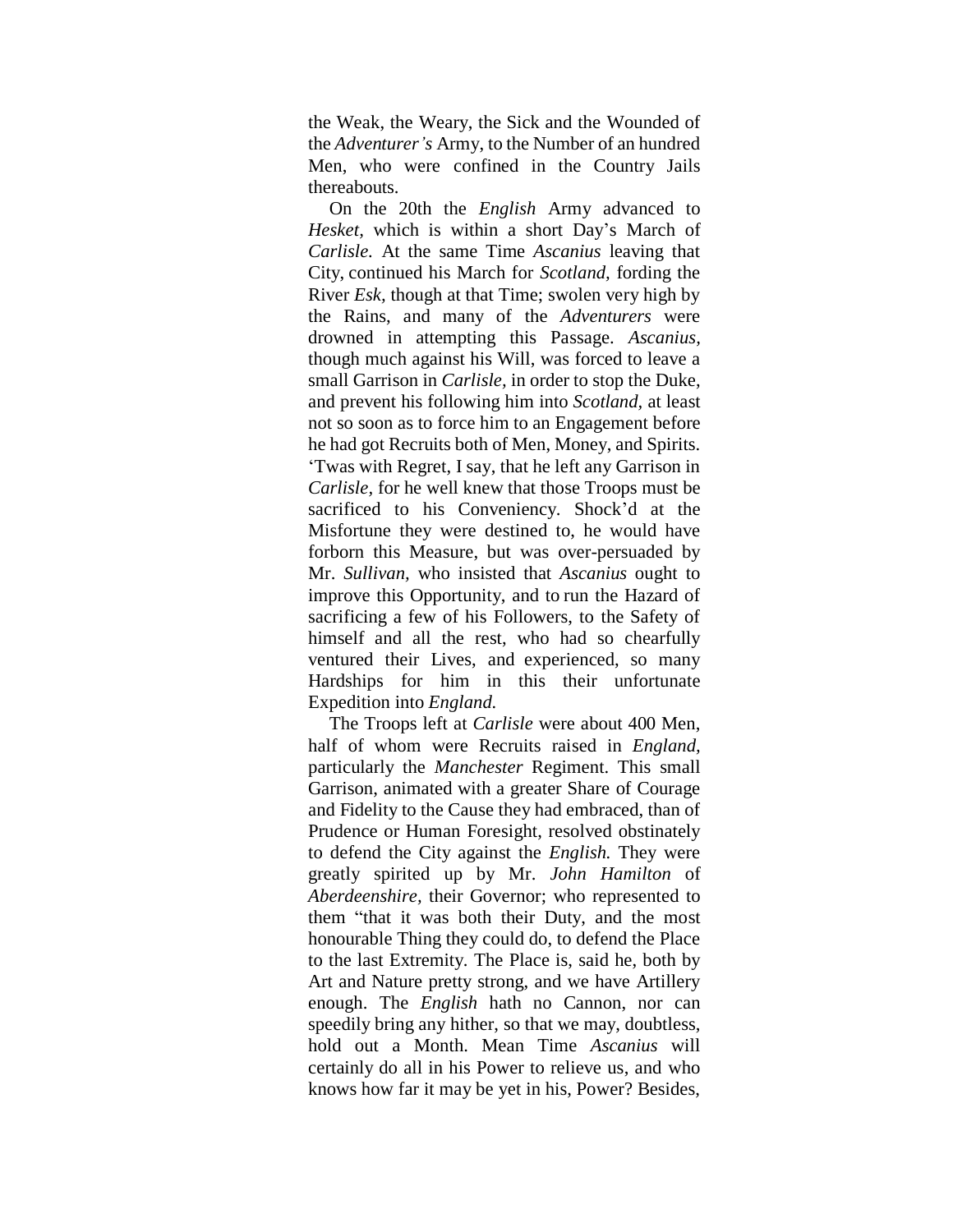the *English* may not, perhaps, when they see us resolute, stay to besiege us in Form, but follow our Friends into *Scotland;* in which Case we may do *Ascanius* some Service, by employing part of the Enemy's Troops to look after us, and thereby, in some Measure pave the Way to his being a Match for 'em in the Field; whereas at present he is in danger of being overwhelmed by Numbers."

On the 21st the Duke's Army entirely invested the City of *Carlisle,* it being thought proper to reduce this important Key of the Kingdom before the Army marched after *Ascanius* into *Scotland.* This Step was disapproved by many of the Government's Friends, who objected "that the Duke's Army was amusing itself with a trifling Siege, while *Ascanius* was suffer'd to escape, and had Time given him to strengthen himself by a Junction with the several Corps his Friends had been raising for him in *Scotland,* during his Excursion to the Southward." But these Censurers were doubtless unacquainted with the important Reasons the Duke had for not immediately following his Enemies out of *England.* They did not consider that he might, by the Time he got to *Carlisle,* be convinced that he could never overtake or bring *Ascanius* to a Battle, unless the latter pleased. That though, he might again come up with, the Rear of the *Adventurers,* yet the obstinate Resistance they made at *Clifton,* was a sufficient Specimen that it would be still as difficult to bring their main Body to an Action, since, as before, the Rear, would again cover the Retreat of the rest. And, further, that it could be of little Advantage to the *English* Interest to harrass and weaken their Army by forced Marches and Skirmishes with the *Adventurers,* who might at last lead them so far to the Northward, and into such a Country as they might find it difficult to subsist in, and in the End, perhaps, become the weaker Party, and have their own Retreat into *England* cut off. And hence, that as it might have been very proper to discontinue the Pursuit, at the Time when it was discontinued, even if *Ascanius* had left no Garrison in *Carlisle*, so it luckily happen'd, to save the Honour of the Pursuers, that this City furnished them with a plausible Pretence for not immediately following the *Adventurers* into *Scotland,* but rather to reduce so important a Place,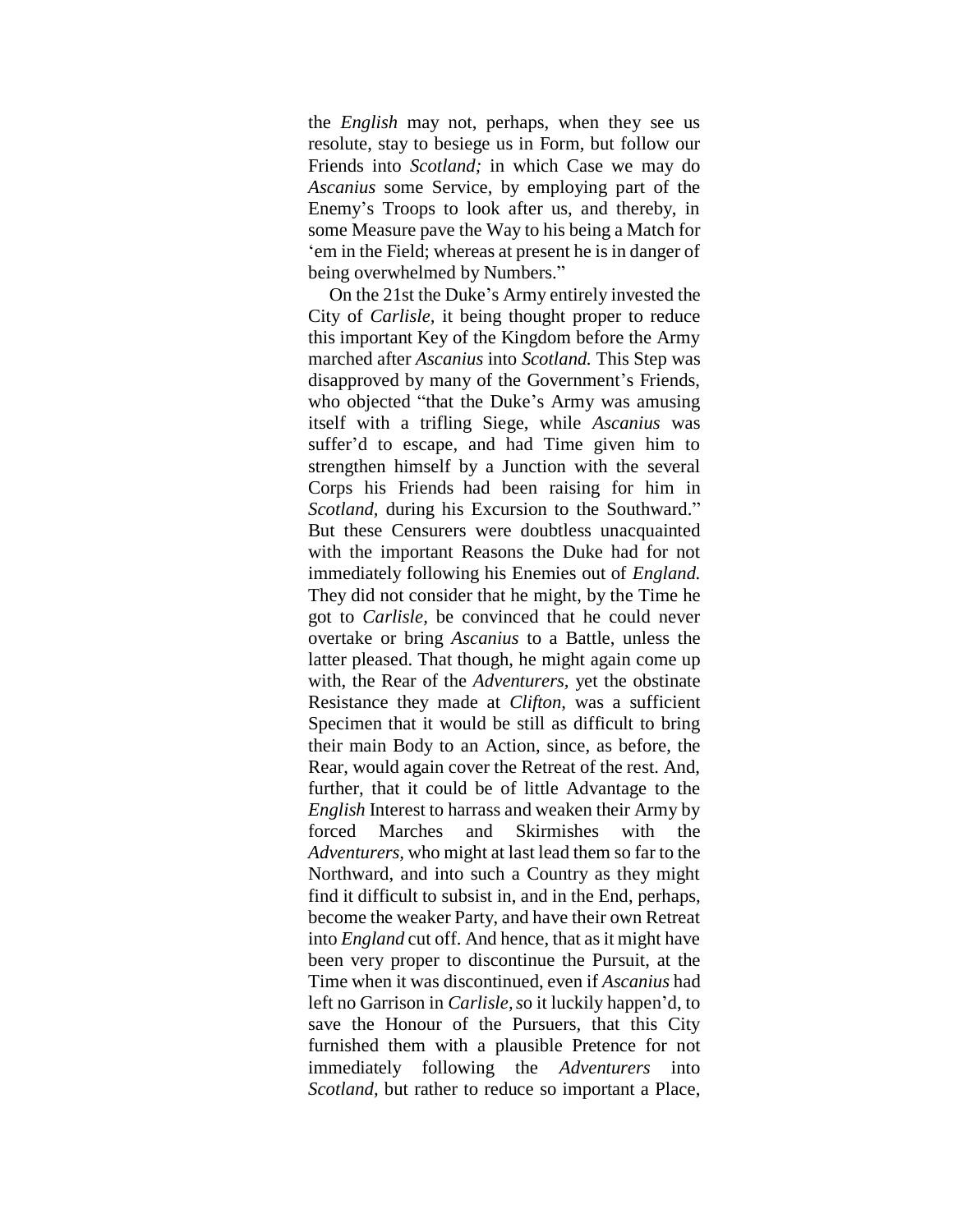that the Duke might have the Honour of clearing Kingdom of its Invaders.

As the *English Army* under the Duke was utterly destitute of Artillery and Ammunition proper for a Siege, it was obliged to sit still before the Place till the 26th, when being amply provided with all Things necessary, two Batteries were raised, which play'd upon the City from the 28th to the 30th, in the Morning; when the Garrison having yet no Prospect of Relief from their Friends in *Scotland,* and fearing to be reduced by Storm, thought it most adviseable to hang out the white Flag and capitulate. However the best Terms they could obtain was that they should not be massacred, but reserved for the King's Pleasure and these, tho' hard indeed, they were forced to accept, and the *English* took Possession of the City the same Day. In this Affair, besides the Men, the *Adventurers* lost 16 Pieces of Ordnance, being all that *Ascanius* had brought with him into *England,* and which he had neither been able or willing to take back into *Scotland,* it being necessary to leave them at *Carlisle* for the Use of the Garrison there. Of this Garrison many have already been tried, and convicted and some have been executed, particularly *John Hamilton,* Esq; \* Governor of *Carlisle*, besides Colonel *Townley* of the *Manchester*  Regiment, whom I have before mentioned, and several others.

The Duke had no sooner reduced this City, than he invested General *Hawley* with the chief Command of the Army, with Orders to march it into *Scotland,* there to make such Opposition to the Motions of *Ascanius,* as the future Circumstances. of Affairs should direct; mean while the Duke himself returned to his Father's Court, there to concert Measures for entirely compleating the Ruin of the *Adventurers.*

Let us now follow the indefatigable *Ascanius* into *Scotland,* where we shall find him, emerging for his late *Disgrace,* and carrying his Affairs to a higher Pitch of Prosperity than ever: But by the Way, I know not if it be proper to look upon that as a

<sup>\*</sup> Who (with Sir *John Wedderburn* and three others) was hanged on *Kennington-Common, November* 26, 1746.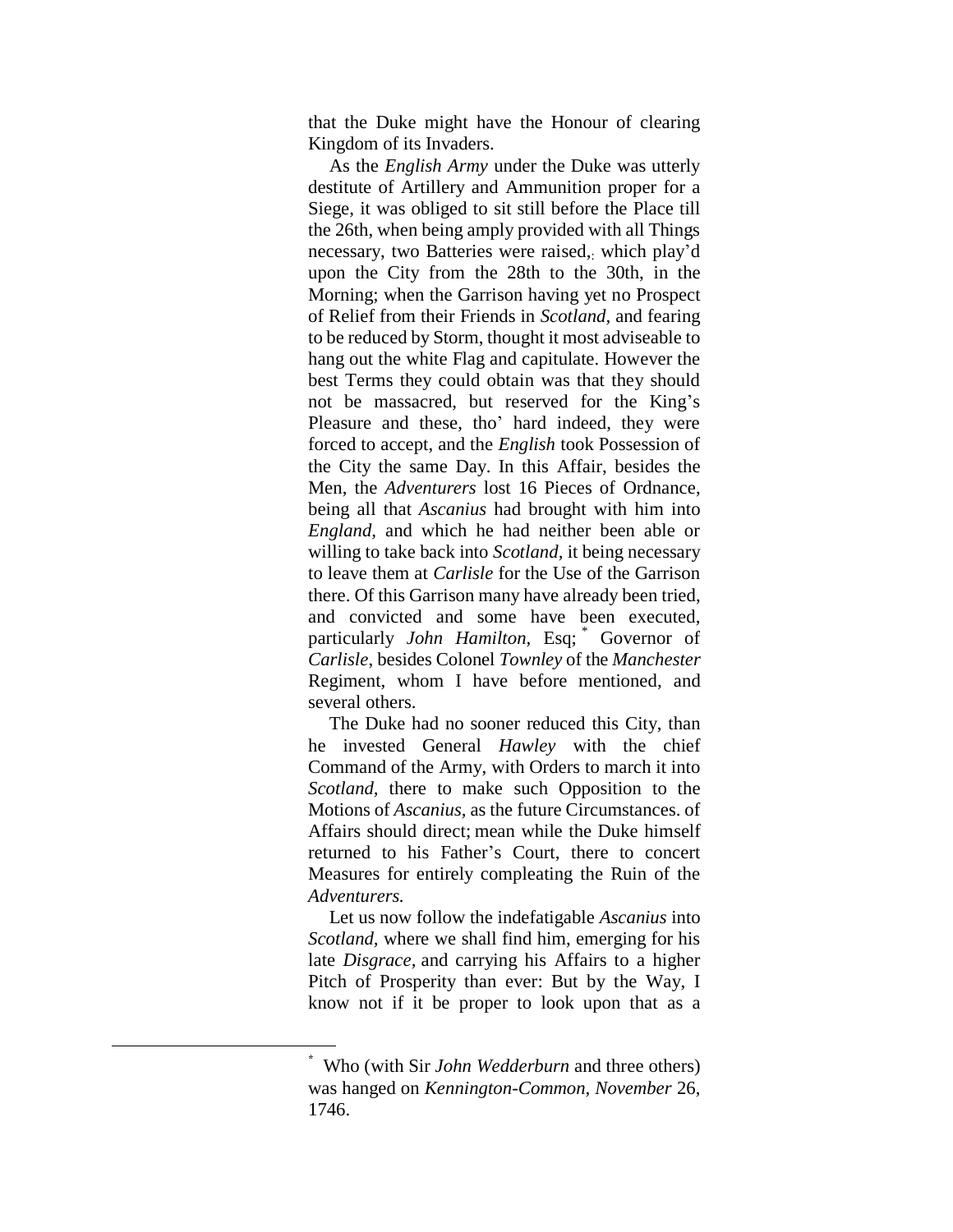*Disgrace* to *Ascanius,* which was not the Effect of any Want of Vigilance or Capacity in him, but of Treachery or Remissness, or want of ardent Sincerity in those who had made great Professions of Zeal for his Interest, and who, after having drawn him into a vain and fatal, Dependance upon them, remained indolent Spectators of the Danger they had run him into; and would have left, him to perish, had it not pleased God to protect and deliver him in the Hour of Necessity.

*December* 22. *Ascanius,* who had divided his Forces on the Borders of *Scotland,* march'd with the largest Body, being about 4000 Men, to *Dumfries,* where he, knowing how well that Town was affected to the *English* Interest, demanded of the Inhabitants 2000*l*. Contribution Money. Of this 1100 was immediately paid, and Hostages given for the other nine. From hence he moved Northward on the 23d, and on the 25th, he arrived at *Glasgow,* chusing rather to take Possession of that Town (of which he resolved to raise another large Contribution \* *,* in Revenge for its active Zeal against his Party, while he was in the South) than to attempt the Recovery of *Edinburgh,* which the *English* had now put in a much stronger Posture of Defence than it was in when he took it before. *Glasgow* was also the more obnoxious to *Ascanius,* as it had ever been distinguish'd for its Disaffection to his Family, and peculiarly in the Reigns of *Charles* and *James* II. in which it was considered as the principal Fountain, of *Whigism* in the North.

Accordingly *Ascanius* quartered his Troops for several Days upon the People of *Glasgow* and before he left their City, he obliged them to furnish him with Necessaries to the Value of 10000*l*. Sterling. And now it was that *Ascanius* form'd the Design of laying Siege to *Stirling,* one of the strongest and most important Places in *Scotland.* As in order to carry on this Siege all the Forces he had in this Kingdom would be wanted, he dispatched Orders to Lord *John Drummond,* Lord *Lewis Gordon,* the Master of *Lovat†* , and other Chiefs in the North, to advance

<sup>\*</sup> See the Sum paid him by that City before his Expedition into *England,* p. 10.

<sup>†</sup> Lord *Lovat's* Son.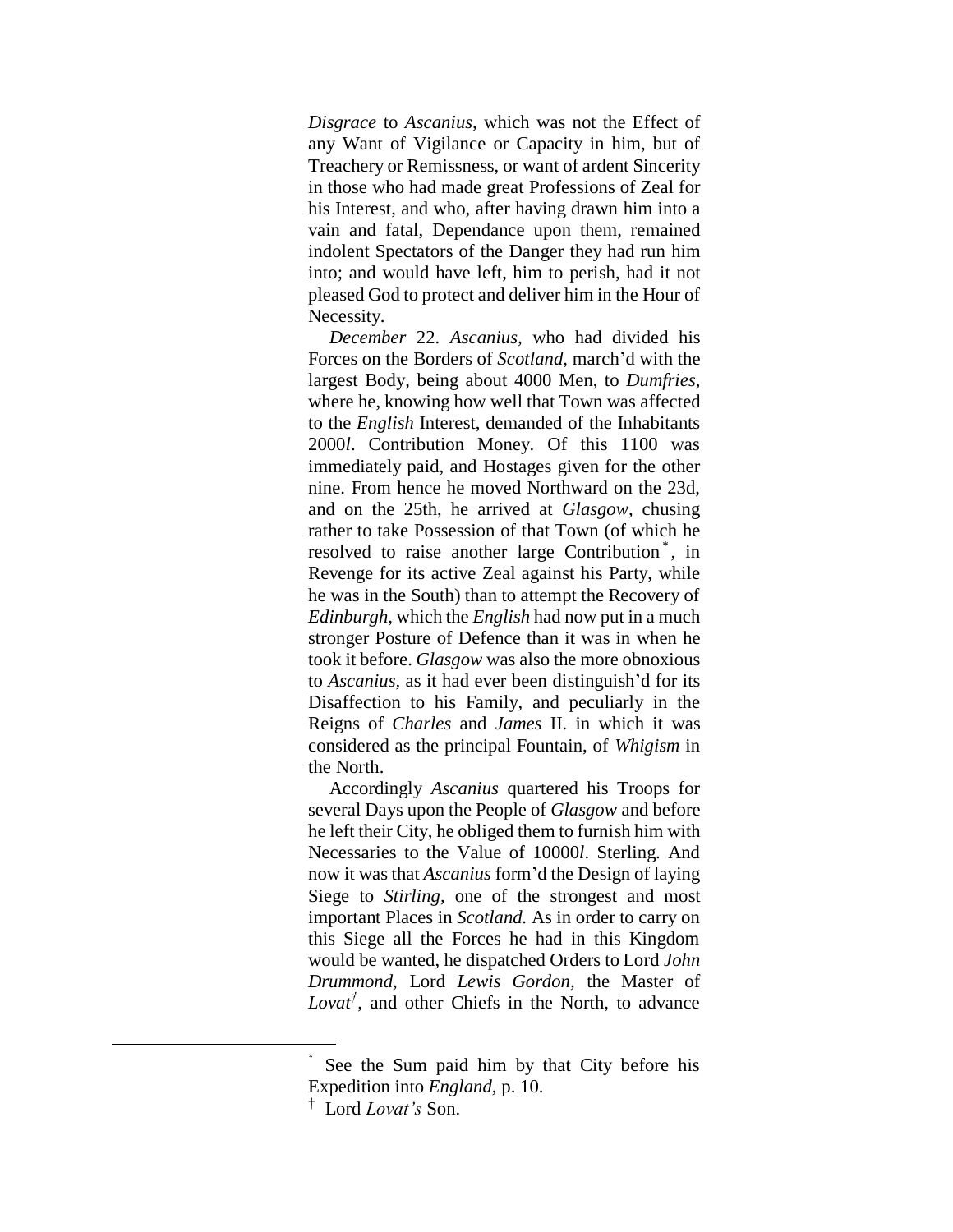with their Troops, and give him the Meeting betwixt *Perth* and *Stirling.* These Chiefs had with them a considerable Treasure, which had been landed from on board some *Spanish* Privateers, together with some Artillery, Ammunition, and other Stores. Lord *Lewis Gordon* had also raised a vast Sum of Money in *Scotland,* some of which was voluntarily contributed, and the rest levied under Pain of military Execution. He and the other Chiefs had also taken other vigorous Measures for serving their Party. The *Hazard* Sloop of War which the *Adventurers* had taken from the *English,* they fitted out for their own Service, as they did also a stout Privateer at *Montrose,* and another armed Sloop at *Perth.*

*January* 3, 1745-6, *Ascanius* and the Troops at *Glasgow* left that City and on the 5th, having then got the best Part of his Forces together, he summoned the Town of *Stirling* to surrender, but General *Blakeney* who commanded there for the King, gave him a flat Denial, declaring he would sooner lose his Life than betray the Trust that was reposed in him. However, the Town being of no great Strength, though its Castle is, the Inhabitants, after some Hours spent in Treaty, obtained their own Terms of Surrender, and the next Morning the *Adventurers* took Possession of the Town; but the resolute old *Blakeney* retired with the Troops under his Command into the Castle, which he determined to defend to the Last Extremity. Again *Ascanius*  summons him to surrender, but to as little Purpose as before, and therefore *Ascanius* resolved upon taking this Castle at any Rate, prepared to besiege it in Form with what Artillery he had, which was however insufficient for so considerable an Undertaking.

Mean while Lieutenant-General *Hawley,* Commander in Chief of the *English* Forces in *Scotland,* was assembling a strong, though not numerous Army in the Neighbourhood of *Edinburgh* and having all Things in order and fit for Service, he determined to march to the Relief of *Stirling Castle.*  But first he detach'd Brigadier-General *Huske* (who was next in Command under *Hawley)* with part of the Army, to dislodge the *Earl* of *Kilmarnock* from *Falkirk,* where he lay with Part of the *young Adventurer's* Forces, being all the Horse *Ascanius*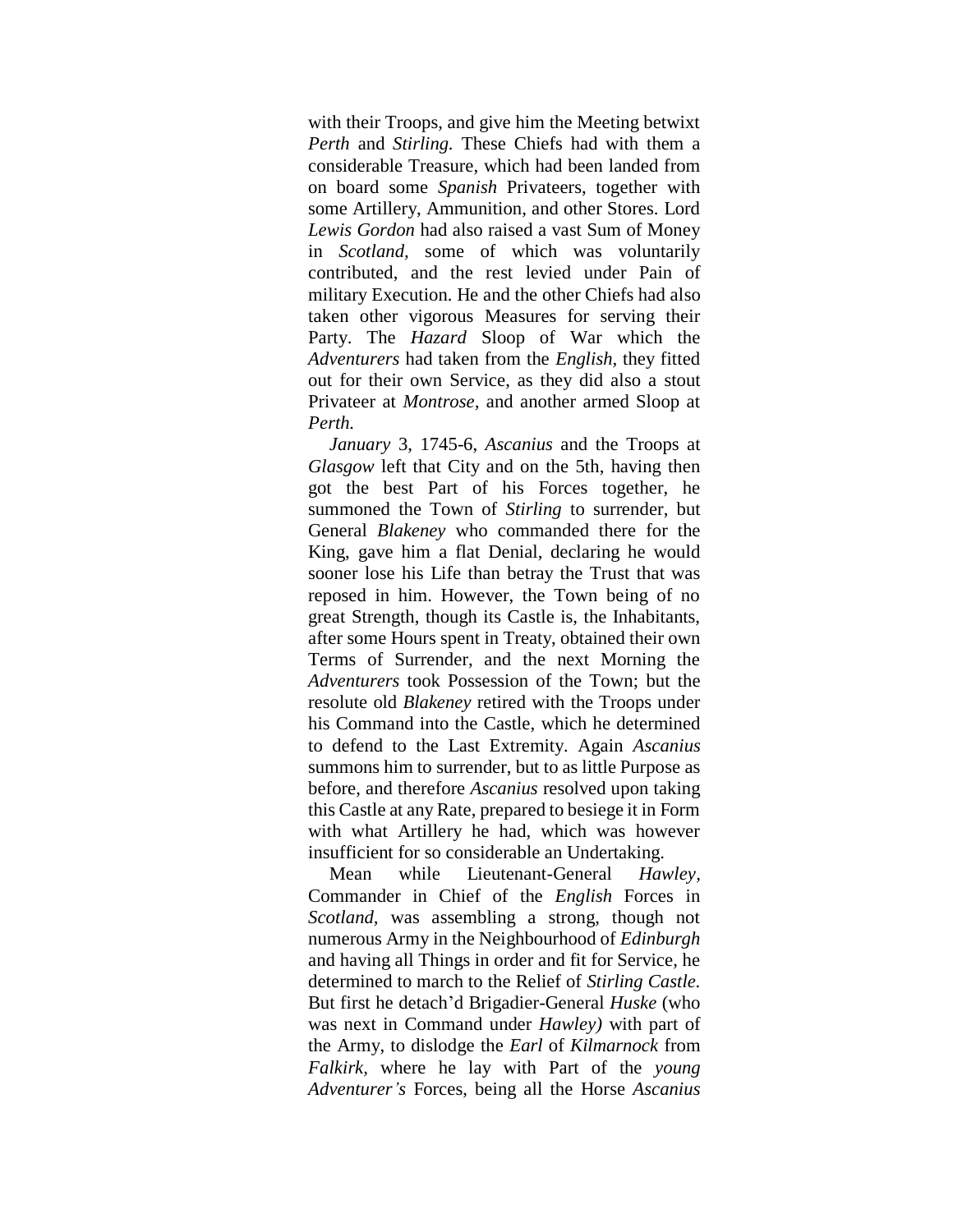had, and which, being of little Use in a Siege, he had posted at this Town, which lies in the direct Road from *Edinburgh* to *Stirling.* On the first Intelligence of *Huske's* Approach, *Kilmarnock* retired with some Precipitation to the rest of the Army at *Stirling,* not having Forces enough to stand his Ground against the Brigadier-General's Troops; and thus, the Road being opened, the whole *English* Army marched to *Falkirk,* where *Ascanius* resolved to give them the Meeting.

*Ascanius's* Affairs were not now in the same Situation as when he was in *England.* Then, encircled by the *English,* and without the least Prospect of any Re-inforcements in Case of a Defeat, it was the highest Prudence in him to avoid an Engagement, and (upon finding that he had nothing to expect from *English)* to retire into *Scotland* before his Retreat was cut off: But now, at the Head of a Body of resolute Fellows, elate and re-animated by their successful Retreat, the fresh Troops which had joined them, and the Absence of the Duke from the *English* Army, of which, he was the very Life and Soul; in these Circumstances *Ascanius* had little to fear as to the Event of an Engagement: He doubted not his Troops in their own Country, in which they had already been so successful and in which he foresaw many Ways of retrieving the Loss of a Battle.

*Hawley's* Design was to have attack'd the *Adventurers,* but *Ascanius,* sensible of the Difference betwixt an Army's attacking, and being attack'd, and of the usual Disadvantage in the latter Case, resolved to prevent the *English,* and give them Battle, without allowing them Time to chuse their Ground. This he did with great Success on the 17th in the Afternoon. The Field of Battle was the *Moor*  of *Falkirk,* about a Mile distant from that Town. *Ascanius* was informed by his Spies that the *English*  (who had made great Haste, to gain the rising Ground on which they were posted) had left their Cannon in their Camp, and that they would find it very difficult to get any up the Hill; therefore he resolved to attack them before they could possibly get their Artillery up.

The *English* Army, though formed in a Hurry, advanced in good Order, the Dragoons on the Left,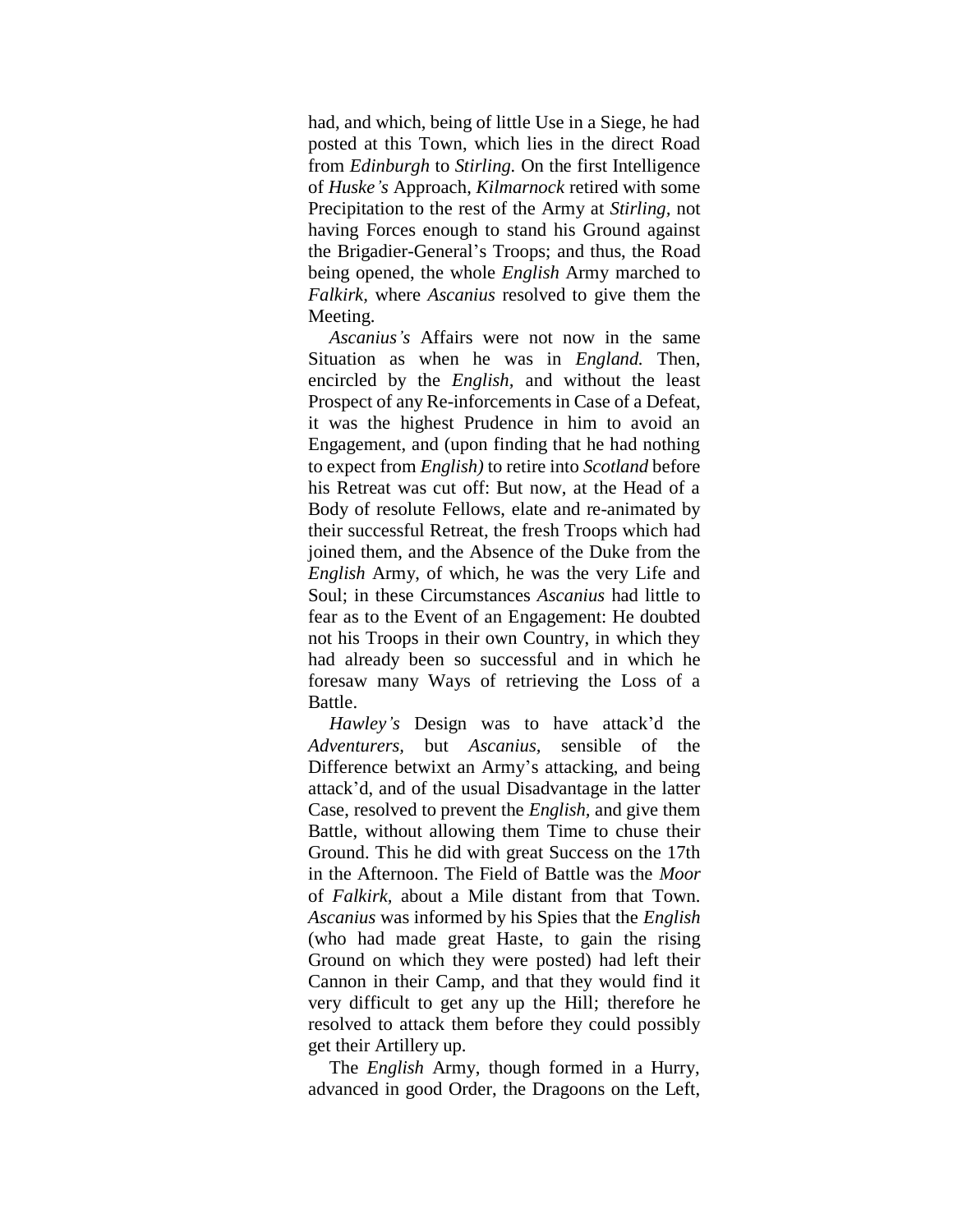and the Infantry in two Lines. As soon as the adverse Parties came within little more than Musket-shot of each other, *Hawley* order'd the Dragoons to fall on Sword in Hand, and the Foot to advance at the same Time, in order to give, the *adventurers* a close Fire. But before they could execute these Directions, a smart Fire from the latter put the Dragoons into some Disorder, and at the same Time some of the *English*  Battalions firing without Orders, increased the Confusion; and the Dragoons falling in upon the Foot, occasioned their making only one irregular Fire before they began to retreat. *Barrel's* and *Ligonier's* Regiments however were immediately rallied by Brigadier *Cholmondeley* and Col. *Ligonier.* These Troops made a brave Stand, and repulsed the *Adventurers,* who poured upon them very briskly. Mean Time General *Huske,* with great Prudence and Presence of Mind, drew together and formed another Body of Foot in the Rear of the above two Regiments. General *Mordaunt* also rallied another Corps of Infantry, and, upon the Whole, the *English* made a tolerable Retreat to the Camp at *Falkirk.*

This Battle cannot properly be said to have been fought out, or finished. It had certainly been renewed by the Troops on both Sides, who would have fought longer than they did, had not the bad Weather hindred them. The Rain and the Wind were violent, and render'd the Fire-Arms of little Use. Besides, the *English* wanted Artillery, the only Thing they could trust to besides their Firelocks, for they had no Arms to oppose to the broad Swords of the *Highlanders,*  except their Bayonets, which they had not yet learned to use and trust to in a close Conflict. 'Tis true, their Train of Artillery was, during the Action, drawn up the Hill, but the Owners of the Draught-Horses seeing the Army in Disorder, were seized with a Pannick, and rode away with the Horses, so that none could be found to draw the useless Cannon from the Field, by which means the whole Train (except one Piece which the Grenadiers of *Barrel's* Regiment, yoked themselves to and carried off, and three others which the People of *Falkirk* furnished Horses to draw away) fell into the Hands of the *Adventurers.*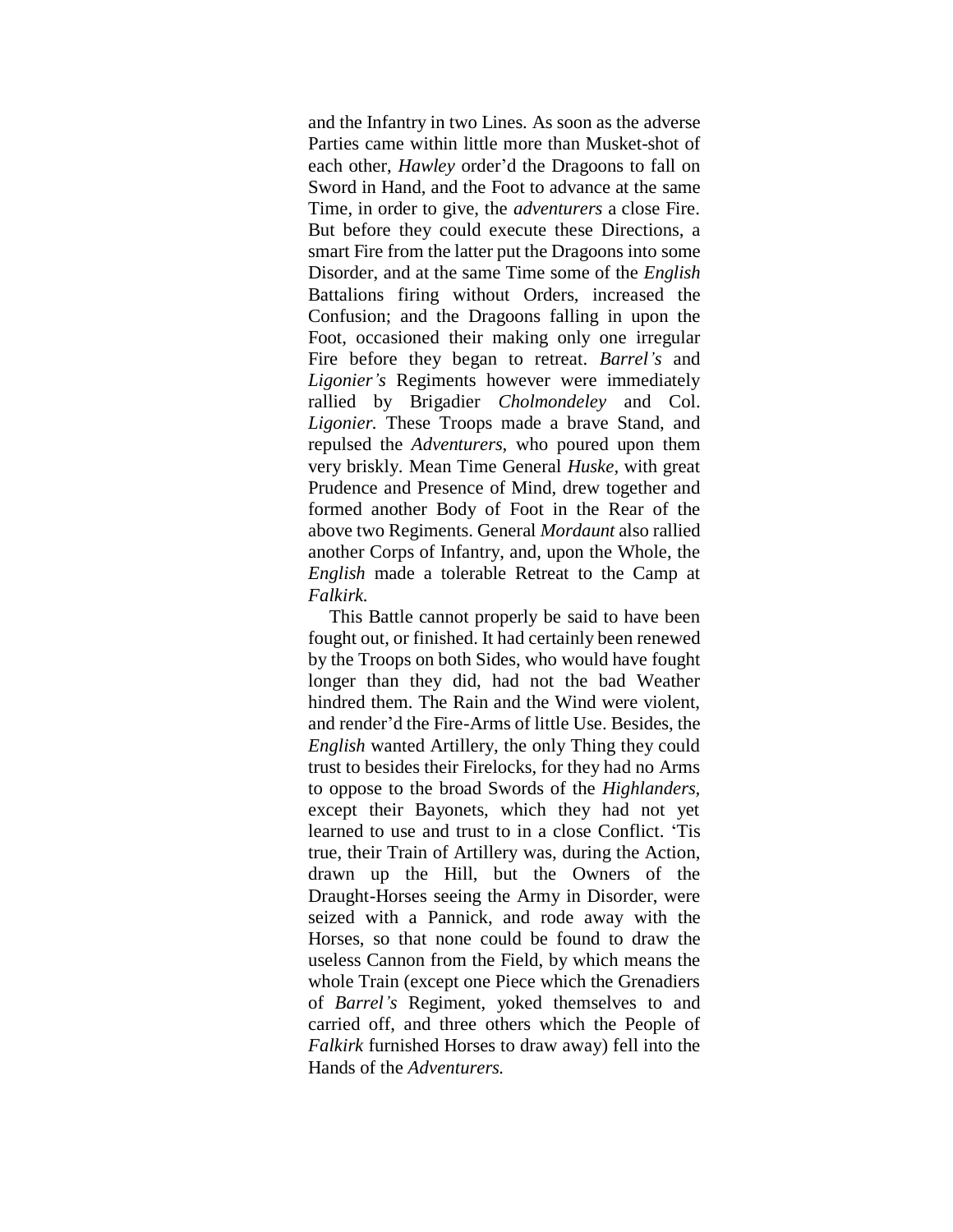The *English* at first, (after quitting the Field) determined to keep Possession of their Camp, and wait to see if *Ascanius* would attempt to dislodge them. But the Rain continued so heavy, the Tents were so excessive wet, and so much of their Ammunition was spoiled, that it was judged improper to expose the Troops to the Inclemency of the Weather, and therefore they were order'd to the Town of *Linlithgow* that Night, purely for the Sake of getting under Shelter: The next Day they continued their Retreat, and in the Evening took up their former Quarters in and about *Edinburgh.* Here they examined into their Loss, and missed more Officers in Proportion than Men; for the former behaving much better than the latter, and standing their Ground where the Soldiers gave way, were the more exposed to Danger.—Thus far all the Facts I have mentioned relating to the memorable Battle of *Falkirk,* are admitted, by the *English,* and are to be found in their Accounts published by Authority. But let us now consult the Accounts given us by the other Party. The following Narrative was drawn up by Mr. *Sherridan,* and by him transmitted to the Kings of *France* and *Spain,* the *Pope* and other Powers in Alliance, with the *young Adventurer's* Family.

"After an easy Victory, gained by 8000 over 12000, we remained Masters of the Field of Battle; but as it was near five o'Clock before it ended, and as it required Time for the *Highlanders* to recover their Muskets,\* rejoin their Colours, and form again in order, it was quite Night before we could follow the Fugitives. On the other Hand we had no Tents nor Provisions; the Rain fell, and the cold sharp Wind blew with such Violence, that we must have perished had we passed the Night on the Field of Battle. And as we could not return to our Quarters without relinquishing the Advantages of the Victory, the \* \* \* \* resolved, tho' without Cannon or Guides, and in the most extreme Darkness, to attack the Enemy in their Camp; and the Situation of it was very

<sup>\*</sup> The Arms of the *Highlanders* are a Musket, a broad Sword and a Target; their manner of fighting is to fire at about 30 Yards Distance, then sling down their Muskets, and rush upon the Enemy with their Swords and Targets.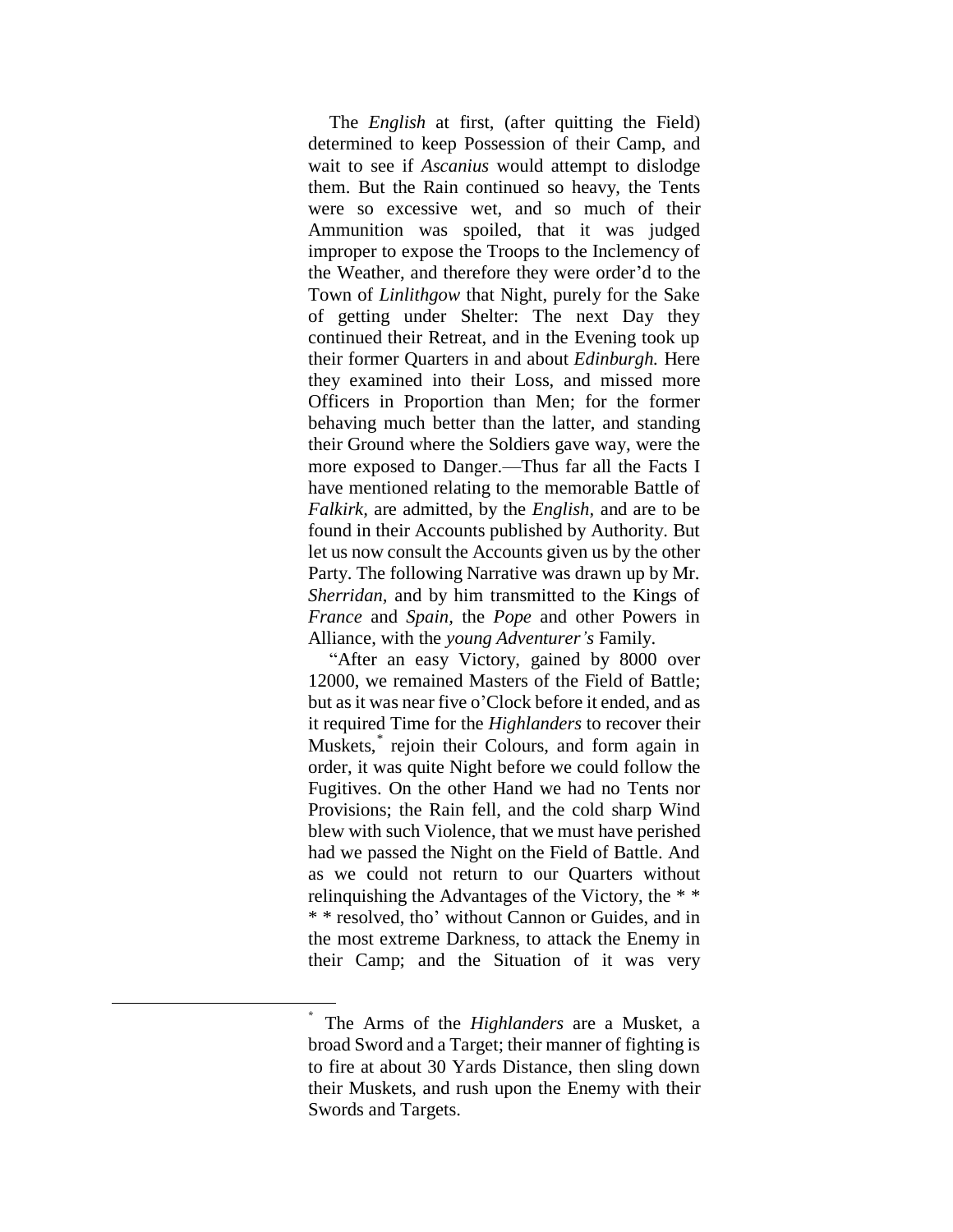advantageous, and fortified by strong Retrenchments, their Soldiers were seized with such a Pannick on our Approach, that they durst not stay therein, but fled towards *Edinburgh,* having first set Fire to their Tents. They had the Start of us by above an Hour, and some Troops which they left at *Falkirk*  disputing our Entrance, gained them another Hour; so that our Cavalry being poorly mounted, could not come up with them: Hence it was that in a Flight in which 5 or 6000 Prisoners might have been taken, we did not make above 500, only half of which were regular Troops. They had 600 slain, two Thirds whereof were Horse and Dragoons, but we know not exactly the Number of their Wounded. Our Wounded were not above 150, and our slain only 43, Officers included. We have taken seven Pieces of Cannon, three Mortars, one Pair of Kettle-Drums, two Pair of Colours, three Standards, 600 Muskets, 4000 Weight of Powder, a large Quantity of Grenadoes, 25 Waggons loaded with all Kinds of military Stores, Tents for 4700 Men, and all the Baggage that escaped the Flames. Among their Officers that fell are five Colonels and Lieutenant Colonels, with almost all the Chiefs of *their Highlanders* and Militia. Our \*\*\*\* who at the beginning of the Action, had been conjured, for the Love of his Troops, not to expose himself, was in the second Line of the Picquets but as soon as the left Wing was thrown into some Disorder, he flew to their Relief with an Ardour that was not to be restrain'd. In the Disposition of his Troops he followed the Advice of the Lord *George Murray,*  who commanded the Right Wing, and fought on Foot during the whole Action at the Head of his *Highlanders.* Lord *John Drummond* commanded the Left and distinguished himself extreamly; he took two Prisoners with his own Hand, had his Horse shot under him, and was wounded in the Left-Arm with a Musket-Ball; we should likewise do Justice to the Valour and Prudence of several other Officers, particularly Mr. *Stapleton,* Brigadier in his most Christian Majesty's Army, and Commander of the *Irish* Picquets; Mr. *Sullivan,* Quartermaster General of the Army, who rallied part of the Left Wing; and Mr. *Brown,* Col. of the Guards, and one of the Aid de Camps, formerly of Major Gen. *Lally's* Regiment,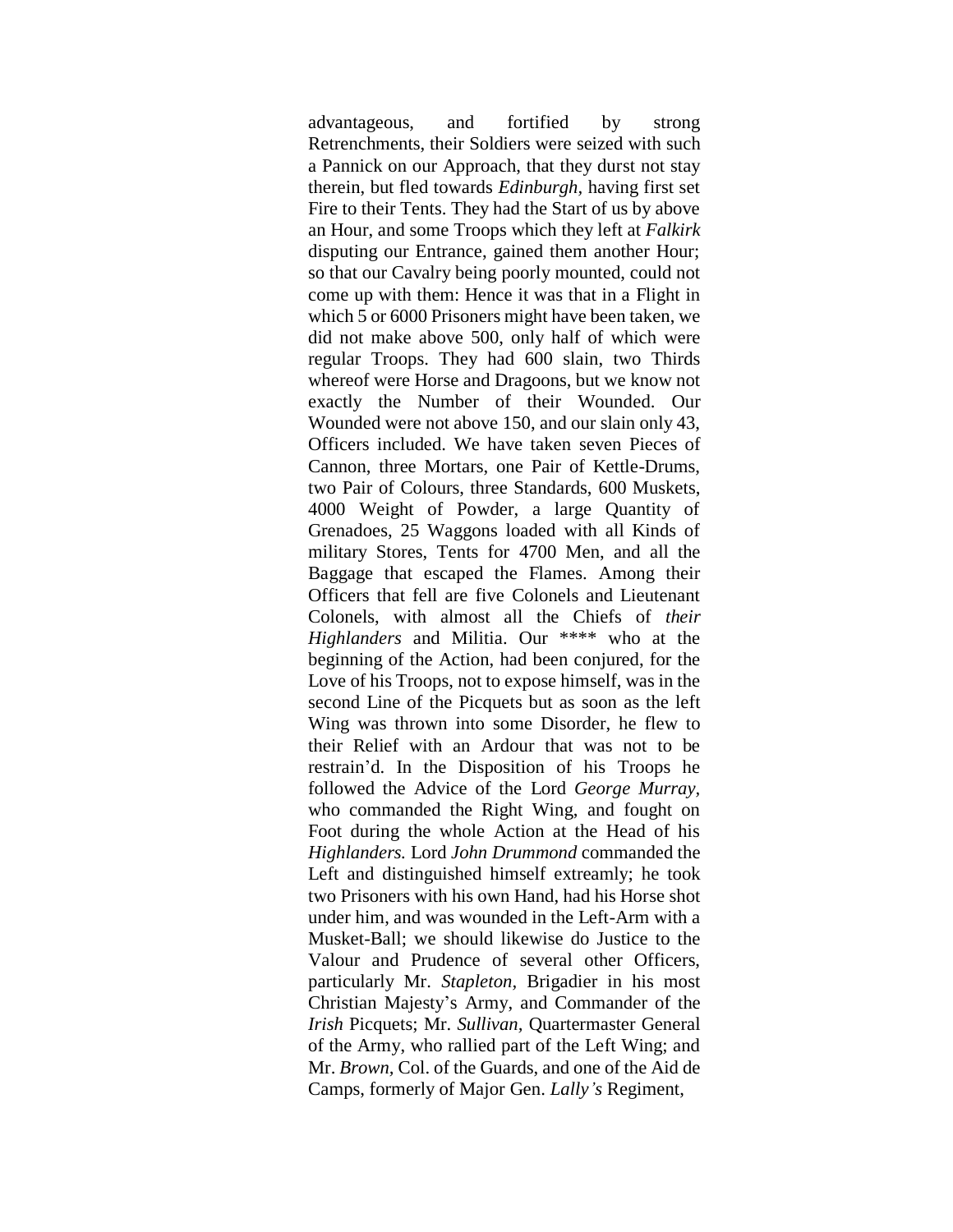## Camp at *Stirling, 1745-6*, *Jan. 31,N.S.*

On the eighteenth, the Day after the Battle, *Ascanius* marched his Army back to *Stirling* and as he was well satisfied that *Hawley's* Design of relieving this Fortress was disappointed, he resolved to try the Effect of another Summons: But *Blakeney*  was still in the same Humour, repeating what he before declared, *That he had always been looked upon as a Man of Honour, and the Adventurers should find he would die so.* Hereupon the Besiegers began to erect two new Batteries to play upon the Castle, which in the mean time they continued to ply with, small Arms, which did little or no Mischief, though at the same time it exposed their Men extreamly and they suffered pretty much from the Fire of the *Garrison.* This made the *Highlanders*  soon begin to grow out of Humour with the Siege, and their Uneasiness was at length greatly heightened by a Scarcity of Provisions, which obliged *Ascanius* to send out Parties on all Sides, in order to carry off what Corn or Meal they could find in any Part of the Country.

In truth the *Highlanders* are a People no way qualified to be employed in Sieges being both by Nature and Habit extreamly unfit, and equally averse to that kind of Service. Their chief Deficiency lies in their Untractableness, and impatient Disposition; and besides, they are very bad Engineers, of which *Ascanius* had few, or rather not one good one in his Army: such as he had were *French,* and *Irish* in *French* Pay.

*In these Circumstances,* it will perhaps be asked, *why did the* Adventurers *undertake the Siege of a Place so strong and so well provided as* Stirling? To this it may be answered, that the Advantages *Ascanius* proposed to himself by the taking of this Place were many, but I shall only mention these three. First, it would have added great Reputation to his Arms both in *Britain* and in all *Europe,* as *Stirling Castle* is famous, and reputed a Place of greater Importance than it really is. Secondly, if the *Adventurers* could have got this Place, and fortified *Perth* tolerably, they would hereby have secured the greatest Part of the Kingdom of *Scotland* for the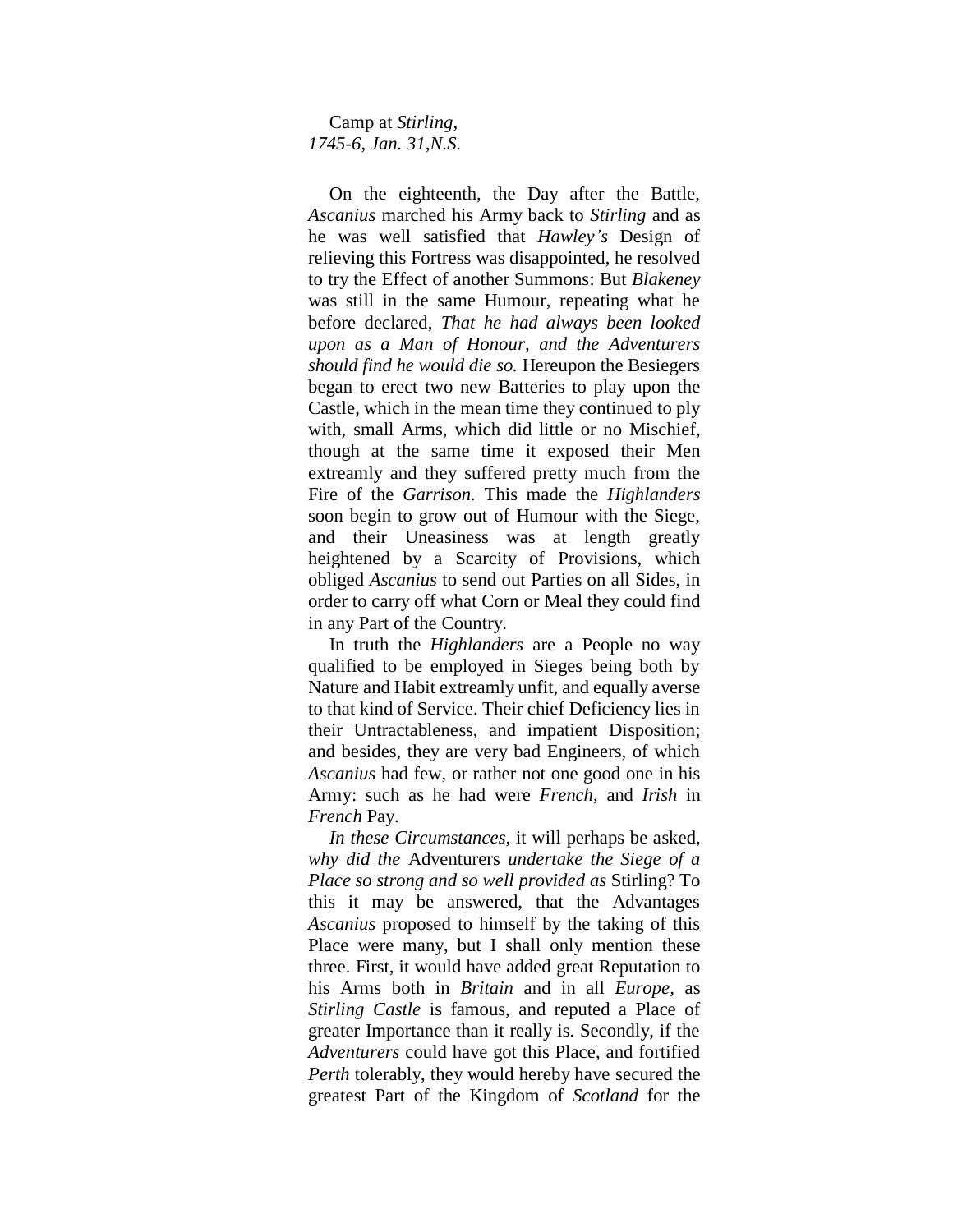Winter; and thirdly, it would have afforded the Means of maintaining themselves along the Coasts of both Sides the Country, which would have facilitated their receiving Supplies from abroad.—In this Siege we shall at present leave the *Adventurers*  engaged, but without making any Progress, disappointed of the Succours they expected from *France* and *Spain,* and very much perplexed to find Ways and Means for subsisting their Troops, which created great Murmurings and Heart-burnings among them: Of so little Profit did the Advantage gained over *Hawley* prove to *Ascanius!* A melancholy Omen of what he had to expect hereafter; for if a Victory was of so little Benefit to him, what unfavourable Consequences had he not to apprehend from a Defeat.

When the News of the Battle of *Falkirk* reached *London,* the Government thought it highly necessary to take more vigorous Measures than had Hitherto been judged requisite) for defeating the Designs of the once more formidable *Ascanius,* who was now more dreaded by the *English* than ever. The Army in *Scotland* was so considerably re-inforced as to free the *English* Nation from, their Apprehensions of the further Progress of the Adventurers, who might be expected, to do all in their Power to improve their, late Advantage. But as an Invasion by the *French*  and *Spaniards* was yet feared in *England*, so it was judged unsafe to drain that Kingdom of its Forces sending many of them into *Scotland*, the *Hessian*  Troops in *British* Pay, then lying in the Neighbourhood of *Antwerp,* were order'd into the northern Parts of *Britain* some of them landed in the North of *England,* others in the South of *Scotland,*  and immediately they were assembled in the Neighbourhood of *Edinburgh,* under the Prince of *Hesse,* who had married a Daughter of the King of *England.*

Mean time the Troops under *Hawley* were extremely mortified at their late Disgrace, and it must be confess'd, that many of them ardently wish'd for a Speedy Opportunity of retrieving their Honour. And in order to this, they were every Day busied in marching once more to the Relief of the gallant old *Blakeney,* who still continued to defend the Castle of *Stirling* with such Courage and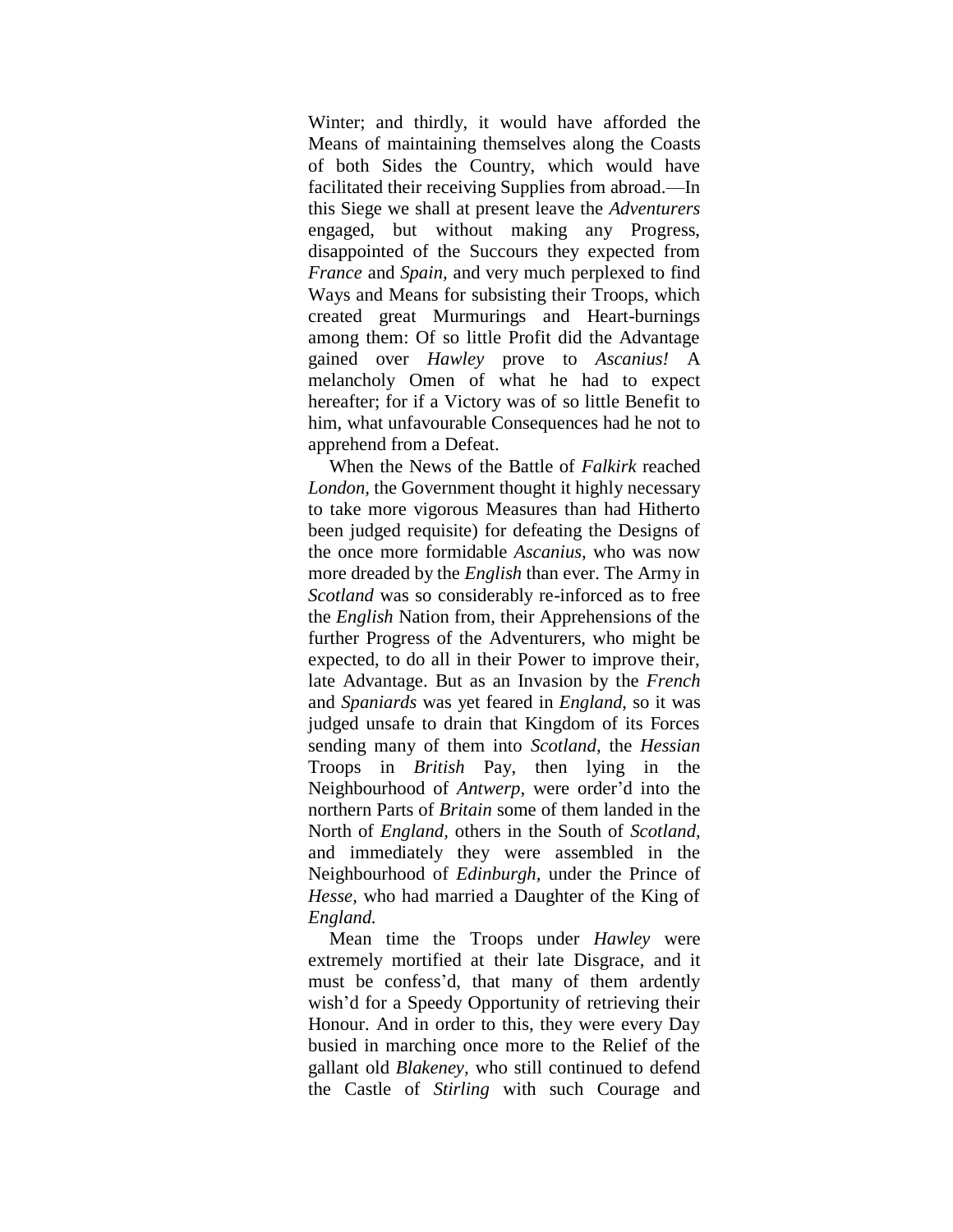Constancy, as made the Highlanders so extremely sick of the Siege, that their Chiefs were oblig'd to trust their Works entirely to the *Irish* and *French,*  who being but few in Number, were excessively weaken'd and fatigued by this Service.

In a few Days the *English* Army was in all Respects better provided, and in a better Condition than before the Action at *Falkirk.* And to animate the Troops still the more, on the thirtieth of *January* in the Morning, their darling Commander, the young Duke, arrived at *Edinburgh,* after a Journey from *London,* which will appear amazingly expeditious, when the Rigour of the Season and the Length of the Way is considered. He was received by the Army as its Guardian Angel, whose Presence was a sure Omen of Victory. In short, his Arrival banish'd all Remembrance of the late disagreeable Affair, and the Soldiers express'd unusual Ardour to be led against the Enemy, bad as the Weather, still continued.

The active and indefatigable Duke reviewed the Troops on the Day after his Arrival at *Edinburgh,*  and immediately marched them towards *Stirling,* in two Columns, consisting of fourteen Battalions, besides the *Argyleshire Campbell's,* and *Cobham's*  and *Ker's* Dragoons. The first Night (*February* 1.) eight Battalions of this Army took Quarters at *Linlithgow,* where the Duke himself lay; Brigadier *Mordaunt* with six Battalions lay at *Burrowstouness,*  the Dragoons in the adjacent Villages, and the *Campbell's* took Post in the Front of the Army towards *Falkirk,* where *Ascanius* had Rationed a considerable Body of the *Adventurers.* These thought it most commodious to retire on the Approach of the *English* and marching back in the Night as far as *Torwood,* they were there met a Courier from *Ascanius,* with Orders to halt there 'till Morning, when himself intended to join them with the rest of the Army from *Stirling,* and to give the Duke Battle.

The next Morning the *English* made the necessary Dispositions for continuing their March, and all the Officers and Soldiers seemed extreamly eager to come to a fresh Trial with the Adventurers. But hardly had the *English* begun to move forward, e'er they received Advice that the Enemy instead of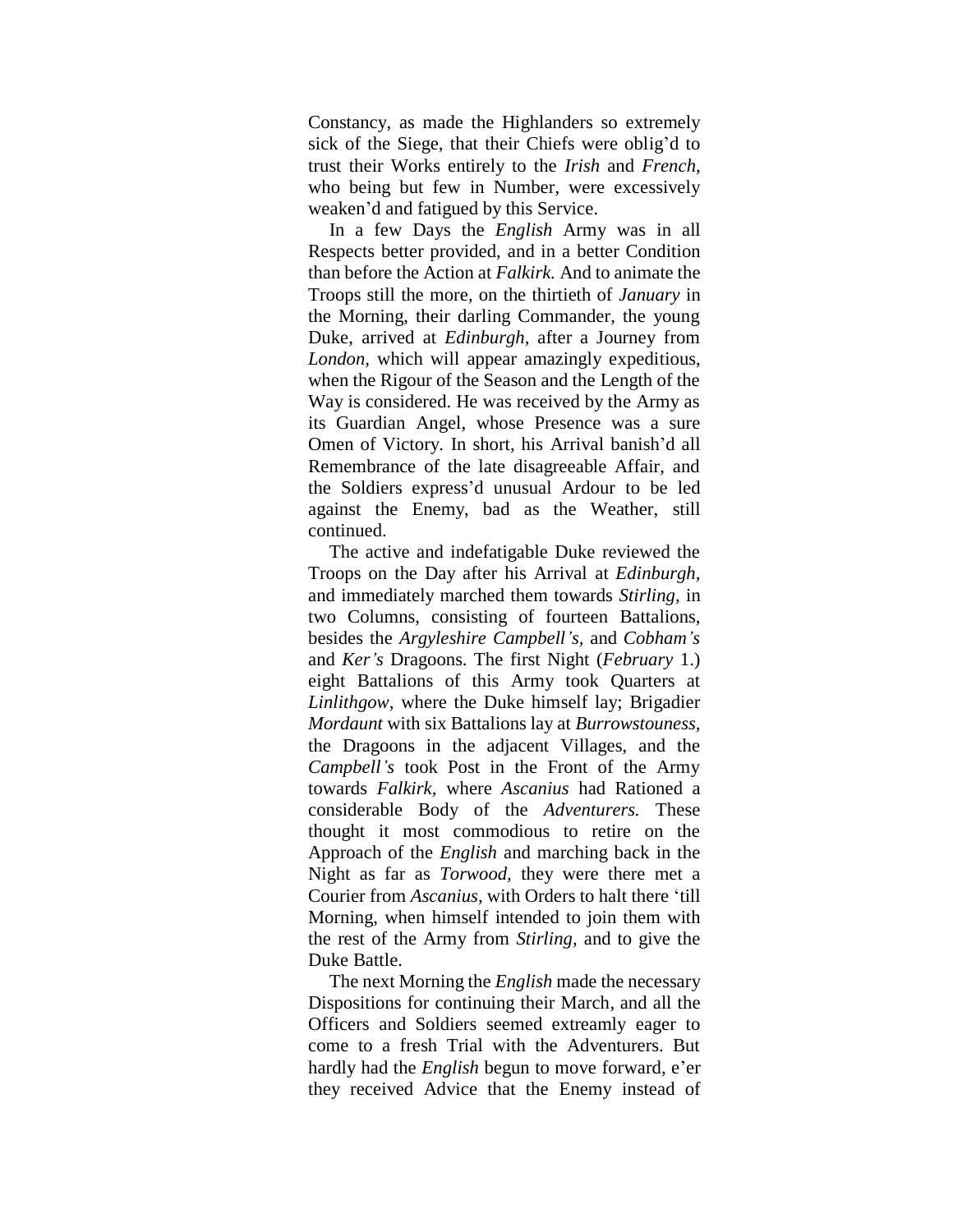preparing for Battle, were repairing the *Forth* with great Precipitation, and to confirm this Intelligence, the Duke's People actually saw all the advanced Guards of the *Adventurers* retiring from their Posts in great Haste and Confusion. This News was soon after put out of all doubt by the Noise they heard of two great Reports, like the blowing up of Magazines. Hereupon the Duke ordered Brigadier *Mordaunt* to put himself at the Head of the *Argyleshire* Troops and the Dragoons, and to harrass the *Adventurers* in their Retreat. *Mordaunt* begun to execute this Order with all the Alacrity and Diligence imaginable, and arrived late in the same Evening at *Stirling,* where he took Possession of the Camp which *Ascanius* and his Troops had abandoned with all their Artillery. They had also blown up St. *Ninian's* Church, in which they had a great Magazine of Powder and Ball; and the Noise of this Explosion was what the Duke's Army heard as before-mentioned.<sup>\*</sup>

The *Adventurers* had likewise left behind them, all the wounded Men they had made Prisoners at the Battle of *Falkirk,* together with nineteen of their own sick Men.

As it was very late when *Mordaunt* and his Troops arrived at *Stirling,* and as the Fugitives had broke down the Bridge which crosses the River running by that Town, it was judged unnecessary to continue the Pursuit and accordingly the Brigadier halted there till the next Day at Noon, when the Duke with the rest of the Army joined them.—Having thus particularly related the Motions of the one Party, let us return and take a View of what *Ascanius* in the mean time had been doing, and attend to an Explanation of his Motives for, and the Obligations he was under of quitting the Camp at *Stirling,* and retiring to the Highlands.

<sup>\*</sup> It was reported in *England* that the *Adventurer* had maliciously and cruelly, decoy'd some of the Country People to this Church, under Pretence of giving them some of the Effects which they had not Time to carry from thence, but that when the poor unsuspecting People were got thither, they were inhumanly blown up with the Church: But this Report we can assure the Reader was absolutely false.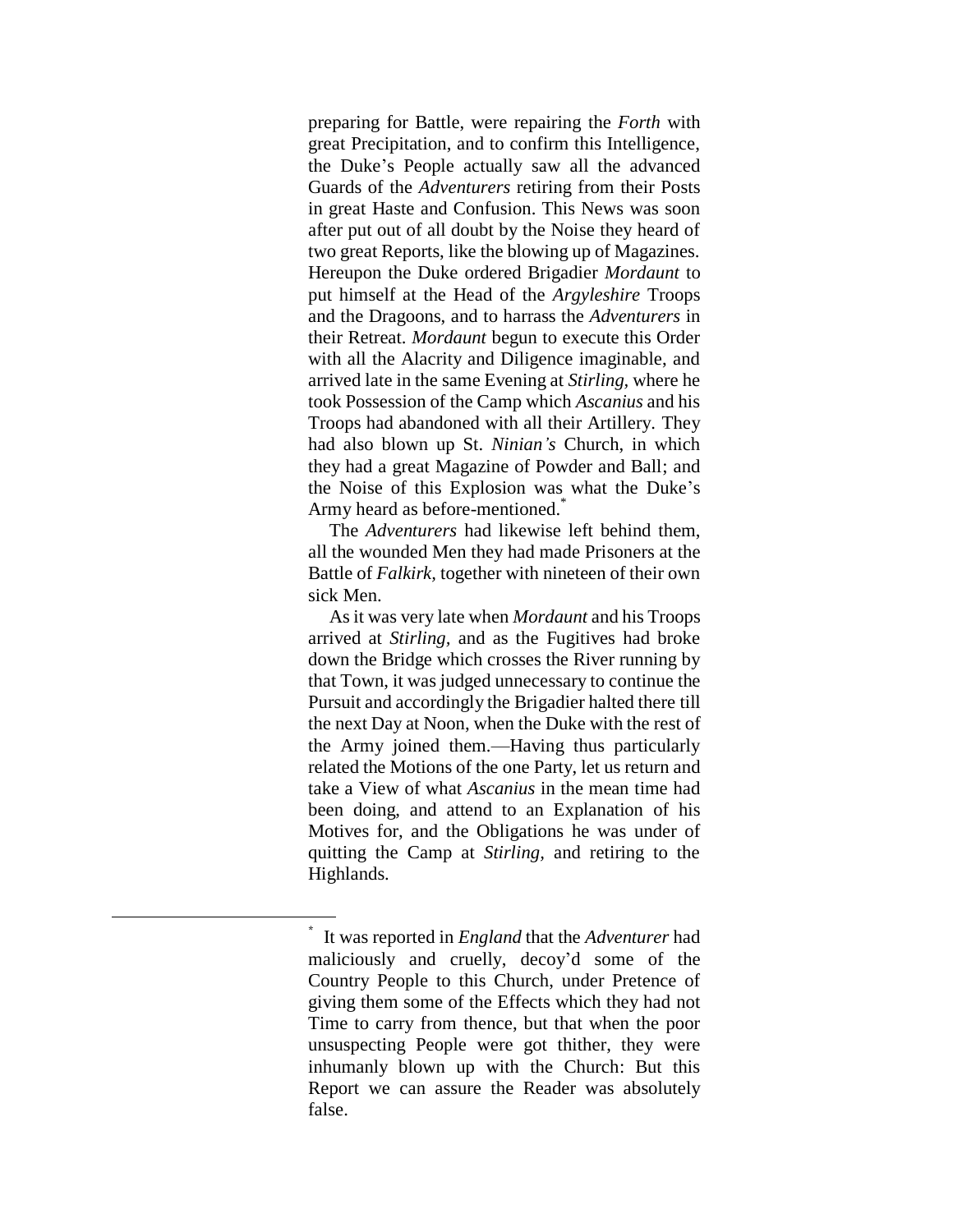On the Approach of the *English* Troops towards *Falkirk*, the Corps of *Adventurers* quartered there retired, as we have before observed to *Torwood*, where *Ascaniu*s intended to join them in the Morning, and to fight the Duke. To this End he called a Council of War, to which he communicated his Purpose, and it met with the general Approbation of the Officers and Chiefs of the Clans. However, when the Troops were order'd to march, the Lowlanders struck with a sudden pannick on the Retreat, of the detach'd Corps from *Falkirk* to *Torwood* and the Approach of the Duke with an Army treble the Number of *Ascanius's,* were found to be all in Disorder and Confusion, scatter'd about the Fields, and, as it seem'd, preparing rather to shift for themselves than to advance against the Enemy. In vain did their Leaders endeavour to re-inspire them with fresh Courage, telling them, "That now or never was the Time for making themselves Masters of the whole Kingdom of *Scotland,* by defeating the approaching Enemy. But that if they should turn their Backs on a Foe they had hitherto vanquished as oft as engaged, nothing would then remain but a shameful Flight, a Flight that must infallibly bring down the most dreadful Ruin on themselves, and on their  $* * * "$ ." In vain, I say, were these Representations, the dastardly *Lowlanders* were not to be reanimated. Not even the Presence of the undaunted *Ascanius* who himself appeared among them; not all his Commands, Intreaties, Reproaches, Exhortations, in the least availed, they attended to nothing but their inaccountable Pannick, and absolutely declared they would not sacrifice themselves, nor madly throw away their Lives by engaging an Enemy so vastly superior both in Numbers and Condition.

*Ascanius* seeing that it was in vain to waste his precious Minutes on these Troops, gave immediate Orders for their passing the *Forth,* and retiring towards *Perth;* while he with his trusty *Highlanders*  would abide the Coming of the Enemy, and defend their Camp to the last Man; himself chusing rather to die on the Spot than join in the ignominious Flight of his Troops. As for the Highlanders they were resolved to stand by him at all Hazards, and to share in his Fate, let it prove never so desperate. However a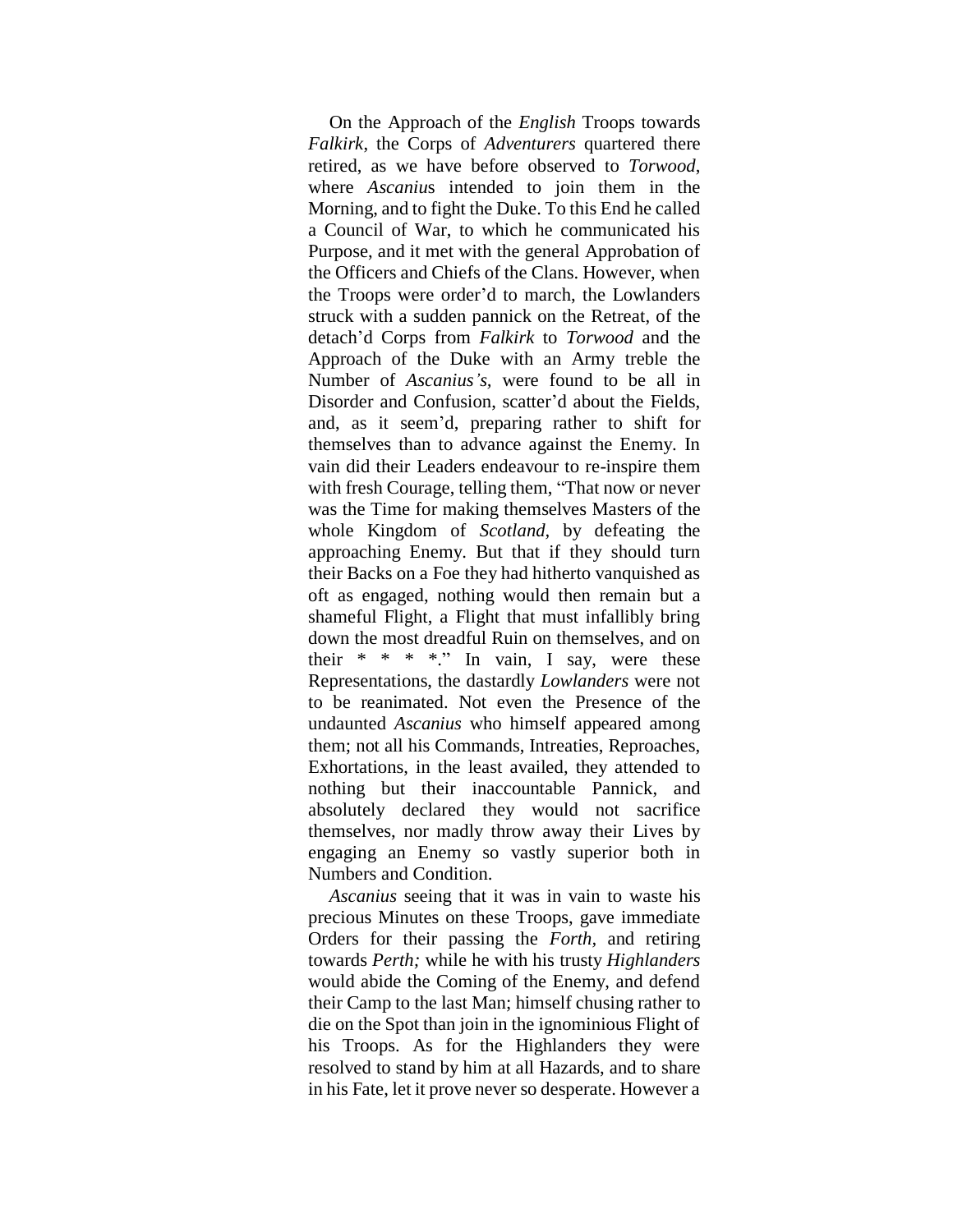fresh Council of War being held, the Chiefs endeavoured to moderate the extreme Ardour and forlorn Resolution of the less experienced *Ascanius,* whom they, befought not to hazard *his All* upon one desperate Engagement.

Among others the Duke of *Perth* strenuously opposed coming to Action with the Duke of *Cumberland,* 'till their Circumstances should become more favourable, and 'till they should have somewhat a better Prospect of Victory before they fell to Blows. In fine, it was at last thought expedient, and *Ascanius* resolv'd to decline the Battle for the present, and to march the whole Army into the Highlands, where it was not in the least to be doubted but that they should raise a great Number of Recruits, and in the End either be able fairly to beat the *English* in a pitched Battle, or to harrass and ruin them by terrible Marches, Fatigues, the Badness of Country, and the Rigours of the Season, none of which the *English* were so well qualified to endure as the hardy Natives.

In Consequence of the above Resolution, *Ascanius,* with a sorrowful Heart, (for he little thought he should have been obliged to turn his Back on the Enemy so soon after the Advantage he had gain'd at *Falkirk)* gave Orders that all the Troops should quit the Camp immediately, and follow the others that had already marched to pass the *Forth.*  This was done with all possible Secrecy and Speed for the Consequence might have been fatal, had they given the Enemy time to come so nigh as to fall upon their Rear, and interrupt their Retreat.—I shall now give the Reader the Particulars of the Return of *Ascanius* into the Highlands, of the Duke's March after him, in the Form of a Diary or Journal; that the future Transactions of each Party, every Day, from this Period to the decisive Battle of *Culloden,* may be the more regularly exhibited, and the more clearly comprehended by the Reader.

*February 2d* having broke down the Bridge at *Stirling,* to retard the Enemy's Pursuit, the *Adventurers* entirely quitted the Neighbourhood of that Town, separated themselves into different Corps and took different Routs, though all of them led to the appointed general Rendezvous in the Highlands. Part of them took the Road by *Tay-bridge,* directly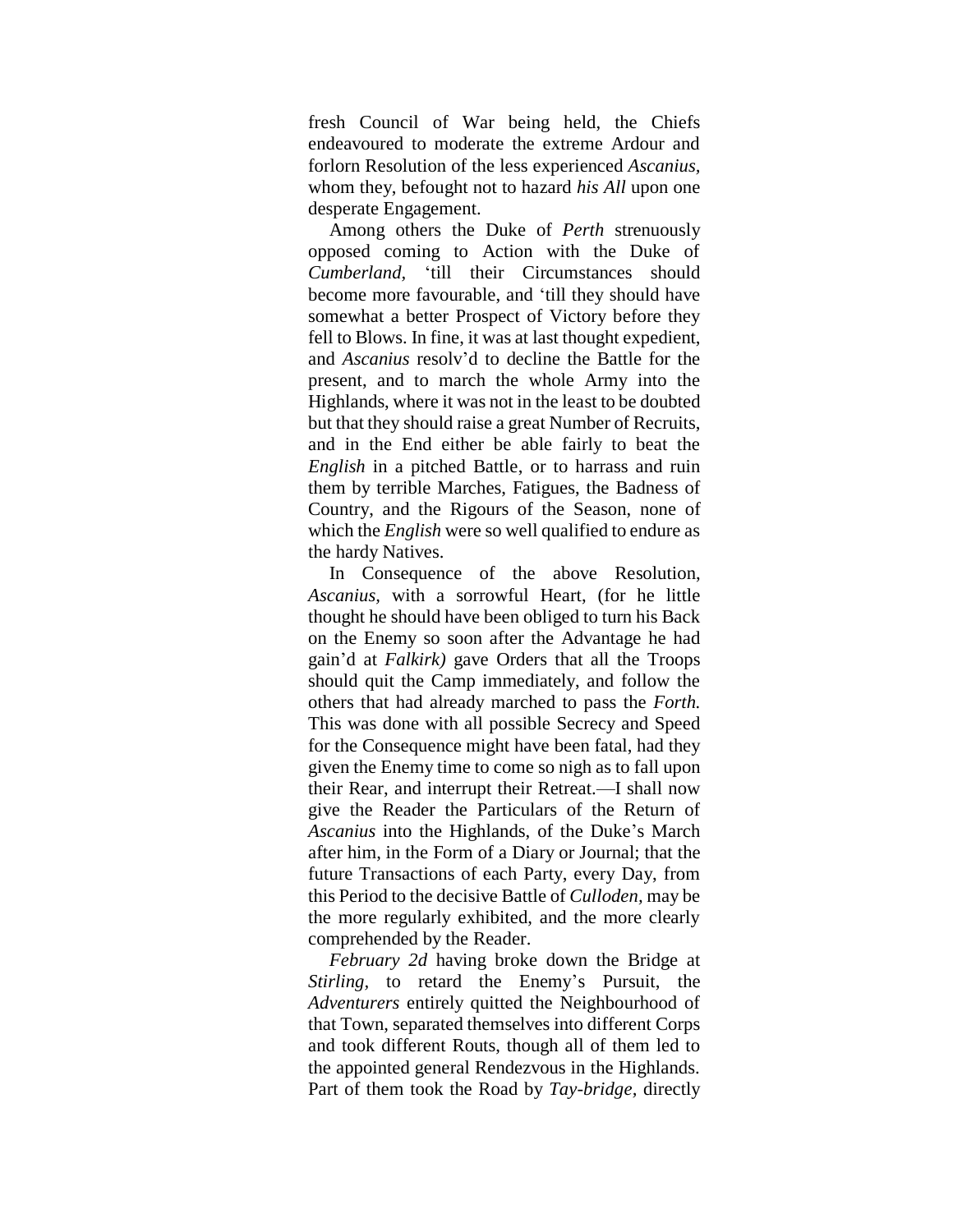towards the Mountains; *Ascanius* with the rest, consisting of Lord *Lewis Gordon's* and Lord *Ogilvie's* Men, the *French* Troops, and what Horse the *Adventurers* had, got to *Perth* the same Evening.

The same Day the Duke entered *Stirling,* where he received the Compliments of General *Blakeney* and the Officers of the Garrison on this memorable Occasion; and at the same Time this young Prince was pleased to testify his extreme Satisfaction with regard to the good Defence the General had made, by which a Place of so much Importance had been preserved, and the Designs of his dangerous Rival *Ascanius* defeated. Mean while, pursuant to the Duke's Orders, many Hands were employed in repairing the Bridge which the *Adventurers* had broke down after passing it; it being intended to march the Army over this Bridge, as soon as it should be repaired, and to follow the Fugitives into the Mountains.

On the *Third* in the Morning *Ascanius* and his People quitted *Perth,* and continued their march Northwards: Lord *John Drummond,* with the Remains of the *Scotch* and *Irish* Troops which he had brought from *France,* made directly for *Montrose.* The *Adventurers* left behind them at *Perth*  thirteen Pieces of Iron Cannon, nailed up; and they flung a great Quantity of Ammunition into the River, together with fourteen Swivel Guns which they had taken out of the *Hazard Sloop.*

*February 4th,* Notwithstanding the Retreat of the *Adventurers* was made with the utmost Hurry and Precipitation, yet it was barely made in Time; for on this Day, early in the Morning, the Bridge being sufficiently repaired, the Army passed over, and the advanced Guard, consisting of the *Argyleshire* Highlanders and the Dragoons; marched that Night as far as *Crief*, but the Foot were canton'd in and about *Dumblain*, where [the Duke](http://thev.dtike.took/) took up his Quarters that Evening.

The next Day the Duke's advanced Guards took Possession of *Perth,* mean time the *Adventurers*  were continuing their Retreat to the Northward, in which we will leave them for a little while, and stop to make a short Reflexion on one of the most surprizing Instances of the great Effects of a General's Reputation that any History hath ever been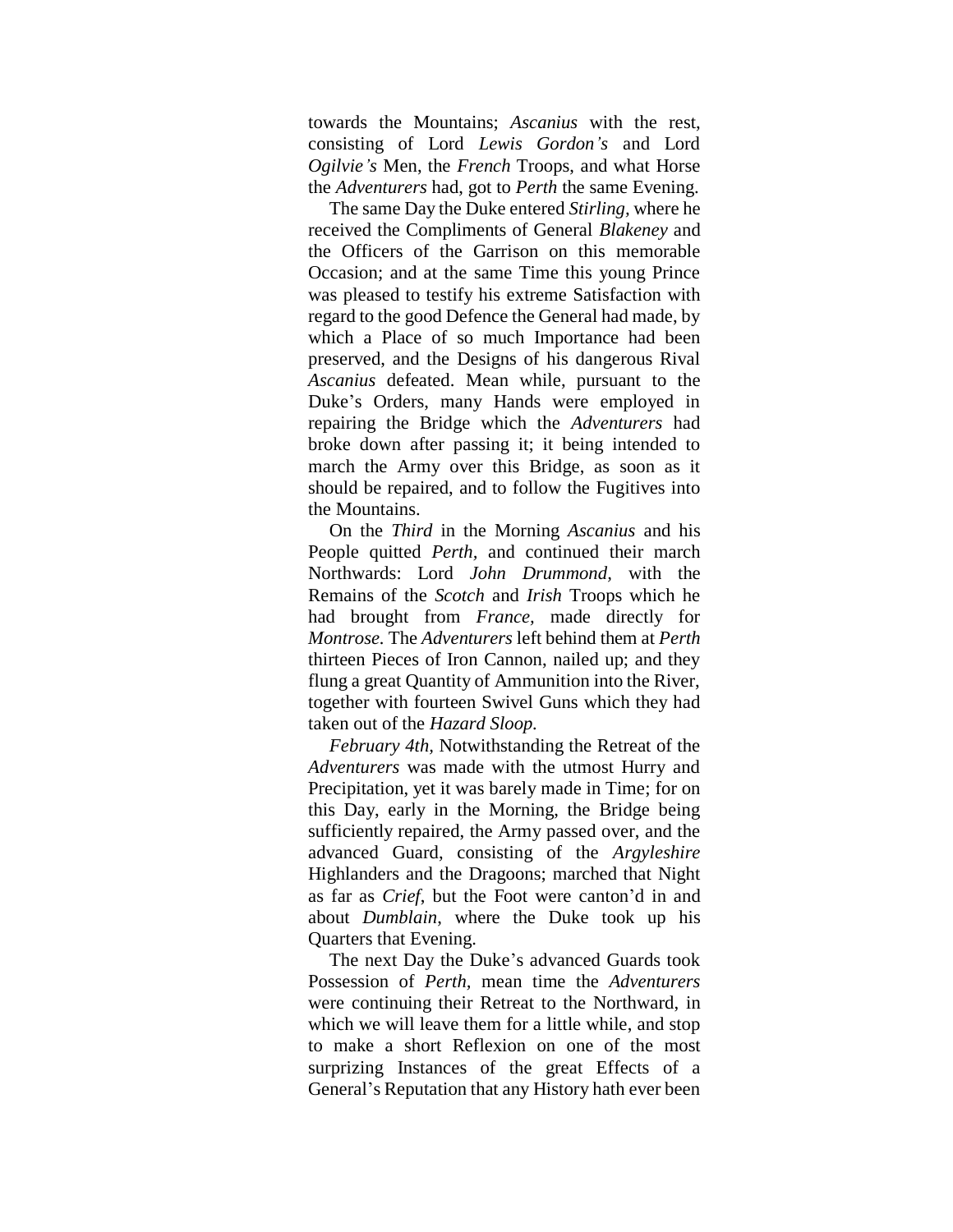exhibited.—In the Space of a single Week, the Duke of *Cumberland* posted from his Father's Court, travelled above three hundred Miles in the midst of Winter, put himself at the Head of the Forces in *Scotland,* and saw his Enemies flying with Precipitation before him; those very Enemies, who in his Absence despised those very Troops by whom they were now pursued, and who were now grown terrible to the Flyers, chiefly on account of only one single Person's having resumed the Command of them. Should the Duke's best Friends endeavour to heighten this Event by any Strains of Compliment or Panegyrick, they would only obscure it; the bare Recital of the Matter of Fact is the noblest Eulogium, and the only Remark I shall add is this, that as surprizing and incredible as it may seem to Posterity, it must be at present allowed a Truth notorious to the whole *British* Nation.

*Ascanius* was very sensible how much the News of this his Retreat would alarm his Friends both at home, and abroad; and therefore he caused several printed Papers to be dispersed, setting forth his Reasons for taking this Step. I have already mentioned some of them; besides which the following were assigned, *viz.*

"That as his Men, particularly the Highlanders, were loaded with the Booty they had collected both in *England* and *Scotland,* it was very proper to let them convey it Home, where it might be lodged in Safety; and, further, that this would secure to them an acquired Property for which they would doubtless fight valiantly to the last, and be induced to stand by the  $***\ast$  not only on his account, but also on their own. That, moreover, it was necessary, after so fatiguing a Campaign, to allow the Troops some Relaxation, after which, when well refreshed and recruited, they would not fail to make another Irruption into the Lowlands, in the next Spring."

*Ascanius* had, moreover, another Reason, which he did not yet think proper publickly to divulge. He judged that by removing the War into the *Highlands,*  and by the Reports that might be spread of the Severities of the Enemy's Troops, his Men would be the better kept together, which he now found difficult to do, and would also contribute to encrease the Number of his Followers. He had besides these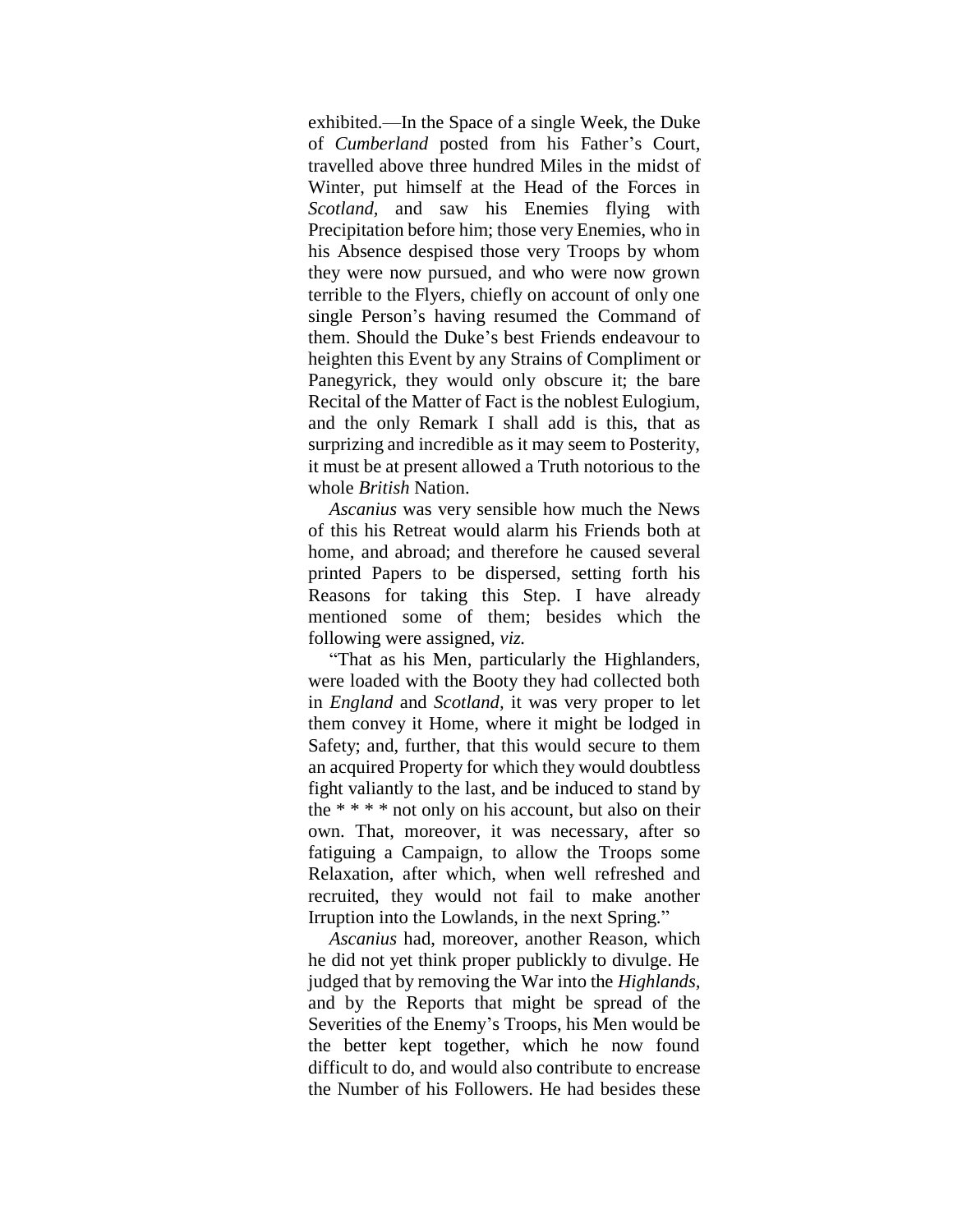another Reason, which was, the giving his Friends of *France* and *Spain* a good Opportunity for attempting an Invasion in the South which he flatter'd himself would afford such a Diversion as might go near to free him from all his Difficulties. He had also a great Desire to make himself Master of the Chain or Line of Fortifications, which run along the North of *Scotland; viz.* the Forts, *William, Augustus* and *George,* the last being the Castle of *Inverness.* By taking these Places, he would be able to secure the Country behind him, and thereby afford Means for his Friends abroad to land the Reinforcements, of which he had received large Promises, but which had hitherto been (and indeed, never were any otherwise than) slightly and ineffectually performed.

But the Duke, who had very good Intelligence of all the Enemies Motions, and had always Spies among them, easily penetrated all their Views, and took the most proper Measures that could be thought on for defeating them. He marched the Army by different Roads to *Aberdeen,* where he resolved to fix his Head Quarters, to raise Magazines, and to receive such Succours and Supplies, as from Time to Time might come by Sea from *England* nor were the Adventurers able to surprise any of these separate Corps, Care being taken that every Detachment should be strong enough to make a good Defence in Case of an Attack.

He station'd the *Hessian* Troops, and some Corps of *English,* at the Castles of *Blair* and *Menzies,* at *Perth, Dunkeld,* and other Places, by which he entirely secured the Passage into the Lowlands, and put it out of the Power of the *Adventurers* to return that Way into the South. The *Argyleshire* Men, under their warlike Leader, General *Campbell,* undertook the Defence of *Fort William,* a Place at that Time of infinite Importance, as it secured another Passage through the West of *Scotland,* by which *Ascanius*  might have made his Way into *England* a second Time.

Having taken these Precautions, the Duke set out for *Aberdeen,* where he arrived on the 28th of *February.* The necessary Dispositions having been made for continuing the Operations of the War, the *English* Generals judged it necessary to make Examples of some who had heretofore misbehaved: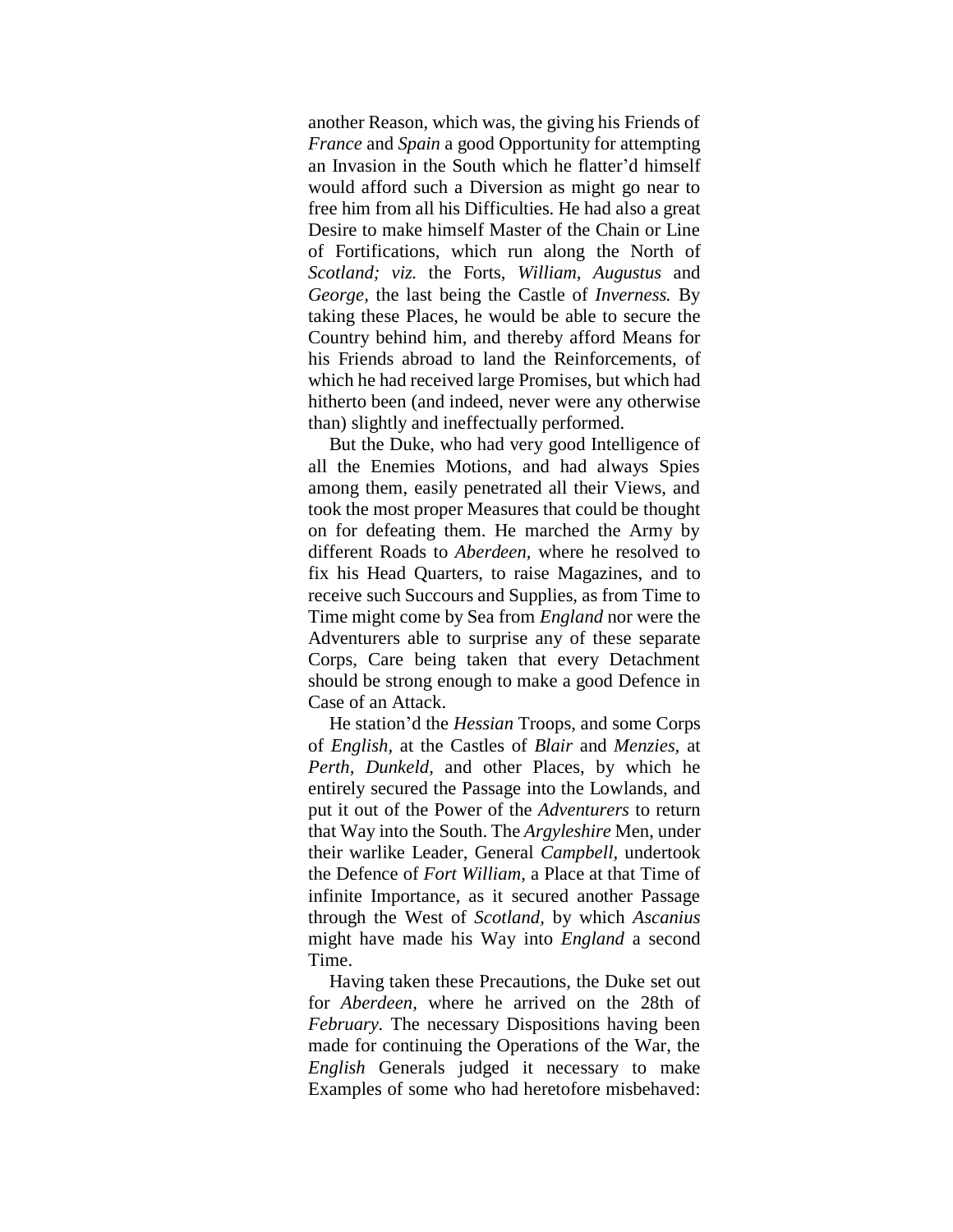This was highly expedient, for the better Support of Discipline, at a Time when it was so requisite for the Security, as well as Reputation of their Troops, which had suffer'd not a little by the scandalous Behaviour of some Regiments and some particular Officers at the Battles of *Gladsmuir* and *Falkirk.*

Accordingly a Court Martial was held at *Montrose,* by which Capt. \* \* \* \* \*, an Officer in the Artillery, who had deserted the Train in the Action at *Falkirk,* was sentenc'd to have his Sword broke over his Head by the Provost, his Sash thrown on the Ground, and himself turned out of the Army and this was accordingly executed at the Head of the Artillery.\* A Lieutenant in *Flemings* Regiment was broke for disobeying Orders, and prevaricating before a Court Martial, on account of the plundering the House or Mr. *Oliphant* of *Gask,* a zealous *Adventurer,* and who was at that Time with *Ascanius* in the Mountains. From this and other Instances which might be produced, all impartial Men must be led to acknowledge, that the Burnings, Plunderings, and Devastations of the Houses and Estates of the *Adventurers,* wherewith the King's Troops have been charged, were not absolutely connived at, nor permitted with so much Impunity as reported by some over-zealous People.—Let us now return to *Ascanius,* who, in Prosecution of his Designs, made it his first Care to become Master of *Inverness.*

*Inverness* is a Town of some tolerable Trade; it lies on the East Side of the Highlands, has a good Port, but the Fortress or Castle is small, and of no

<sup>\*</sup> This is the Gentleman mentioned in the *Adventurers* Account of the Battle of *Falkirk,* who cut an Artery to avoid the disgraceful Punishment he expected for his Cowardice: But he missed his Point, recovered the Blow thus aimed at his own life, and lived to receive the Reward of his Pusillanimity and Folly. Strange Infatuation! [that](http://tli.it/) a Man should do that to avoid an honourable Death, which he knew might probably bring him to a shameful Death, or a Disgrace which he dreaded worse than Death; and to avoid which, he afterwards chose to end his Life in a Manner the most shocking to a reasonable Mind, even by his own Hand: This is what I cannot, in a few Words account for.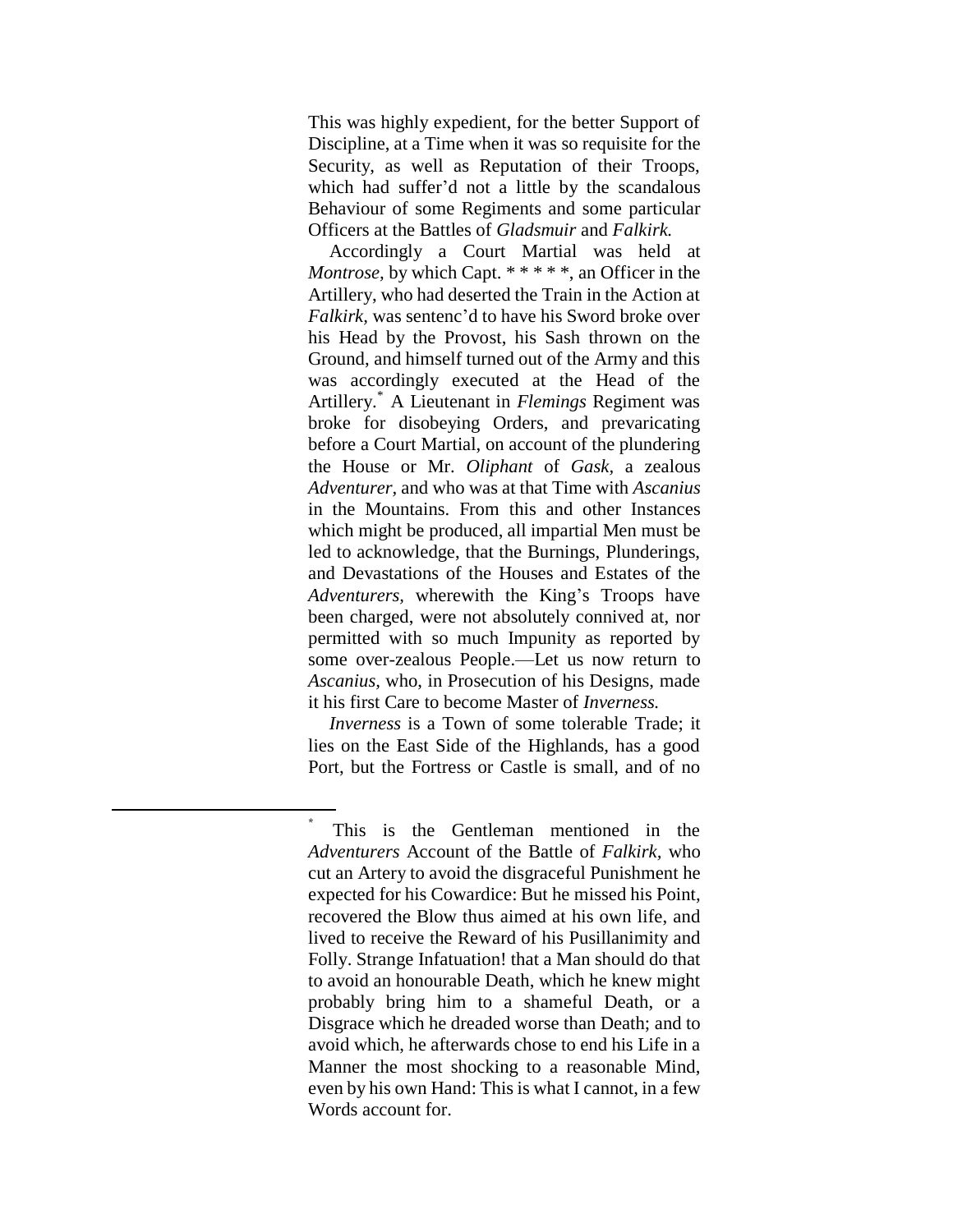great Strength. Lord *Loudon* was then there, with about 1600 of the new rais'd Men before-mentioned. With these he marched out to fight the *Adventurers*  but, upon their Aproach, finding them much stronger than he expected, he judged it proper to retreat, and also to abandon the Town of *Inverness,* which he did without the Loss of a Man, leaving Major *Grant* with two Independant Companies in the Castle, with Orders to defend it to the last Extremity.

These Orders were however, but indifferently obeyed; for *Ascanius* no sooner appeared before the Place, than the Hearts of the Garrison begun to fail; and after a very short Siege, the *Adventurers* became Masters of the Town and Castle, and here *Ascanius* fixed his Head Quarters.

Besides the 4000 Troops which now lay at *Inverness, Ascanius* had several detach'd Parties abroad and some of these falling upon several small Corps of the Duke's Highlanders station'd about the Castle of *Blair,* defeated them with little Loss to the Victors. These Successes raised the Spirits of the whole Party of the *Adventurers,* notwithstanding the Badness of their Quarters, want of Pay, Scarcity of Provisions, and other Inconveniencies.

And now, in Spite of all the Difficulties he lay under, *Ascanius* resolved to prosecute his Design upon the Forts *Augustus* and *William*. The former<sup>\*</sup> of these was accordingly attack'd. There was at that Time in the Place but a small Garrison, consisting only of three Companies of *Guise's* Regiment, commanded by Major *Wentworth;* so that it was speedily reduced, and as speedily demolished, which was the same Fate that Fort *George,* (*i. e.* the Castle of *Inverness)* had already met with: A clear Demonstration that *Ascanius* did not now think it necessary to have any Garrison in that Part of the Country. But being still incommoded by the Neighbourhood of Lord *Loudon,* who lay at the Back or the *Adventurers,* with only the Frith of *Murray*  between them; the Duke of *Perth,* the Earl of *Cromartie,* and some other Chiefs resolved to

<sup>\*</sup> Fort *Augustus* is a small Place, and only important by its Situation between *Inverness* and Fort *William,* making the middle Link of this Chain of Fortifications.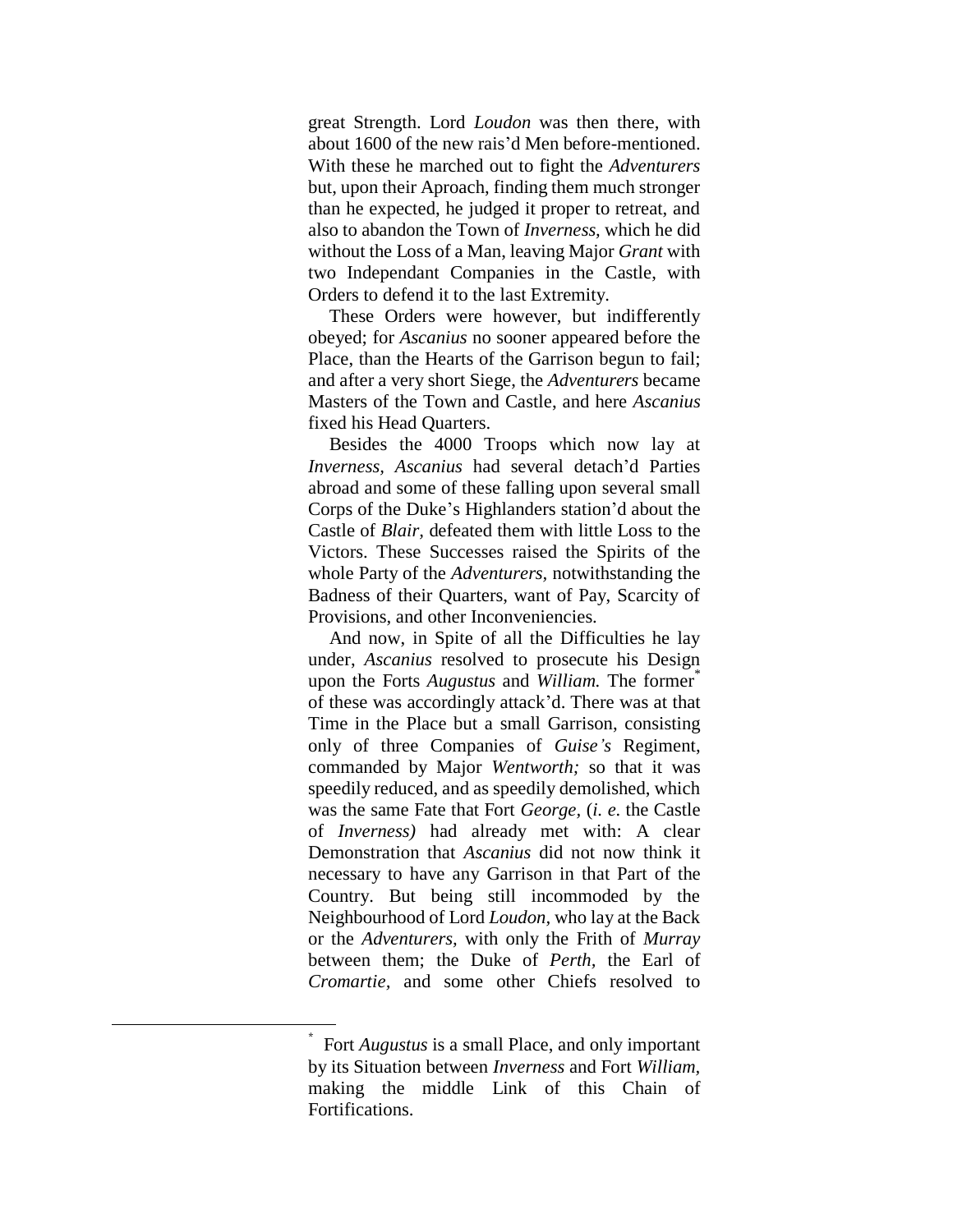attempt the surprizing of *Loudon,* by the Help of Boats, which they drew together on their Side of the Frith. Taking the Advantage of the Fog, they executed their Scheme so effectually, that falling upon the Earl's Forces quite unexpectedly, they cut off some, made a good many Officers Prisoners, and obliged *Loudon* to retire with the rest out of the County of *Sutherland.*

But, tho' these Advantages made a good deal of Noise, and greatly contributed to the keeping up the Spirits of his Party; yet, in the End they proved but of little Service to *Ascanius.* Money now began to be very scarce with him, and Supplies both from Home and Abroad fell much short of his Expectations. In short, his People began to grumble for their Pay, and required their Arrears; and as their Demands were not speedily to be satisfied, new Divisions and Heart-burnings arose among them: A sure Presage of the approaching Ruin of the whole Party.—Let us now return to the Duke, and see what he hath been doing since we conducted him to *Aberdeen.*

Though the Rigour of the Season, the Badness of the Roads, and the Difficulty of supporting so great a Number of Men as he had under his Command, were Sufficient to exercise the Abilities of the most experienced General; yet the Duke disposed of his Troops in such a Manner, as proved effectual, both for their Safety and Subsistence, and at the same Time took Care to distress the *Adventurers* as much as possible. For the very Day after he came to *Aberdeen,* he detach'd the Earl of *Ancram* with an hundred Dragoons, and Major *Morris* with three hundred Foot to the Castle of *Corgarf,* at the Head of the River *Don,* forty Miles from *Aberdeen,* and in the Heart of the Country then possessed by the *Adventurers,* and wherein they had a large Magazine of Arms and Ammunition, which the Earl had Orders to Seize or destroy. This was executed with great Facility, the Garrison, upon his Lordship's Approach, abandoning the Place with great Precipitation, not allowing themselves Time to carry off their Stores, However, for Want of Horses, the *English* could not convey away all the Spoil, but were obliged to destroy most of the Arms, and above thirty Barrels of Powder.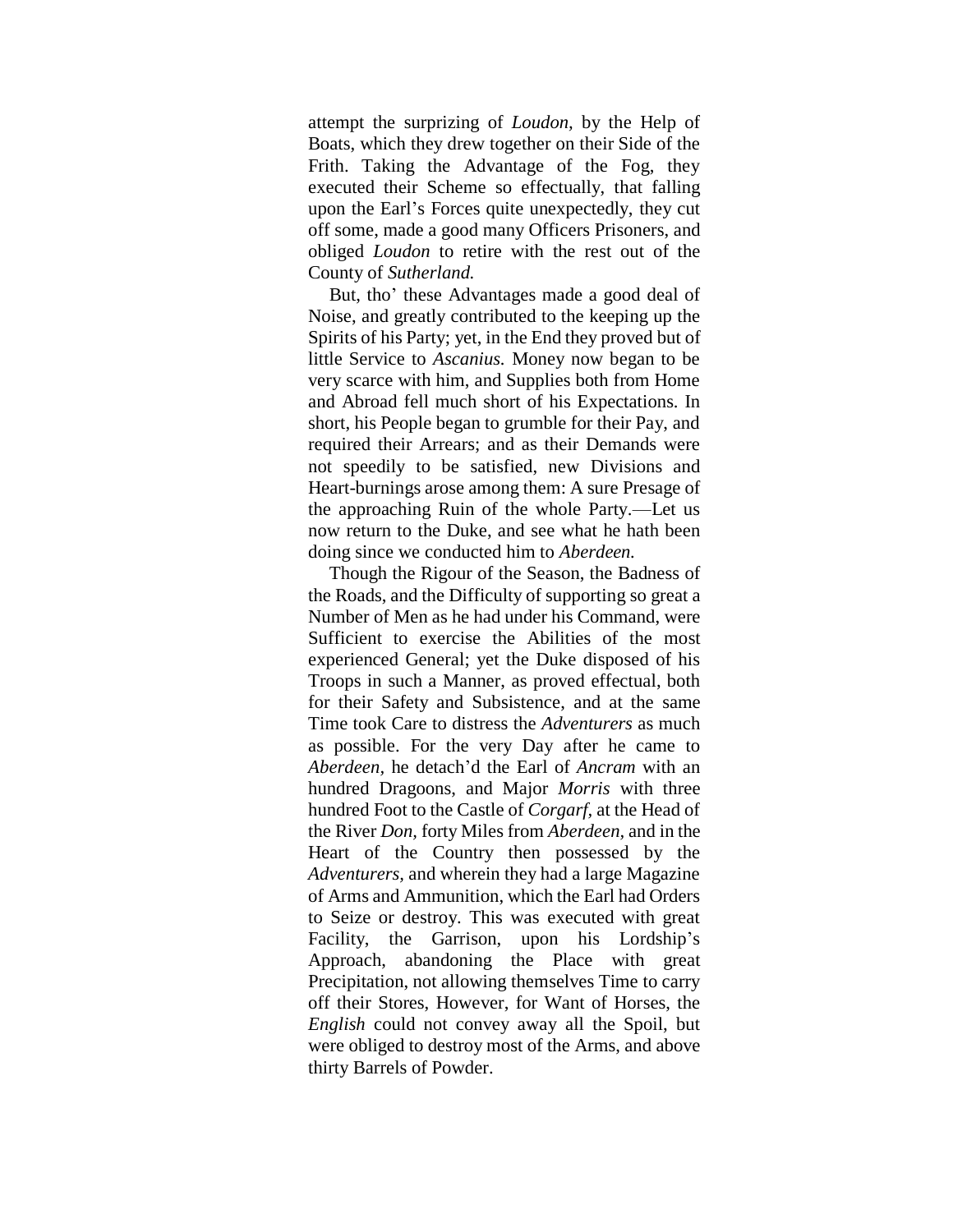On the Sixteenth of *March,* the Duke received Intelligence, that Colonel *Roy Stuart,* one of the Chiefs of the *Adventurers,* had posted himself at *Straithbogie,* having with him a thousand Foot, and a Troop of *Hussars.* Hereupon Lieutenant General *Bland* was sent with a strong Detachment to attack the Colonel, and Brigadier General *Mordaunt* was order'd after him with another Party and some Cannon, in order to support *Bland* if Occasion should be*.* The next Day the Major General arrived *at Straithbogie,* but *Stuart* only waited 'till the Enemy were advanced almost within Sight, and then he quitted the Place; and, notwithstanding the strict Orders he had received from *Ascanius,* retreated with great Precipitation towards *Keith.* Though the Weather was wet and hazey, yet the Marquis of *Granby,* Colonel *Conway,* and Captain *Halden,* with the Voluntiers, continued the Pursuit 'till Night. But Fortune, tho' she had thus far seemed to favour these Gentleman, play'd them a slippery Trick at last. For General *Bland* having detach'd a Captain of the *Argyleshire Campbell's,* with seventy of his Men, and thirty of *Kingston's* Horse, to clear the Village of *Keith,* and then rejoin the Army; they, contrary to their Directions, ventur'd to Quarter in this Place for that Night. This gave the *Adventurers,* who had been driven out of the Village, an Opportunity for surprizing the Captain and his Party, which they improved in the following manner. Returning in the Night from *Fochabers,* whither they had retired, they surrounded the Town of *Keith,* enter'd it at both Ends, and furiously attacked the *Argyleshire Highlanders,* who were quarter'd in the Church yard. The brave *Campbells* defended themselves with the greatest Resolution, but were at length overpower'd by Numbers, and most of them cut to Pieces; however they sold their Lives at a dear rate. The Duke of *Kingston's* Horse came off but little better; the Cornet who commanded them escaping with only a third of his Men: But this Accident made the Duke's People much more circumspect for the future, and nothing of that kind happened afterwards. Indeed, the Dispositions made by their excellent young Commander, put all Attempts of that Sort out of the Power of *Ascanius,* who narrowly watch'd for such Opportunities, and had they occurr'd, would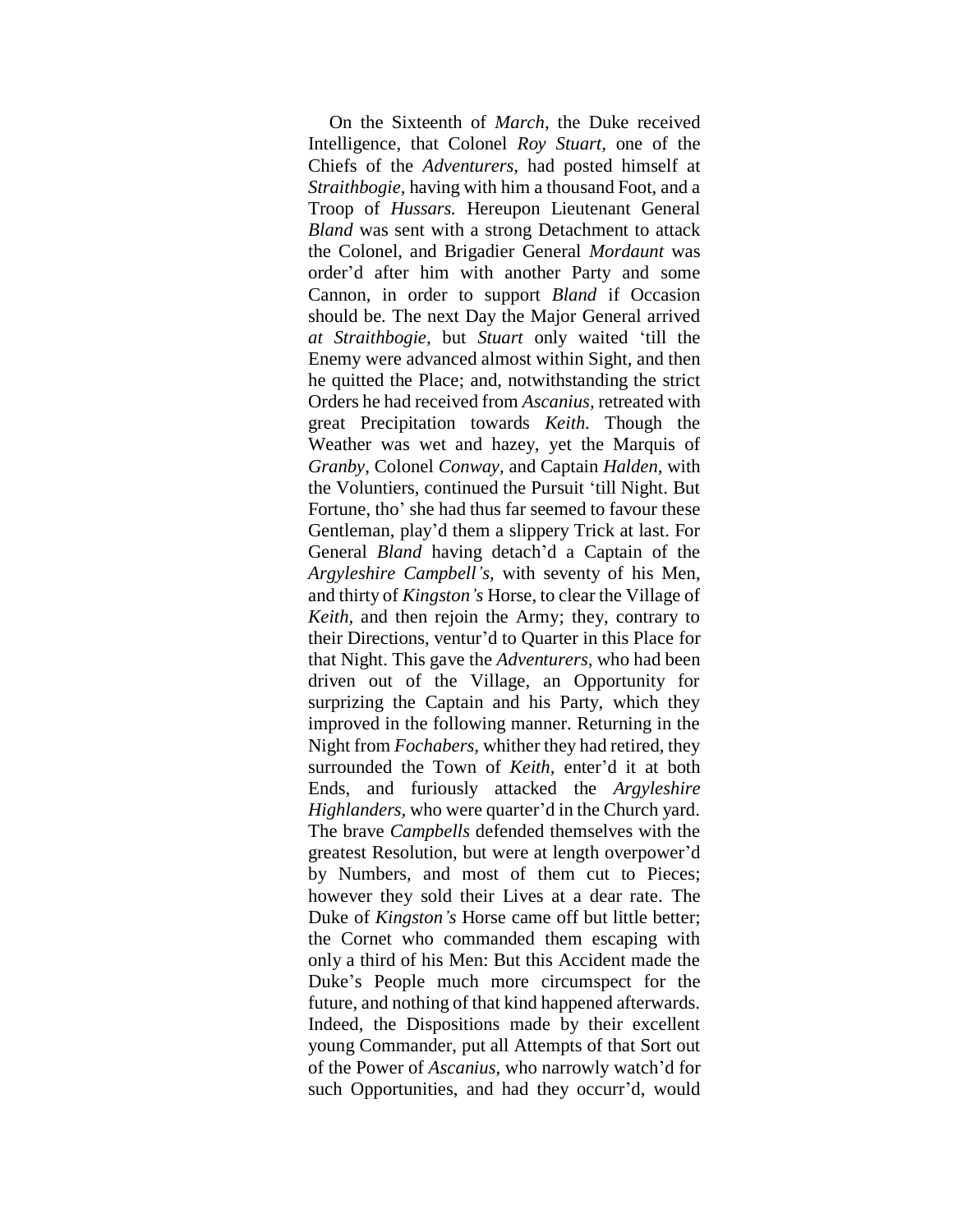doubtless have improved them to the utmost: Though at that Time unable to encounter the *English*  in the open Field, the *Adventurers,* had they found means to surprize them, either in the Night or otherwise, might have put an End to the Dispute at one Blow, and *Ascanius,* had perhaps been enabled to make a second and more successful Expedition into *England.*

The *English* Army was canton'd in three Divisions as follows. The whole first Line, consisting of six Battalions, *Kingston's* Horse and *Cobham's* Dragoons, lay at *Straithbogie,* within twelve Miles of the River *Spey,* and was commanded by the Earl of *Albemarle,* assisted by Major General *Bland.* The second Line consisting of six Battalions, and Lord *Mark Ker's* Dragoons lay at *Aberdeen;* and the third Line, or Corps de reserve, consisting of three Battalions, with four Pieces of Cannon, was stationed at *old Meldrum,* half Way, betwixt *Straithbogie* and *Aberdeen.*

*Fort Augustus* being taken, *Ascanius,* who was very well appris'd of the great Importance of *Fort William,* resolved to leave nothing unattempted that might, contribute towards the Reduction of this Fortress also. By the taking of *Fort William,* he would have made himself Master of the whole Extent of Country from East to West, and from Sea to Sea; and would besides, as I have already observed, have opened him a Passage into *Argyleshire,* and the West of *Scotland.*

Brigadier *Stapleton,* of his most Christian Majesty's Forces, hath already been mentioned. This brave and experienced Officer was sent by *Ascanius* to besiege *Fort William.* He had with him a large Corps of the best Men among the *Adventurers,* and a pretty good Train of Artillery, considering how much Ordnance *Ascanius* had lately lost. The Brigadier with a thousand Men, arrived at *Glenavis,*  in the Neighbourhood of this Fortress, on the third of *March.* About this Time, it was that this Detachment took a Boat belonging to the *Baltimore* Sloop, Capt. *Richard How,* which was employed in the Service of the Garrison of *Fort William.* On the other Hand, Captain *Askew* of the *Serpent* Sloop, sending his own Boat, with another belonging to the *Baltimore,* and a third belonging to the Garrison, forced *Stapleton's*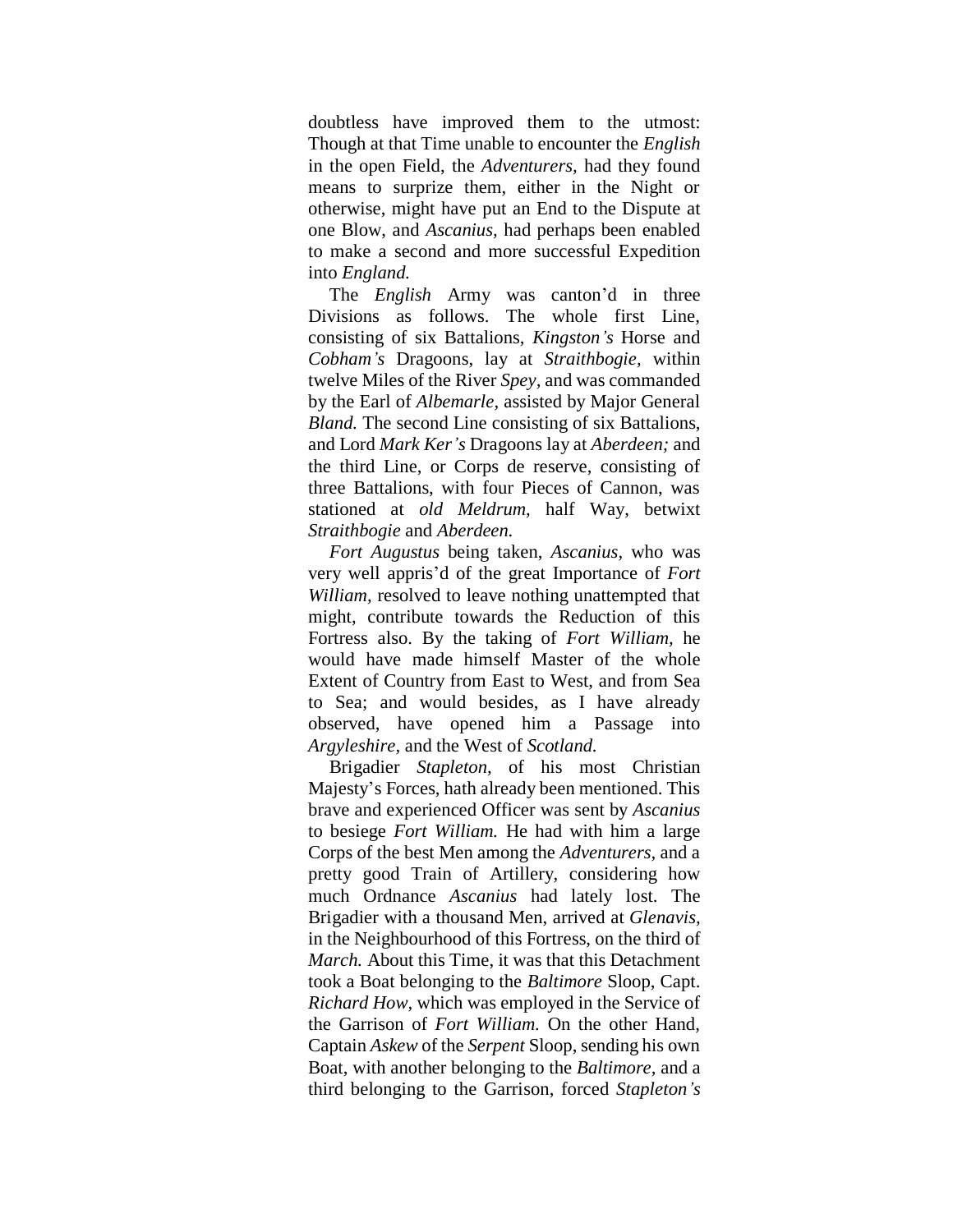People from the Narrows of *Carron,* where they were posted, and made themselves Masters of all the Boats the *Adventurer* had in these Parts: This was on the fourth of *March,* and proved a most important and well-tim'd Piece of Service to the Government.

As the Siege of *Fort William* was the only regular Operation of that kind, which happened during the Continuance of this Civil War, a regular Journal of it as drawn up by an Officer employed in the Siege, may not be unacceptable to the Reader.

# *Journal of the Siege of* Fort William.

*ARCH* the fourteenth, the *Adventurers*  MARCH the fourteenth, the Adventurers<br>
continuing in the Neighbourhood of *Fort William,* and the Garrison at last perceiving that they were actually to undergo a Siege, began to heighten the Parapets of their Walls on the Side where they apprehended the first Attack would be made. This Work lasted a whole Week, and the two Faces of the Bastions were raised seven Foot high. On the fifteenth, a Detachment of the Garrison, with some Men belonging to the Sloops of War before-mentioned, went in armed Boats, to attempt the destroying of *Kilmady Barns,* commonly called the *Corpoch. Stapleton* having Notice of their Motions, and suspecting their Intention, sent out a strong Party to frustrate it. However, the falling of the Tide contributed as much as any thing to the Miscarriage of this Scheme. Some firing indeed passed on both Sides, but little Damage was done on either. On the Side of the Garrison a Sailor was killed, and three Men were wounded. The *Adventurers* had five Men wounded, four of them mortally.

On the eighteenth the *Baltimore* went up towards *Kilmady Barns,* in order to cover the landing of some Men for a fresh Attempt upon this Place. He threw some Cohorn Shells, and set one Hovel on Fire, but the King's Party were nevertheless prevented from landing, the *Adventurers* firing upon them with great Advantage from behind the natural Intrenchment of a hollow Road or Rill. The *Baltimore's* Guns being only four Pounders, had no Effect upon the Stone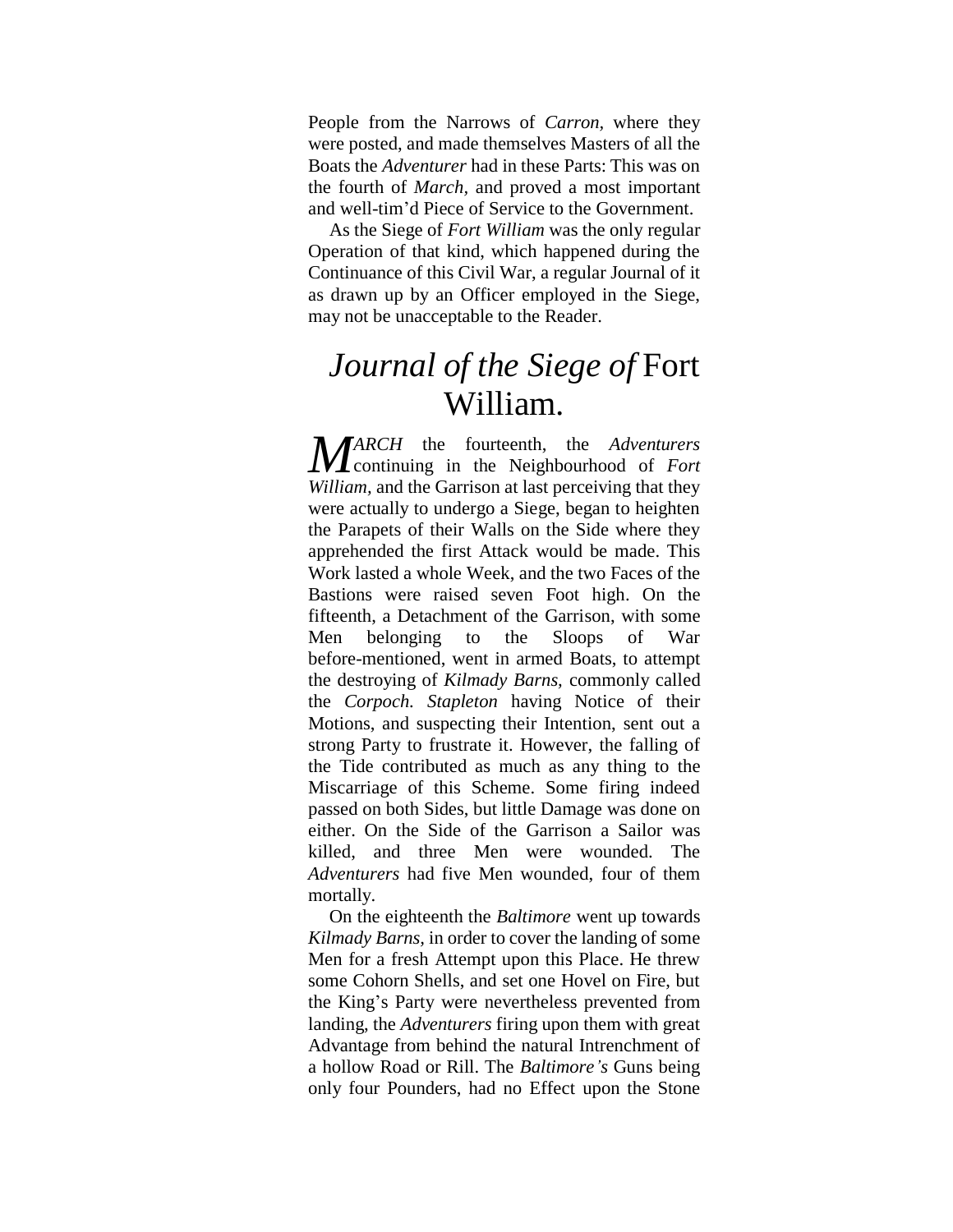Walls of the *Corpoch:* However, the Sloop and the King's Forces retired without any Damage. On the Side of the *Adventurers,* one of their principal Engineers was killed, but no other Man hurt. This Day three Centinels and a Drummer of *Guise's*  Regiment, who had been taken at *Fort Augustus,*  made their escape from the *Highlanders,* and got safe into *Fort William.*

On the twentieth, several Parties of the Garrison being appointed to protect their Turf-diggers, frequent Skirmishes happen'd between these and *Stapleton's* People; but as both Sides skulked behind Crags and Rocks, so neither received any Damage.

The same Evening the *Adventurers* opened the Siege, by discharging at the Fort seventeen Royals, or small Bombs, of five Inches and a half Diameter, weighing about sixteen and eighteen Pounds each, and loaded with fourteen Ounces of Powder: These were play'd off from a Battery erected on a small Hill called the *Sugar-Loaf,* about eight hundred Yards off, which being at too great a Distance, the Ordnance did little Execution, the greatest Part falling short. On the other Hand the Garrison answered the Besiegers with eight Bombs of eighteen Inches Diameter, six Cohorns, one twelve Pounder, six five Pounders, and two Swivels.

*Friday* the twenty first, the *Adventurer's* finding that their Batteries were too far off, erected a new one at the Foot of the *Cow-Hill,* about four hundred yards off, from which, between twelve and four in the Morning, they discharged eighty-four of their Royals, which did little Damage, except penetrating through the Roofs of several Houses, and slightly wounding three Men. The Garrison this Day answered the Besiegers with twenty Bombs, nine Cohorns, three Six Pounders, and two Swivels.

On the twenty-second, the Besiegers opened their Battery of Cannon from *Sugar-Loaf Hill,* consisting only of three Guns, six and four Pounders but discharged only seven times, and that without doing any Damage. About twelve o'Clock the same Day, General *Stapleton* sent a *French* Drum to the Fort, upon whose Approach, and beating a Parley, Captain *Scot,* Commander of the Garrison, ask'd him what he came about? The Drummer answer'd, that General *Stapleton,* who commanded the Siege by Directions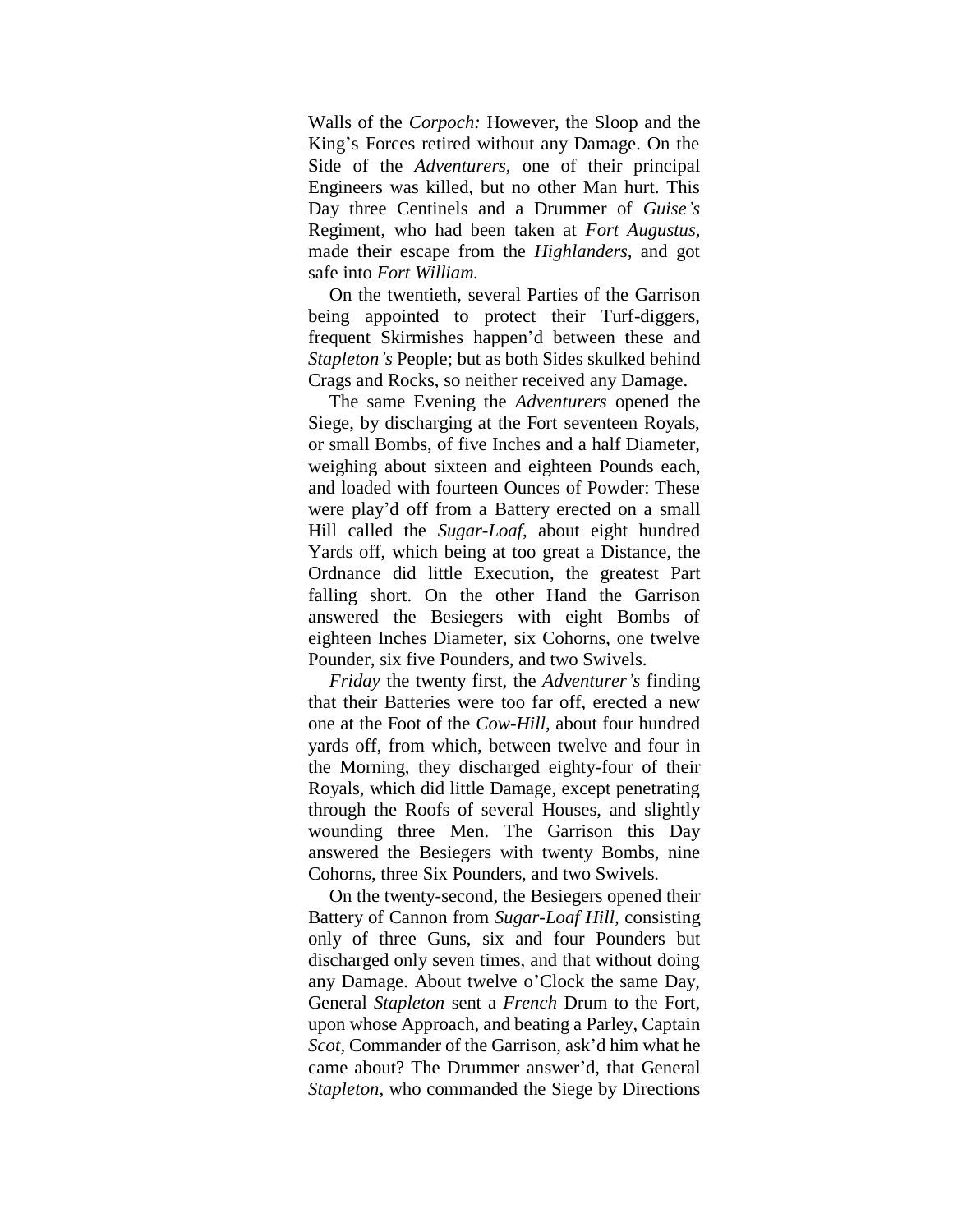from *Ascanius,* had sent him with a Letter to the commanding Officer of the Garrison, requiring him to surrender. To this Captain *Scot* reply'd, *I will receive no Letters from* REBELS*, and am determined to defend the Fort to the last Extremity.* The Drummer returning to *Stapleton* with this Answer, a close Bombarding ensued on both Sides, for some Hours; but at last the Garrison silenced the Besiegers, by beating down their principal Battery. However, about ten that Night, they opened another Bomb Battery, near the Bottom of the *Cow-Hill,*  about three hundred Yards off; from which, and from their Battery upon *Sugar-Loaf Hill,* they discharged before three in the Morning, one hundred and ninety-four of their Royals, and six Cannon against the Fort, but all this without doing any other Mischief, than the Demolition of the Roofs of a few Houses. The Garrison did not return them one Shell, but kept all their Men within Doors, except the Piquet, to stand by the Fire-Engine, the Governor and most of the Officers being upon the Ramparts.

On the twenty-third, as soon as Daylight appeared, the Garrison fired twenty-three Bombs, two Cohorns, two twelve Pounders, seven six Pounders, and six Swivels at the Besiegers Batteries; some of which tore up their Platforms. The *Adventurers* in Return, fired as briskly as they were able upon the Fort, but did the Besieged no other Damage, than the shooting off the Leg of a private Soldier.

The same Day about three in the Afternoon, some Vessels appeared with Supplies for the Besieged, who on Sight of the Ships all at once discharged eight twelve Pounders, two six Pounders, two Bombs, and several Cohorns against the Besieger's Batteries, which were all so well levell'd as to do great Execution, and occasioned much Confusion among the *Adventurer's;* who, besides the Damage done their Batteries, had several Men kill'd, and many wounded. However, to cheer the Men, the Officers gave out that they would certainly burn the Fort within four Hours after their next new Battery was erected. And accordingly all this Evening the People were employed in erecting another Work or Battery, under Cover of their Cannon, and at the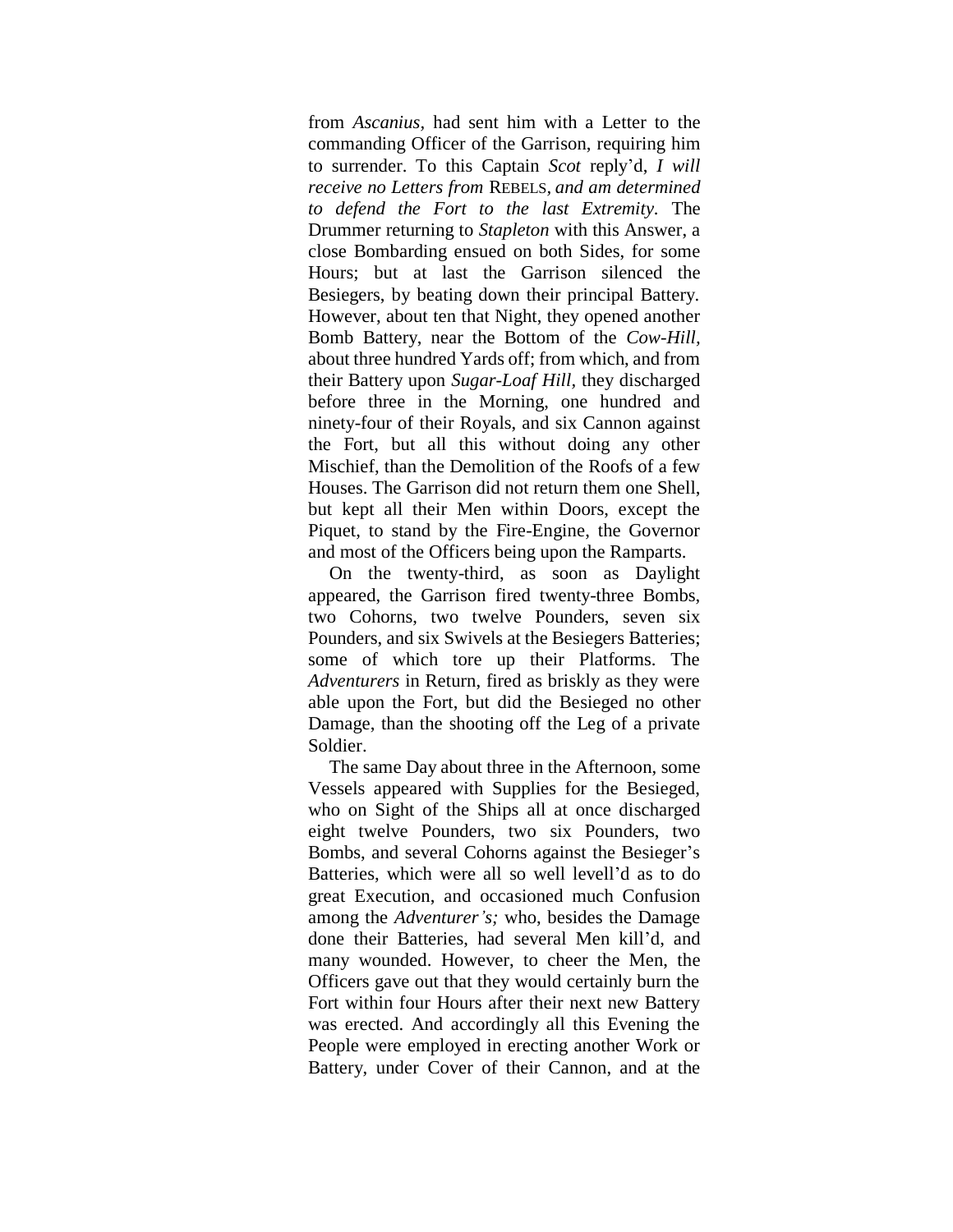Distance of three hundred Yards, at the Foot of the *Cow- Hill.*

On the twenty-fourth, neither Party fired much, and the Garrison employed the greatest Part of the Day in getting their Supplies of Provisions on Shore.

The 25th*,* at Daybreak, Capt. *Scot* sent out a Party to a Place about six Miles off, to bring in some Cattle. The *Adventurers* fired very briskly this Morning, and the Garrison plied them a little with their Mortars and Guns. About Three in the Afternoon the aforemention'd Party return'd with nineteen good Bullocks and Cows. The same Evening another Detachment went from the Fort for another Prize of Bullocks and with Orders to pass the Narrows of *Carron,* and to get off all they could from the adjacent Estates of the *Adventurers.*

On the 26th the Garrison fired slowly at the Besieger's Batteries on the Hills; and as the latter now only fired from two Guns, the former perceived that they had dismounted the third. In the Afternoon the last mentioned Party returned with a Booty of black Cattle and Sheep, from the Country near *Ardshields;* they also brought in four Prisoners, one of whom was dangerously wounded; they had likewise burn'd two Villages belonging to one of the Chiefs of the *Adventurers,* together with the whole Estate of the unfortunate *Appin.*

The same Night Capt. *Scot* went out and damned up some Drains near the Walls of the Fort, in hopes of rainy Weather, to make a small Inundation; and with some Pioneers raised the Glacis, or rather Parapet, to seven Feet. For want of Pallisadoes the Garrison could not make a right Cover'd Way, but then this might serve to hinder the Besiegers from seeing the Foot of their Wails.

On the 27th, at Day-break, the *Adventurers*  open'd their new Battery of four Embrazures, but only with three Guns, Six-pounders, with which, however, they fired very briskly. But the Garrison plying them with their Mortars and Guns, silenced one of the Besiegers Guns before eight in the Morning. About Nine the Magazine Battery of the Besiegers was set on Fire, and it blew up. This Day the Garrison received no other Damage than the wounding of two Men and the Governor's Horse in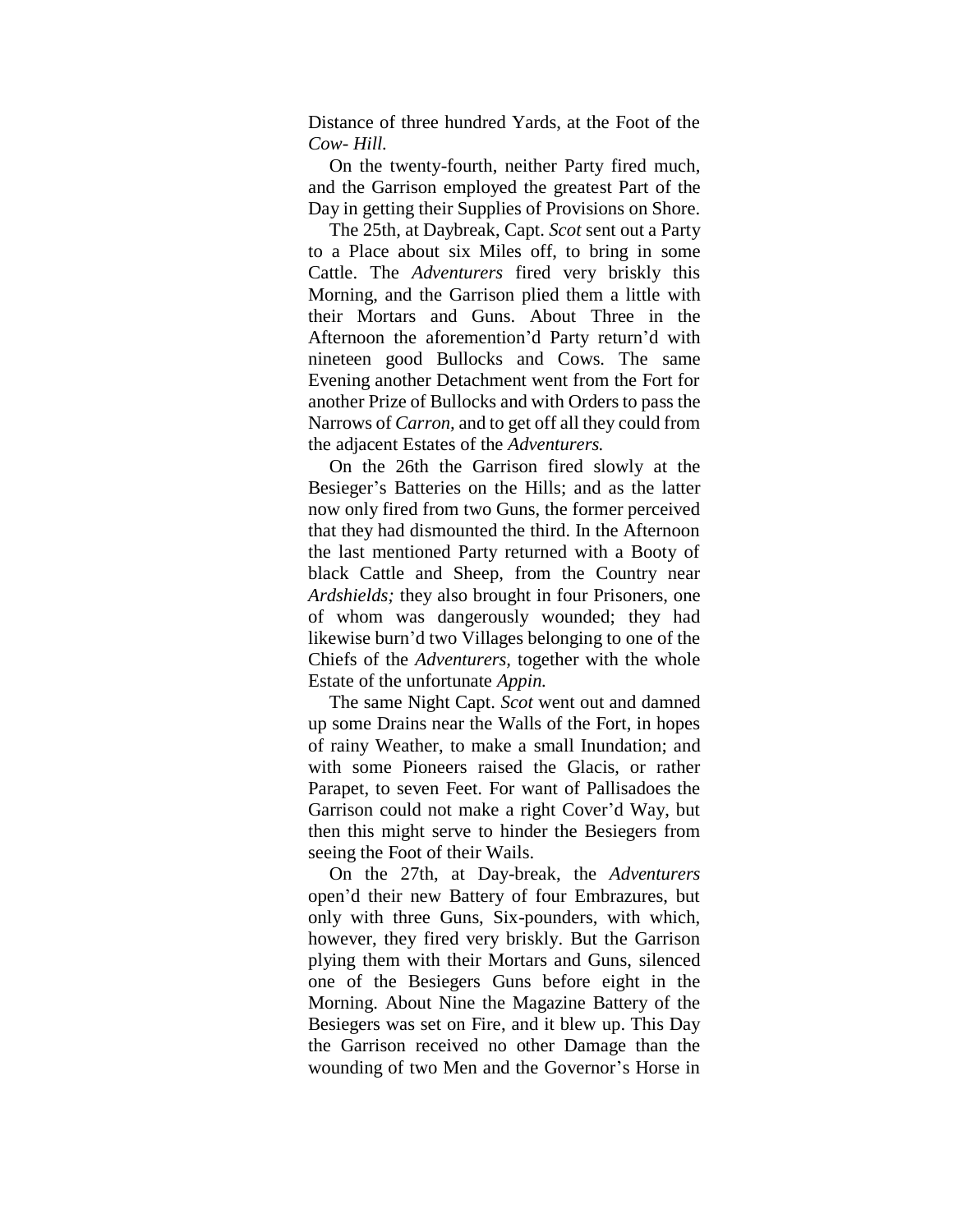the Stable. The *Adventurers* had three Men killed outright, and nine dangerously wounded.

On the 31st Capt. *Scot* order'd twelve Men from each Company to march out to the Crags, about an hundred Yards from the Walls, where the *Adventurers* had a Battery, which, after some Dispute, and the Loss of a Serjeant of the *Argyleshire*  Highlanders, the Men from the Garrison made themselves Masters of. The Victors brought off from this Battery, three Brass Field-pieces, Four-pounders, and two Cohorns, from which the Besiegers threw their Shells also another Brass-Cannon, a Six-pounder, which being too heavy to draw in, they spik'd and left under the Wall, whence they afterwards dismounted it by Cannon-Shot. The other large Cannon and Mortars on that Battery they likewise spik'd, and left there; and brought away two Prisoners. The *Adventurers,*  however, still continued, with five Cannon they had yet mounted, to give the Garrison all the Disturbance in their Power, and destroy'd the Roofs of most of the Houses but the Garrison did not mind that, the Men being safe.

On the 3d of *April,* the *Adventurers* received Orders from *Ascanius* to quit the Siege immediately, and to join him at *Inverness* with all possible Speed. Hereupon General *Stapleton* retir'd from the Place with the utmost Precipitation, and repair'd to *Inverness.*

As soon as Capt. *Scot* perceived that the Besiegers had turn'd their Backs on the Fort, he detach'd a Party of the Garrison, which secured eight Pieces of Cannon and seven Mortars, the *Adventurers* not having Time to carry off such cumbersome Movables. The Miscarriage of this Enterprise may be consider'd as the immediate Prelude to the many Disasters which afterwards befell the *Adventurers,*  one Misfortune immediately following upon the Heels of another, 'till their Affairs become wholly desperate, and their Force entirely crush'd by the decisive Action of *Culloden.*

The Reason of this sudden and hasty Retreat of the *Adventurers,* from before *Fort-William,* was the Necessity *Ascanius* was under of drawing together all his Forces in the Neighbourhood of *Inverness,* upon the Approach of the Duke of *Cumberland* with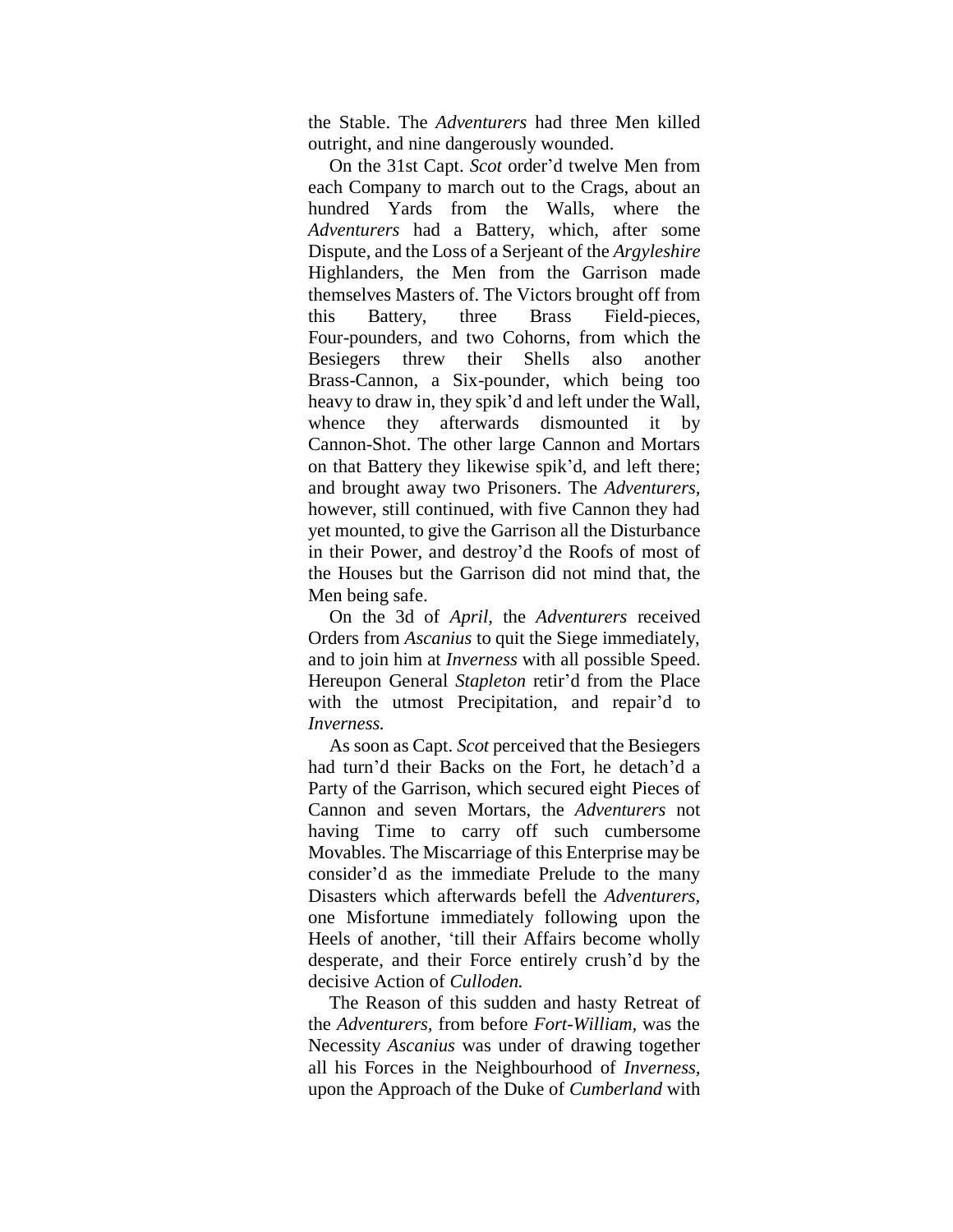the *English* Army, But before we come to treat of the Measures taken by the *Adventurers* after the raising of this Siege, it is requisite that we give some Account of another Misfortune which befell them, which was no less fatal in its Consequences, than the Disappointment of their Design upon *Fort-William.*

We have already observed, that they were in great Distress for Money, and other Necessaries, and waited impatiently for a Supply from *France*, which they hoped (notwithstanding the Miscarriage of so many Vessels that had been fitted out for *Scotland)*  would soon arrive on board the *Hazard* Sloop, to which they had given the Name of the *Prince Charles* Snow, and which they had Intelligence was at Sea, with a considerable Quantity of Treasure from *France* on board, and a good Number of experienced Officers and Engineers, who were very much wanted.

On the 25th of *March,* this long looked for Vessel arrived in *Tongue-Bay,* into which she was followed by the *British* Sloop of War the *Sheerness,*  commanded by Capt. *O Brian,* who immediately attack'd her. In the Engagement the *Hazard* had a great many Men killed, and not a few wounded; so that not being able to maintain the Fight, she ran ashore on the Shallows, where the *Sheerness* could not follow her; and there landed her Men and Money. The Place on which she ran ashore, after being chaced fifty Leagues, was in the Lord *Rea's* Country and it happen'd there was then in his Lordship's House, his Son, Capt. *Mackay,* Sir *Henry Monroe,*  Lord *Charles Gordon,* Capt. *Macleod,* and about eighty Men of Lord *Loudon's* Regiment, who had retir'd thither when the *Adventurers,* under the Duke of *Perth* and the Earl of *Cromarty,* attack'd them by Boats, as hath been before related. These Gentlemen having animated the Soldiers, advanced against the People who landed from on board the *Hazard,* and, notwithstanding the Superiority of the latter as to Numbers, gained a compleat Victory, tho' without much Bloodshed on either Side; for not above four Men of the *Adventurers* fell, and not one of the other Party, though many were wounded. Besides five Chests of Money, and a considerable Quantity of Arms, the Victors took a hundred and fifty-six Officers, Soldiers, and Sailors Prisoners; with whom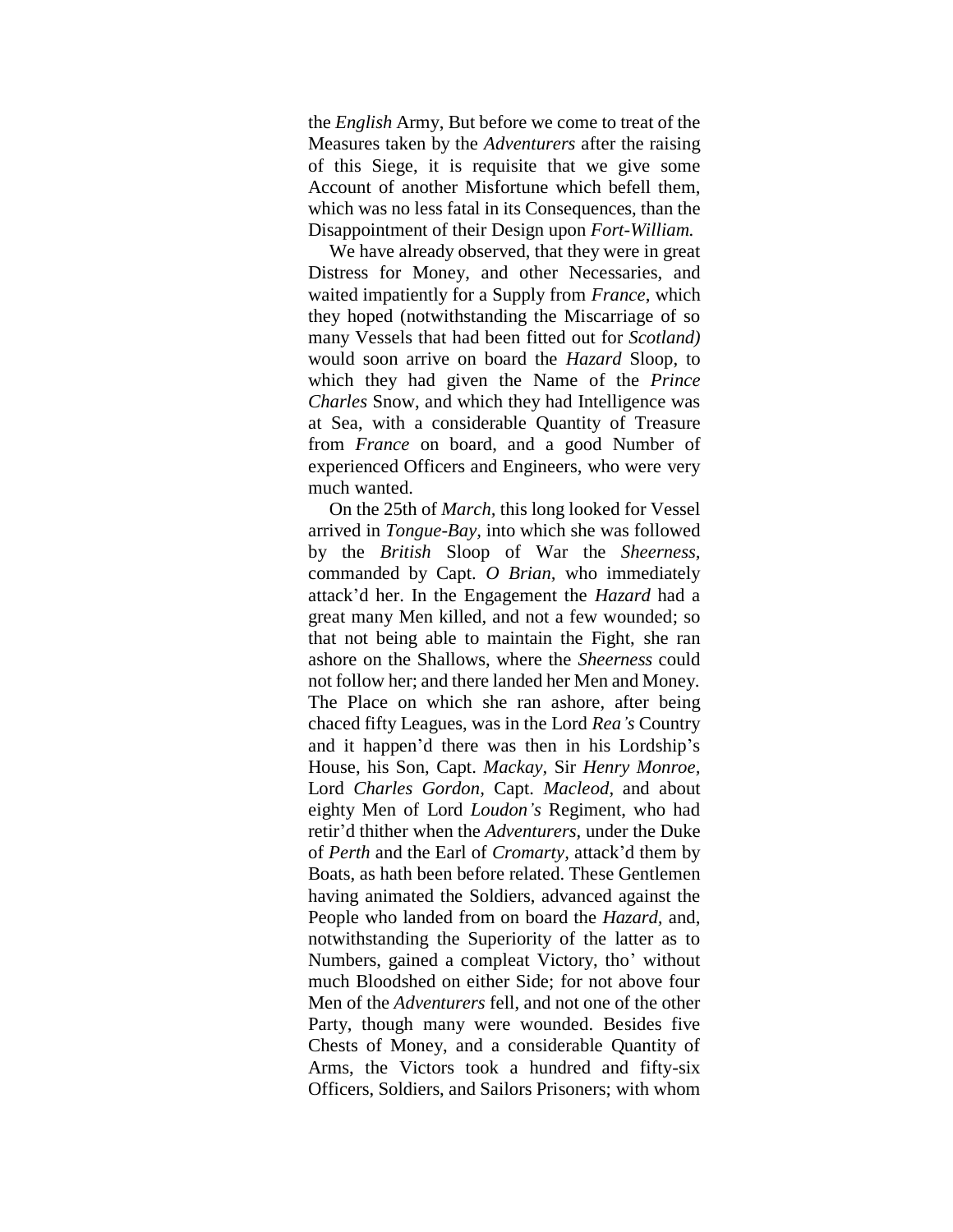they embarked on board the *Sheerness,* and sailed directly for *Aberdeen,* in Company with another Prize which Captain *O Brian* had taken in the *Orkneys.* The Money, exclusive of one Chest which was missing, and what had been taken out of another that was broke, amounted to twelve thousand and five hundred Guineas, and amongst the Prisoners there were forty one experienced Officers, who had been long either in the *French* or *Spanish* Service.

At the same Time that *Ascanius* employ'd so great a Part of his Forces in attacking *Fort William,* he sent another Body under the Command of Lord *George Murray,* to make a like Attempt upon the Castle of *Blair,* the principal Seat of his Grace the Duke of *Athol,* but a Place of no great *Force,* and in which there was only a small Garrison, under the Command of Sir *Andrew Agnew;* which Siege, or rather Blockade, Lord *George* raised with the same Hurry and Precipitation (on the Approach of the Earl of *Crawford,* with a Party of *English* and *Hessians),* as *Stapleton* did that of *Fort William* upon the very same Day, and from the very same Motives.

Having thus, in as clear and as succinct a Manner as possible, run through all the Operations of the *Adventurers,* and shewn how all their several Bodies were drawn off, in order to join the Corps under *Ascanius* at *Inverness,* and enable him to make a Stand there, in Case the Duke of *Cumberland* should think of paying him a Visit on that Side the *Spey* let us now return to the latter, whom we left properly disposed to march as soon as the Season and Roads would permit, in Hopes of putting an End to all the future Hopes of *Ascanius,* by one general and decisive Action.

The Duke's Troops, notwithstanding the Severity of the Winter, and the Fatigues they had endured by making a double Campaign, were in the beginning of *April,* so well refreshed, and in such excellent Order, that they were in all Respects fit for Service; and so far from apprehending any thing from the Impetuosity of the *Highlanders* of the adventuring Party, or the Advantage they had in lying behind a very deep and rapid River, that they shewed the greatest Eagerness to enter upon Action. But though the Duke encouraged and took every possible Measure for keeping up this Ardour in his Army, yet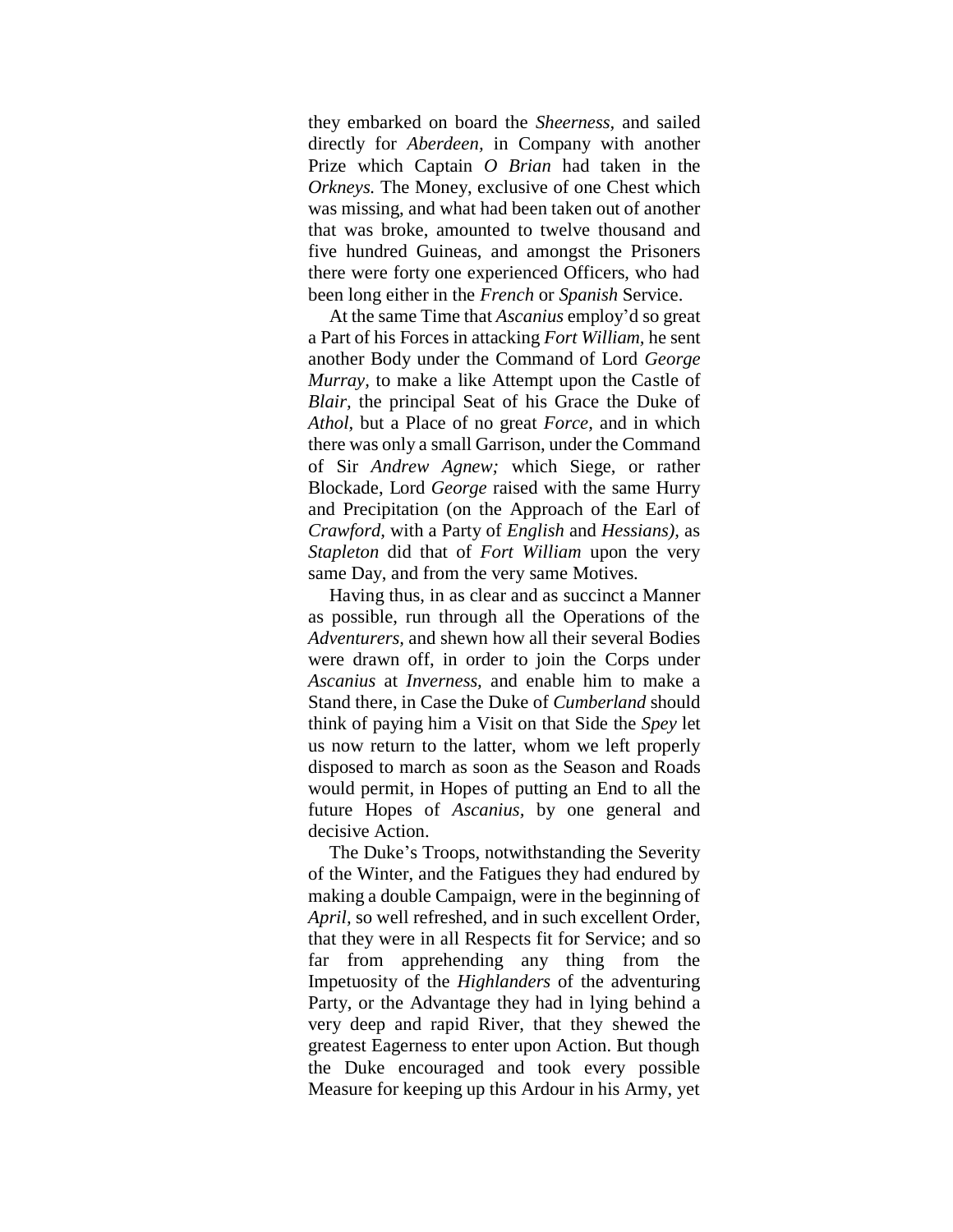he acted with great Deliberation, and did not move till the Weather was settled, and there was no Danger that the Cavalry should suffer for want of Forage.

At length, *April* the Eighth, the *English* Army moved from *Aberdeen,* and encamped on the Eleventh at *Cullen,* where the Earl of *Albemarle*  joined them: Here all the Troops being assembled together, the Duke gave Orders for their immediately passing the River *Spey.* Mean time *Ascanius* was continually busied in a Council of War, which he held Day and Night, and in which it was debated whether or not they should suffer the *English* to pass the River, and then come to Action, or whether they should defend the Banks, in order to gain Time by obliging the Duke to remain on the other side.

*Ascanius* with the Warmth of a young General, eagerly argued for the latter Measure; but most of the other Chiefs were of Opinion that it would be less hazardous to adhere to the first. The old Duke of *Athol,* alias the Marquis of *Tullibardine,* with great Coolness and Judgment advised to give the Enemy a free Passage, if it should prove that they really were determined to attempt it. "They are, said he, well provided with Cannon and Engineers, of both which we are in great Want: Consequently they have it in their Power to cover the Passage of their Troops, and mow down whole Ranks on the opposite Shore, while we are destitute of the like Means for opposing them with any Prospect of Success and what other Means can we trust to? to our Swords and small Fire-Arms we cannot, for their Cannon will not suffer us to come within Musket-shot of the River. In short, I believe no Gentleman here can (after mature Consideration) reasonably hope for Success by attempting to hinder the Enemy's Passage. If we do attempt to hinder them, and prove unable to do it, we are ruined inevitably. It will be impossible to rally and bring our Men to renew the Conflict after our Enemies have got ample Footing on this Side the River; and, on the other hand, will it not at the same Time be too late to make any other Retreat than a mere Flight for our Lives; and after such Flight, can we ever hope to face the Enemy again? But if we remain here and suffer them to pass over to us, we have a fairer Chance: We shall then have Time enough to get ready for a regular Action, or a regular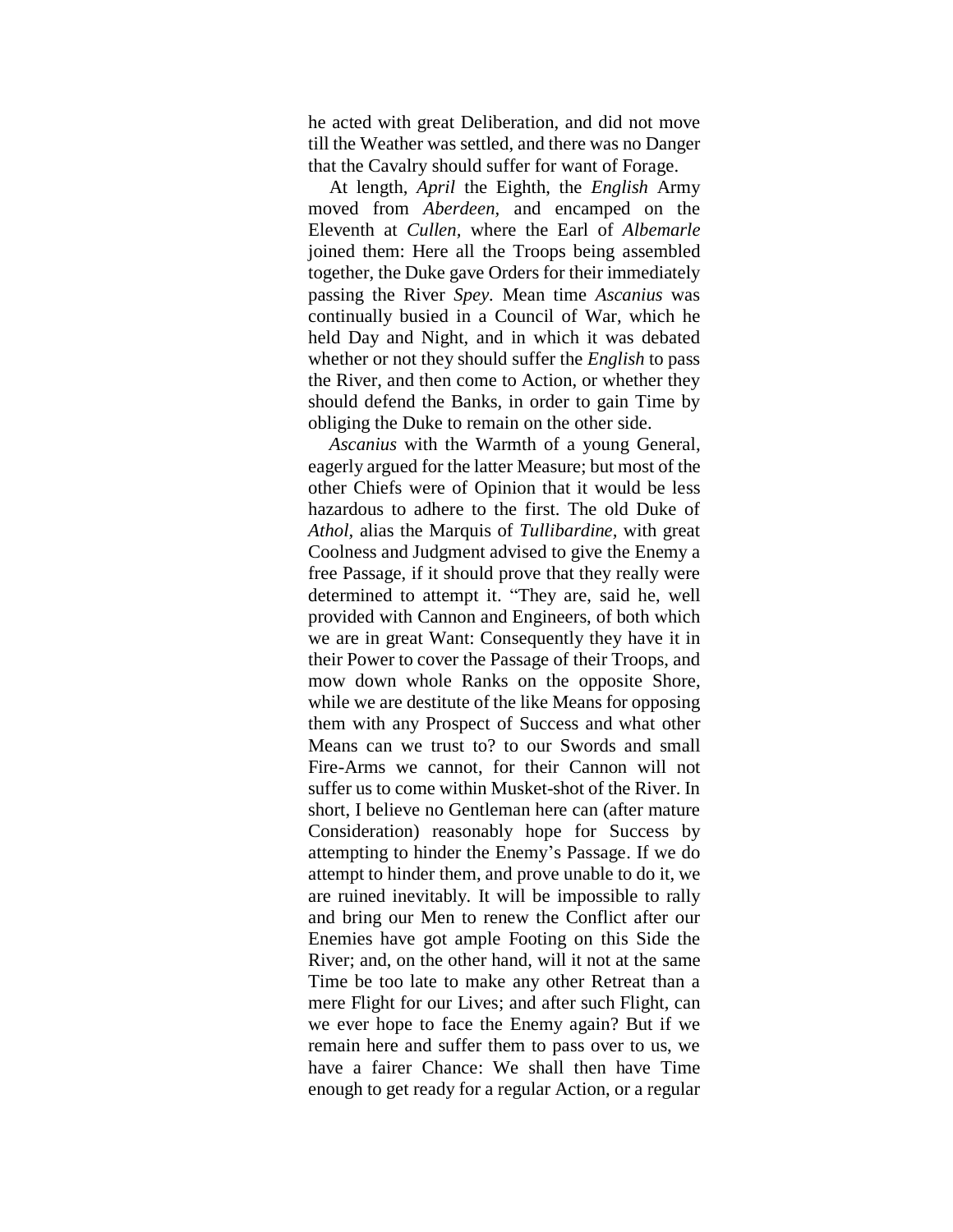Retreat, according as Circumstances occur. If we fight, we have the same Advantages that we had at *Glaidsmair* and *Falkirk.* If we retreat, we may take our Time, and having a sufficient Distance betwixt us and the Enemy, may march off either in the Day or Night, and shall have leisure enough to take Care of our Rear. I said we have the same Advantages as at *Falkirk* or *Glaidsmuir,* and I may further add, that we have also a Chance which cannot turn out to our Disadvantage, and may prove of infinite Service to us. If we come to Action with the Enemy after they are entirely on this Side the *Spey,* and gain an entire Victory over them, we may possibly cut them entirely off before they can find Means to repass the River. In this Case their Force in *Scotland* will be absolutely ruined, we shall carry all before us in this Kingdom, and perhaps none on this Side *London*  shall be able to stop our Progress: One lucky Battle may yet put as in Possession of that Capital."

The noble old Lord pronounc'd the latter Part of this Speech with so warm an Emphasis, as produced a great Effect on the young Officers, and even upon *Ascanius* himself: However the Question was long controverted before it was decided; but at last it was resolved to follow the Marquiss of *Tullibardine's*  Advice, and suffer the Enemy to pass the River without the least Opposition; and mean Time *Ascanius* prepared every Thing for attacking the Duke: Nor was he at all disheartened by the superior Numbers of the Enemy, whom however he did not all despise, though he had already twice vanquished them; and much less did he despise the known Valour and Capacity of his gallant young Rival the Duke, aspiring to no greater Honour than the Vanquishing so noble an Enemy.

Early in the Morning of the twelfth of *April* fifteen Companies of the *English* Grenadiers, the *Argyleshire* and other *Highlanders* of that Party, and all the Duke's Cavalry, advanced towards the *Spey,*  under the Conduct of the Duke himself, assisted by Major General *Huske.* This Party no sooner arrived on the Bank of the River, than immediately the Cavalry began to pass it, under cover of two Pieces of Cannon. Mean Time a Body of about two thousand *Adventurers,* whom *Ascanius* had posted within Ken of this Part of the River, retired as the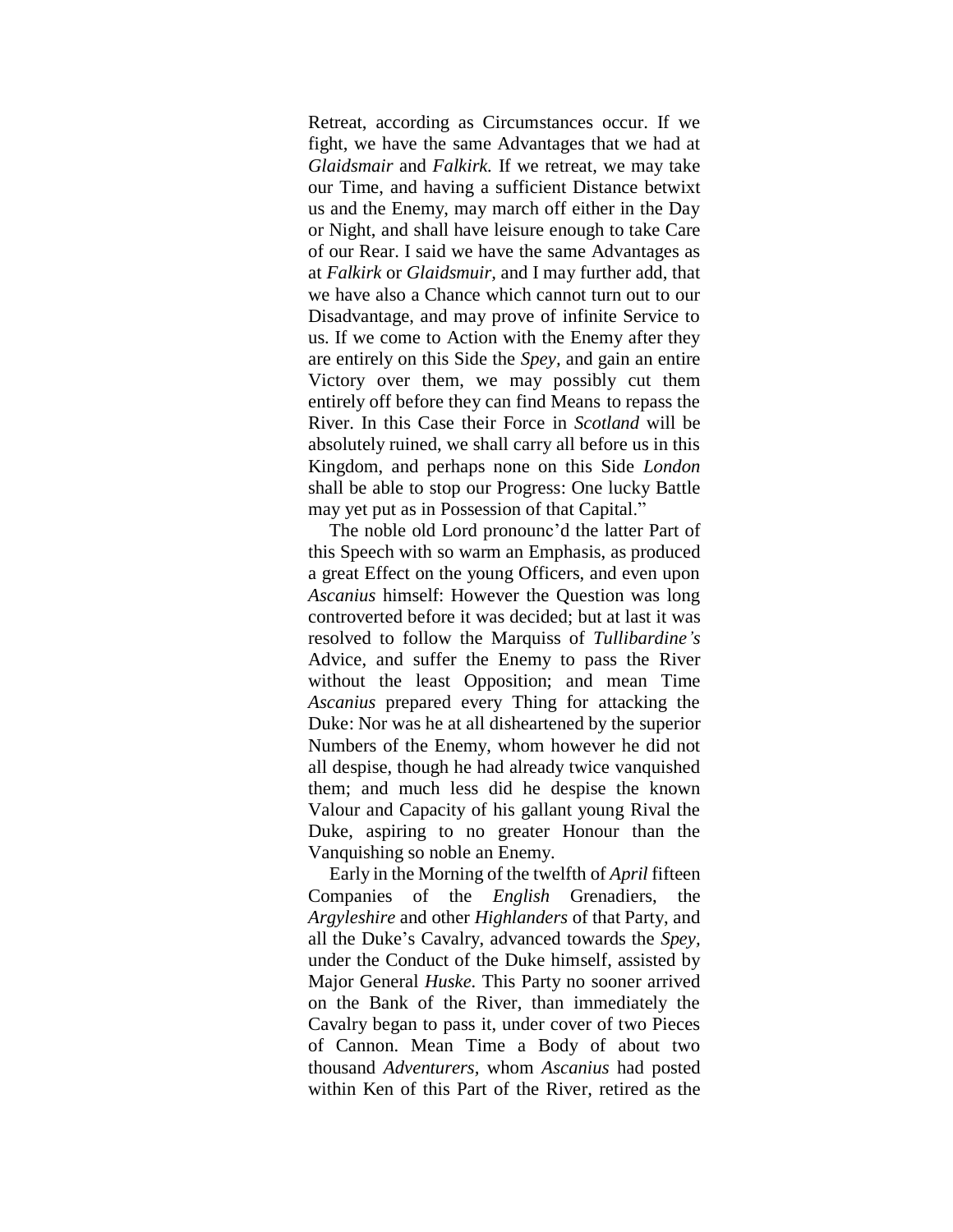Enemy passed over, and thereupon the young *Adventurer* began to call in his out Parties, as was before related.

The Duke of *Kingston's* Horse were the First that forded the River, sustained by the Grenadiers and *Highlanders;* the Foot waded over as fast as they arrived, and notwithstanding the Rapidity and Depth of the Water, which in some Places came up to their Breasts, they went through with great Chearfulness, And without any other Loss than one Dragoon and four Women, who were drowned through Hurry and their own Indiscretion. The Duke's Army marched on to *Elgin* and *Torres* the same Day; and from thence to *Nairn*, where they halted on the 15th. Mean Time *Ascanius* was busied in Preparations for attacking the Enemy, in encouraging his Men, and collecting them altogether, which however he had not sufficient time to do, and some of the Clans never arrived till it was too late. In short, the Army of the *Adventurers* at this Time did not amount to more than seven thousand Men, so that it was no extraordinary Thing for the *English,* who were much superiour in Numbers to defeat them, especially when animated and inspired by the Presence and noble Example of so gallant a General as the Duke.

The memorable Battle of *Culloden* was fought on the 16th of *April,* 1746. *Ascanius* had formed the Design of surprizing his Enemies on the 15th, while they were at *Nairn,* but was prevented by the Vigilance and strict Discipline of the Duke and hereupon both Parties advanced to decide the Fate of the *British* Crown in a fair and open Field. The Scene of the Battle was a Moor, not far from *Inverness,* and nigh to a House belonging to the Lord President *Forbes,* called *Culloden* House, and from which the Battle took it's Name. We have had several Accounts of this important Action, but the clearest as well as most authentic is that dispatch'd by the Duke of *Cumberland* to the King his Father, dated from *Inverness, April 18th; and to this I think it best to* adhere. Neither *Ascanius,* nor any one of his Party, had any Opportunity, after the Fight, and during the Remainder of his Stay in *Scotland,* to draw up an Account of it; nor yet has he or his Friends thought proper to give the World this Satisfaction, though frequently sollicited thereto at the Court of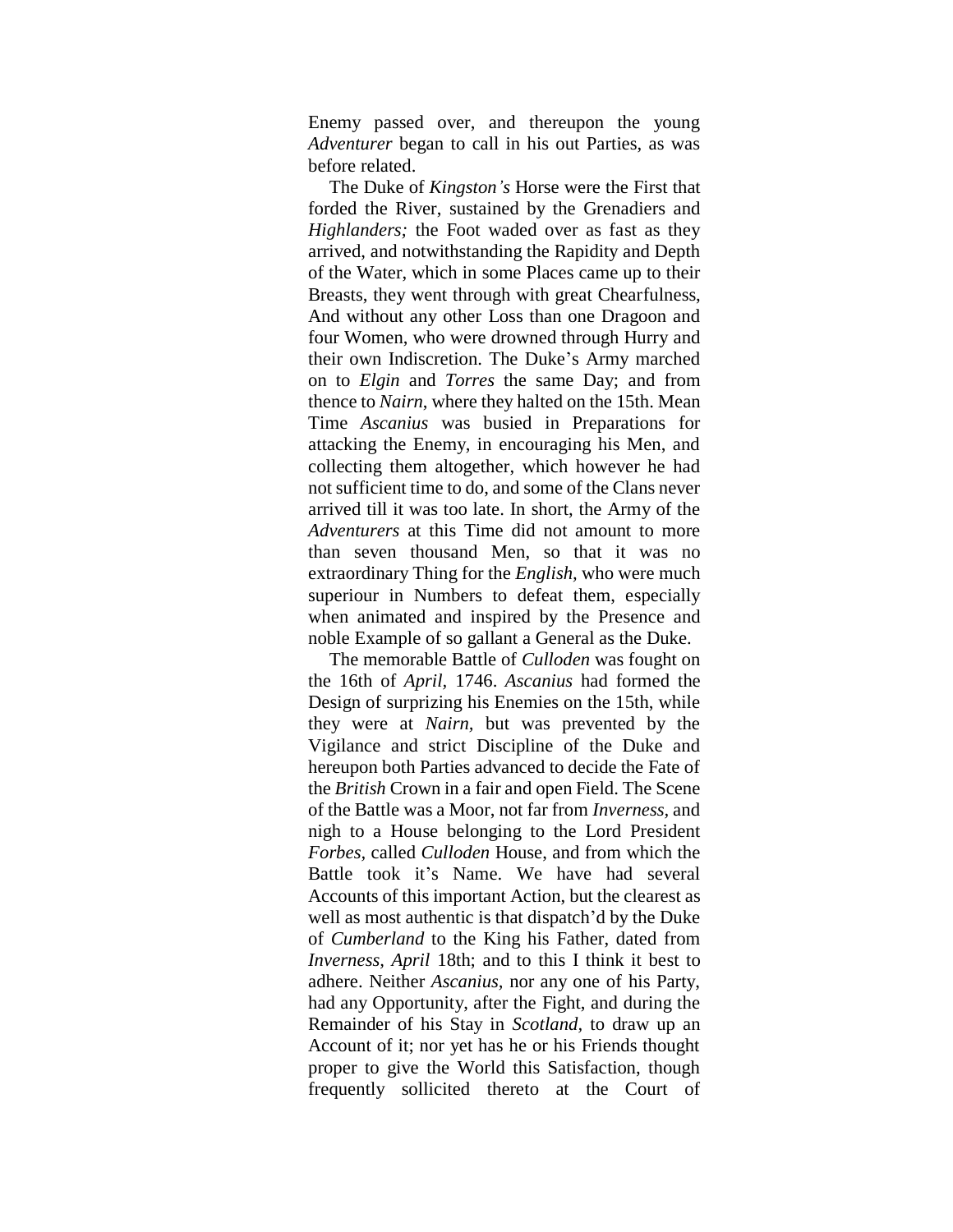*Versailles.* Had the *Adventurers* published any Account of the Battle of *Culloden,* the Reader may be assured that it would not have been omitted in this Narrative.

## *Account of the Battle of* Culloden, *drawn up by Order of his Royal Highness the Duke of* Cumberland.

**E** gave our Men a Day's halt at *Nairn*, and<br>on the 16th marched, between Four and on the 16th marched, between Four and Five, in Four Columns. The three Lines of Foot (reckoning the Reserve for one) were broken into three from the Right, which made three Columns equal, and each<sup>;</sup> of five Battalions. The Artillery and Baggage followed the first Column on the Right, and the Cavalry made the fourth Column on the Left.

After we had marched about eight Miles, our advanced Guards (composed of about forty of *Kingston's* Horse, and the *Highlanders,* led on by the Quarter-Master General) perceived the Rebels at some Distance making a Motion towards us on the Left upon which we immediately formed, but finding they were still a good Way from us, and that the whole Body did not come forward, we put ourselves again upon our March in our former Posture, and continued it to within a Mile of them; and then we formed again in the same Order as before. After reconnoitring their Situation, we found them posted behind some old Walls and Huts in a Line with *Culloden* House.

As we thought our Right entirely secure, General *Hawley* and General *Bland* went to the Left with two Regiments of Dragoons, to endeavour to fall upon the right Flank of the Enemy, and *Kingston's* Horse were order'd to the Reserve. Ten Pieces of Cannon were disposed two in each of the Intervals of the first Line, and all our *Highlanders* (except about one Hundred and Forty which were upon the Left with General *Hawley,* and who behaved extreamly well) were left to guard the Baggage.

When we were advanced within five hundred Yards of the *Rebels,* we found the Morass upon our Right was ended, which left our right Flank quite uncovered to them. His Royal Highness thereupon immediately order'd the Duke of *Kingston's* Horse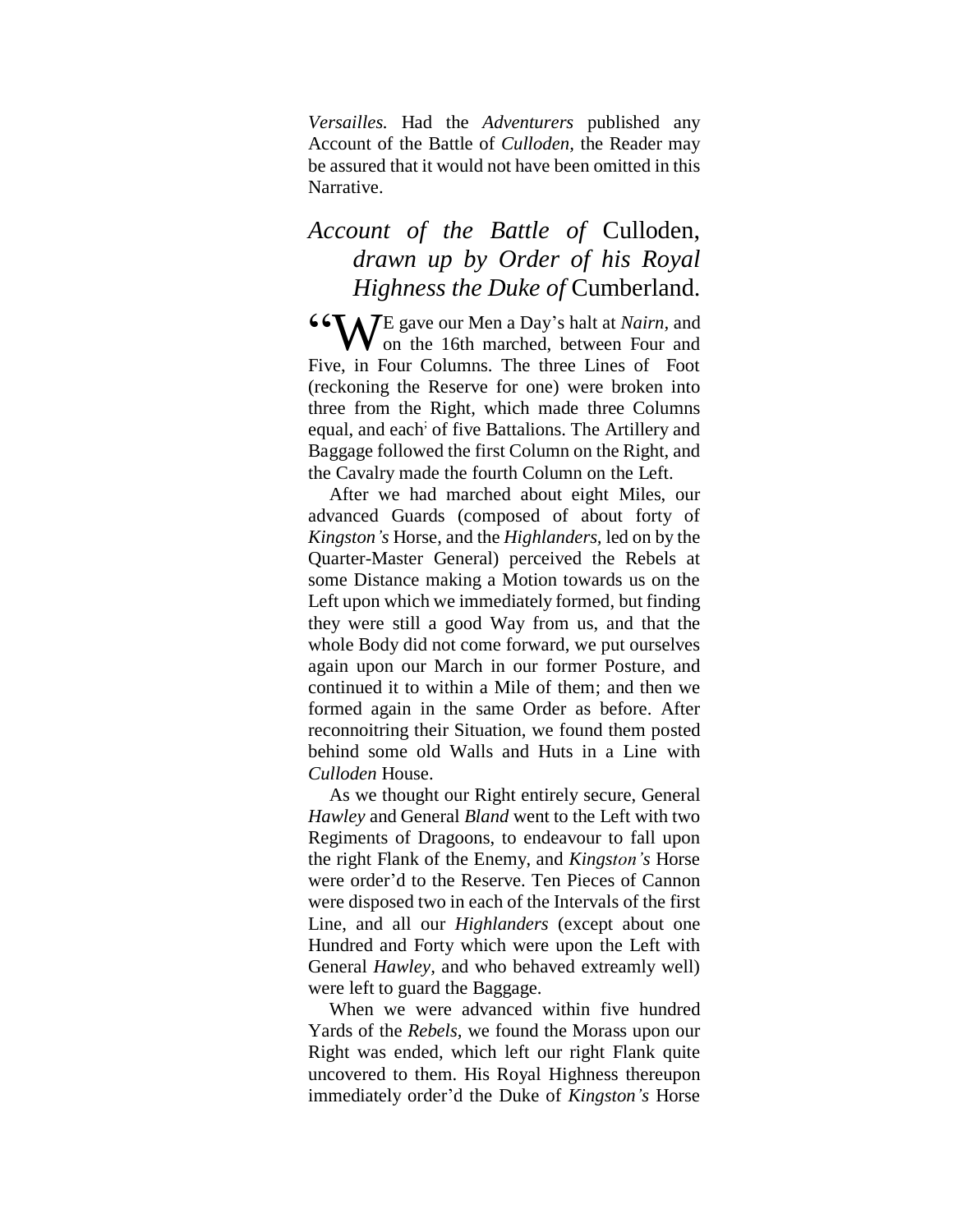from the Reserve, and a little Squadron of about sixty of *Cobham's* Horse which had been patroling, to cover our Flank, and *Pulteney's* Regiment was also ordered from the Reserve to the Right of the Royals.

We spent about half an Hour after that, trying which should gain the Flank of the other and in the mean time his Royal Highness sent Lord *Bury* (Son to the Earl of *Albemarle)* forward to within one hundred Yards of the Enemy, to reconnoitre somewhat that appeared to us like a Battery. On Lord *Bury's* Approach, the Enemy immediately began firing their Cannon, which was extreamly ill-serv'd and ill-pointed. Ours as immediately answered them, and with great Success, which began their Confusion. They then came running on in their wild Manner, and upon the Right where his Royal Highness had placed hirnself, imagining the greatest Push would be there; they came down three several Times within a hundred Yards of our Men, firing their Pistols and brandishing their Swords, but the Royals and *Pulteney's* hardly took their Firelocks from their Shoulders each Time, before the Enemy retreated, abash'd at the *Havock* made among them by the Fire-Arms of the *English;* so that after these faint Attempts they made off, and the little Squadron on our Right was sent to pursue them. Mean Time General *Hawley* had, by the Help of our *Highlanders,* beat down two little Stone-Walls, and came in upon the right Flank of the Enemies Line.

As their whole first Line came down to attack all at once, their Right somewhat out-flanked *Barrel's*  Regiment; which was our Left, and the greatest Part of the little Loss we sustain'd, was there. But *Bligh's* and *Sempil's* giving a smart Fire upon those who had out-flanked *Barrel's,* soon repulsed them; and *Barrel's* Regiment, and the left of *Monroe's* fairly beat them with their Bayonets; there was scarce a Soldier or Officer of *Barrel's,* or that Part of *Monro*  which engaged, who did not kill one or two Men each with their Bayonets and Spontoons.

The Cavalry, which had charged from their Right and Left, met in the Center, except two Squadrons of Dragoons, which we missed, and they were gone in pursuit of the Runaways; Lord Ancram was order'd to pursue with the Horse, as far as he could, and he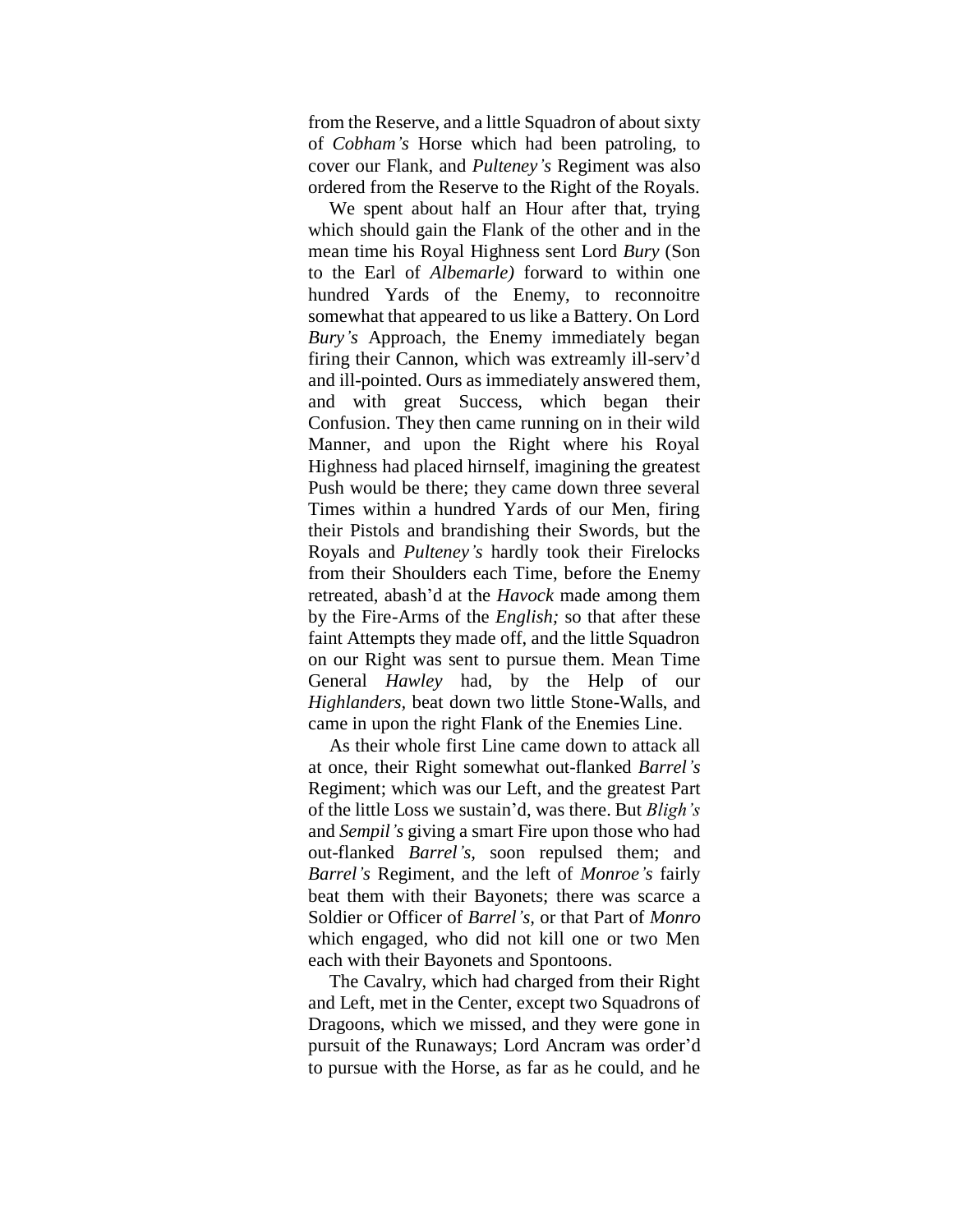did it with so good Effect, that a very considerable Number were killed in the Pursuit.

As we were on our March to *Inverness,* and were near arrived there, Major General *Bland* sent a small Packet to his Royal Highness, containing the Terms of the Surrender of the *French* Officers and Soldiers whom he found there; which Terms were no other than to remain Prisoners of War at Discretion. Major General Bland had also made great Slaughter, and had taken about fifty *French* Officers and Soldiers Prisoners in the Pursuit. By the best Calculation that can be yet made, 'tis thought the Rebels lost two thousand Men upon the Field of Battle, and in the Pursuit."

I have omitted the Lists annexed to the above Account, as well for the sake of Brevity, as because they could not be very exact at that Time, but were afterwards much enlarged. Among the *French*  Prisoners were Brigadier *Stapleton,* the Marquiss *de Guilles,* (who acted as Embassador from the most Christian King to *Ascanius)* Lord *Lewis Drummond,*  and above forty Officers more who all remained Prisoners at large in the Town of *Inverness,* upon their Parole of Honour.

The Loss on the Side of the Victors was but inconsiderable. The only Persons of Note killed, were Lord *Robert Kerr,* Captain in *Barrel's*  Regiment; Captain *Grosset* of *Price's*; Captain *John Campbell* of Lord *Loudon's;* Captain *Colin Campbell* of the *Argyleshire* Militia: Besides these about fifty private Men were killed, and two hundred and fifty wounded.

The Number of the Prisoners taken by the *English* in this Signal Victory, was two Hundred and thirty *French,* and about four Hundred and forty *Scotch,*  including a very few *English* of the adventring Party, who, unhappily for themselves, had continued in the Army of *Ascanius* till this fatal Day.

All the Artillery, Ammunition, and other military Stores of the *Adventurers,* together with twelve Colours, several Standards, and amongst them *Ascanius*'s own, fell into the Hands of the Victors. The Earl of *Kilmarnock* was taken in the Action; Lord *Balmerino,* who at first was reported to be killed, was taken soon after by the *Grants,* and deliver'd up to the *English.* Four Ladies who had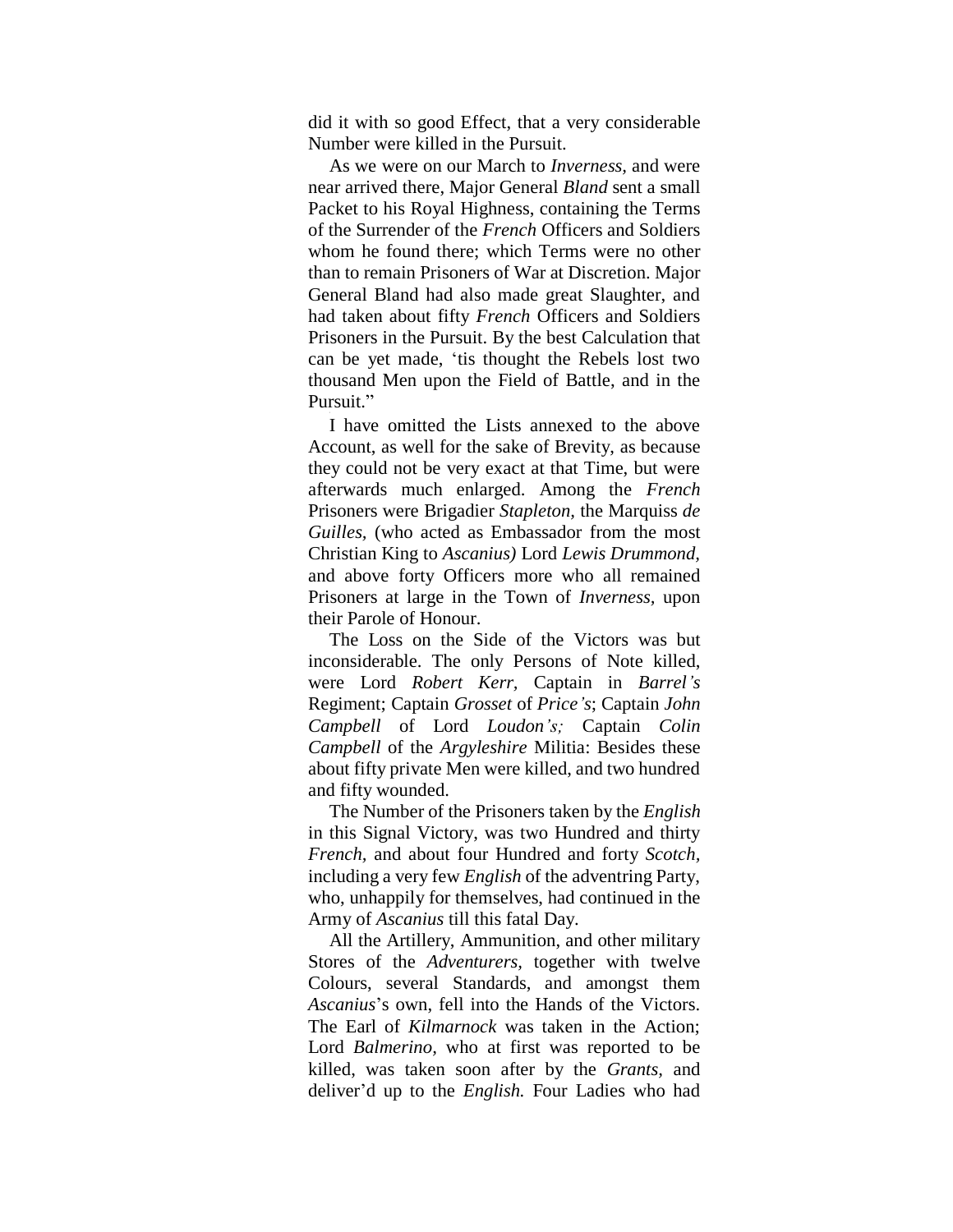been very active in the Service of *Ascanius,* were likewise taken at *Inverness, viz.* Lady *Kinloch,* Lady *Ogilvie,* Lady *Mackintosh,* and Lady *Gordon.*

Immediately after the *Adventurers* had entirely quitted the Field, Brigadier *Mordaunt* was detach'd with nine hundred of the Volunteers into Lord *Lovat*'s Country, to reduce the *Frazers,* and all others who should be found in Arms there; and with the like View other Detachments were sent into the Estates of most of the Adventring Chiefs, which put it entirely out of *Ascanius's* Power afterwards to get together any considerable Number of Troops.

In short, the *Adventurers* who escaped the Battle, were now necessitated to separate into small Parties, in order to shift the better for themselves.

The Earl of *Cromarty* was not at the Battle. This Lord had been order'd by *Ascanius* into his own Country, in order to raise Men and Money. But this Order proved fatal to the Earl, who almost at the very Instant when *Ascanius* was defeated at *Colloden,*  was also taken by a small Party of Lord *Rea's* Men and a few others, who found Means to surprize his Lordship, and made both him and his Son, Captain *Macleod,* Prisoners, together with a great many other Officers of Distinction, and above one hundred and fifty private Men: They were all convey'd on board the *Hound* Sloop of War, and carried to *Inverness.*

That the Reader, whether *Englishman, Scotchman, Frenchman,* or of any other Nation, may know in what Light the *English* in general looked upon this important Event, I shall quote a Reflexion from a Writer, who, though a zealous Whig, has honestly and impartially sum'd up and repeated only what was about this Time remark'd in almost all Companies, both publick and private.

"Thus," says he, "the Flame of this Rebellion, which after being smother'd for a Time in *Scotland,*  broke out at 1ast with such Force, as to spread itself into *England,* and not without Reason alarmed even *London* itself, that great Metropolis, was in a short Space totally extinguished by him who gave the first Check to its Force; and who perhaps alone was capable of performing this Service to his Country,